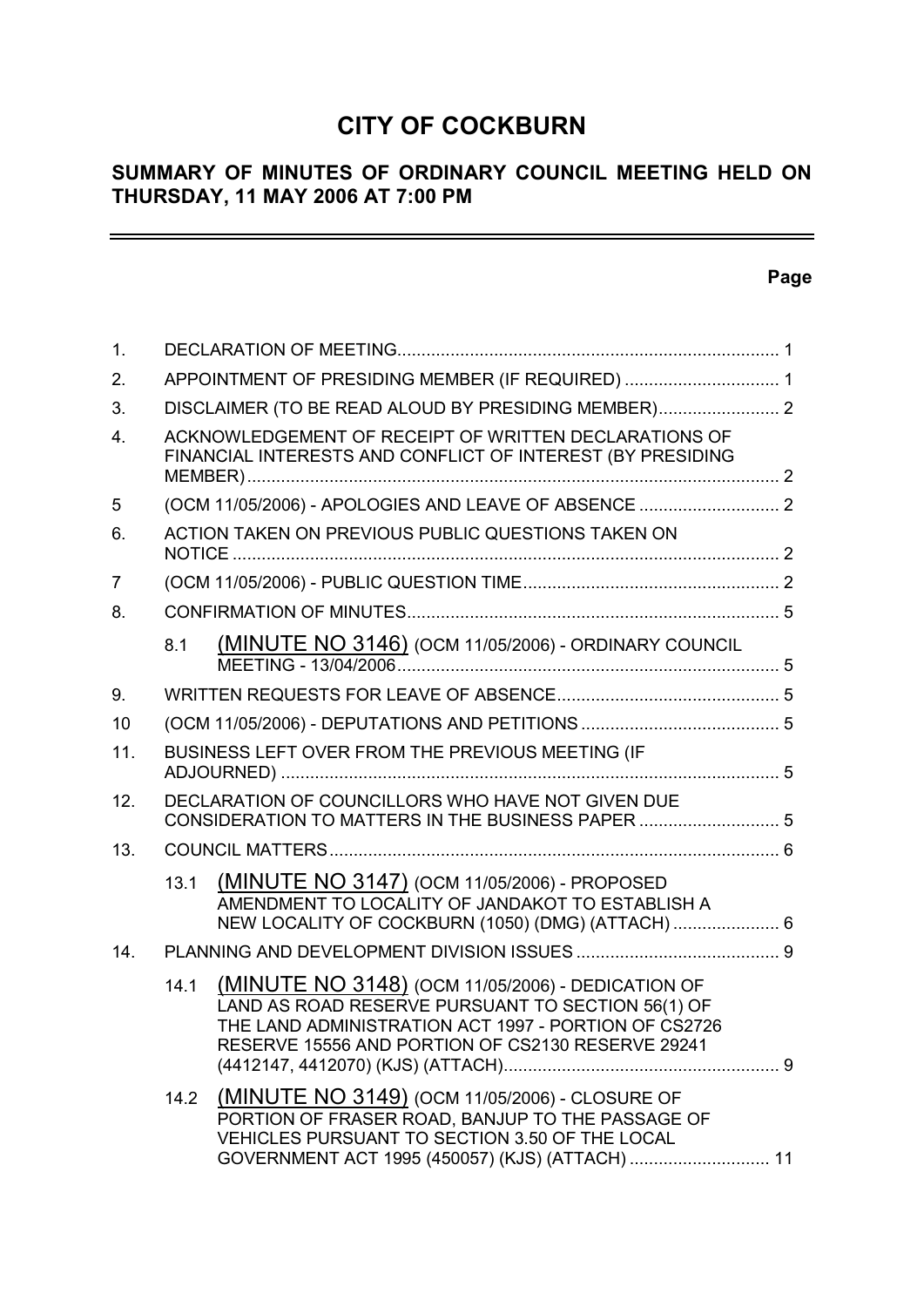|     | 14.3 | (MINUTE NO 3150) (OCM 11/05/2006) - PROPOSED FINAL<br>ADOPTION OF SCHEME AMENDMENT NO. 46 - LOT 24 LYON<br>ROAD, AUBIN GROVE - OWNER: BELLCROSS HOLDINGS PTY<br>LTD - APPLICANT: TAYLOR BURRELL BARNETT (93046) (MD)                                                                                                                                                                          |  |
|-----|------|-----------------------------------------------------------------------------------------------------------------------------------------------------------------------------------------------------------------------------------------------------------------------------------------------------------------------------------------------------------------------------------------------|--|
|     | 14.4 | (MINUTE NO 3151) (OCM 11/05/2006) - PEDESTRIAN<br>ACCESSWAY CLOSURE - WATTLE COURT, BIBRA LAKE (450449)                                                                                                                                                                                                                                                                                       |  |
|     | 14.5 | (MINUTE NO 3152) (OCM 11/05/2006) - REVESTING<br>PEDESTRIAN ACCESSWAY - BLACKTHORNE CRESCENT TO<br>LITTLE RUSH CLOSE, SOUTH LAKE TO PUBLIC UTILITIES                                                                                                                                                                                                                                          |  |
|     | 14.6 | (MINUTE NO 3153) (OCM 11/05/2006) - PROPOSED<br>AMENDMENT NO. 48 TO TOWN PLANNING SCHEME NO. 3 FOR<br>CONSISTENCY WITH AN AMENDMENT TO THE METROPOLITAN<br>REGION SCHEME - LOTS 4995-4997, 500-502, 400, 303 & 4620<br>COCKBURN ROAD, LOTS 4291, 21, 2-5 & 101 RUSSELL ROAD,<br>LOTS 4896 & 4898 JESSIE LEE STREET, LOTS 106 & 105<br>RUSSELL ROAD - OWNERS: VARIOUS - APPLICANT: DPS (93048) |  |
|     | 14.7 | (MINUTE NO 3154) (OCM 11/05/2006) - SALE OF COUNCIL                                                                                                                                                                                                                                                                                                                                           |  |
| 15. |      |                                                                                                                                                                                                                                                                                                                                                                                               |  |
|     | 15.1 | (MINUTE NO 3155) (OCM 11/05/2006) - LIST OF CREDITORS                                                                                                                                                                                                                                                                                                                                         |  |
|     |      | 15.2 (MINUTE NO 3156) (OCM 11/05/2006) - STATEMENT OF<br>FINANCIAL ACTIVITY - MARCH 2006 (5505) (NM) (ATTACH) 31                                                                                                                                                                                                                                                                              |  |
| 16. |      |                                                                                                                                                                                                                                                                                                                                                                                               |  |
| 17. |      |                                                                                                                                                                                                                                                                                                                                                                                               |  |
|     | 17.1 | (MINUTE NO 3157) (OCM 11/05/2006) - MINUTES OF THE<br>COCKBURN CENTRAL YOUTH CENTRE ADVISORY COMMITTEE<br>MEETING - 01/02/2006 AND 04/04/2006 (8648) (MA) (ATTACH) 33                                                                                                                                                                                                                         |  |
| 18. |      |                                                                                                                                                                                                                                                                                                                                                                                               |  |
| 19. |      | MOTIONS OF WHICH PREVIOUS NOTICE HAS BEEN GIVEN  35                                                                                                                                                                                                                                                                                                                                           |  |
| 20. |      | NOTICES OF MOTION GIVEN AT THE MEETING FOR CONSIDERATION                                                                                                                                                                                                                                                                                                                                      |  |
| 21. |      | NEW BUSINESS OF AN URGENT NATURE INTRODUCED BY                                                                                                                                                                                                                                                                                                                                                |  |
|     | 21.1 | (MINUTE NO 3158) (OCM 11/05/2006) - PROPOSED<br>AMENDMENTS TO ROAD NETWORK CELL 9 AND<br>INTERSECTION OF SPEARWOOD AVENUE AND YANGEBUP<br>ROAD, YANGEBUP (450007, 450008) (ML) (ATTACH)  36                                                                                                                                                                                                   |  |
| 22  |      | (OCM 11/05/2006) - MATTERS TO BE NOTED FOR INVESTIGATION,                                                                                                                                                                                                                                                                                                                                     |  |
|     |      |                                                                                                                                                                                                                                                                                                                                                                                               |  |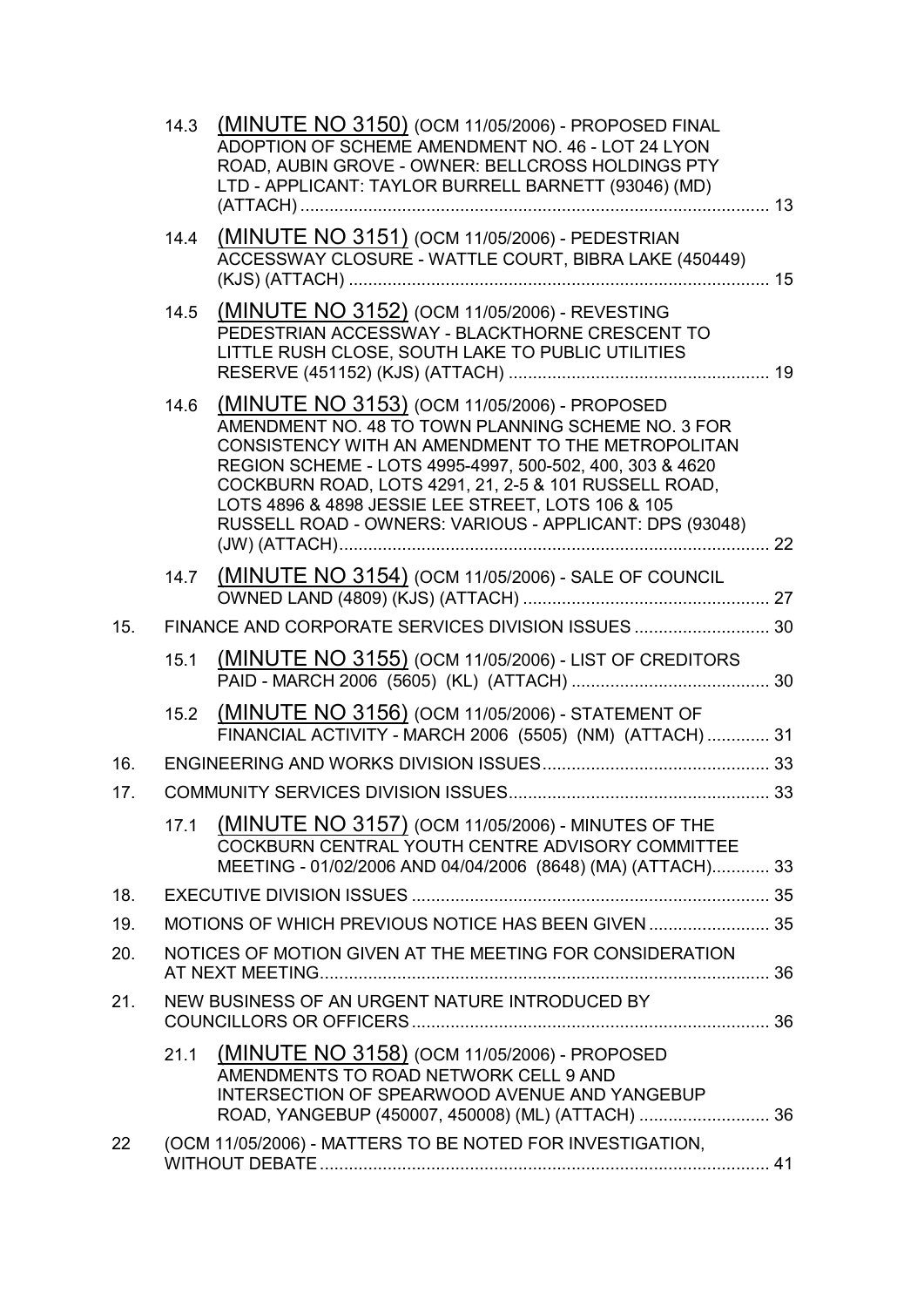| 24. (MINUTE NO 3159) (OCM 11/05/2006) - RESOLUTION OF<br>COMPLIANCE (SECTION 3.18(3), LOCAL GOVERNMENT ACT 1995)  41 |  |
|----------------------------------------------------------------------------------------------------------------------|--|
|                                                                                                                      |  |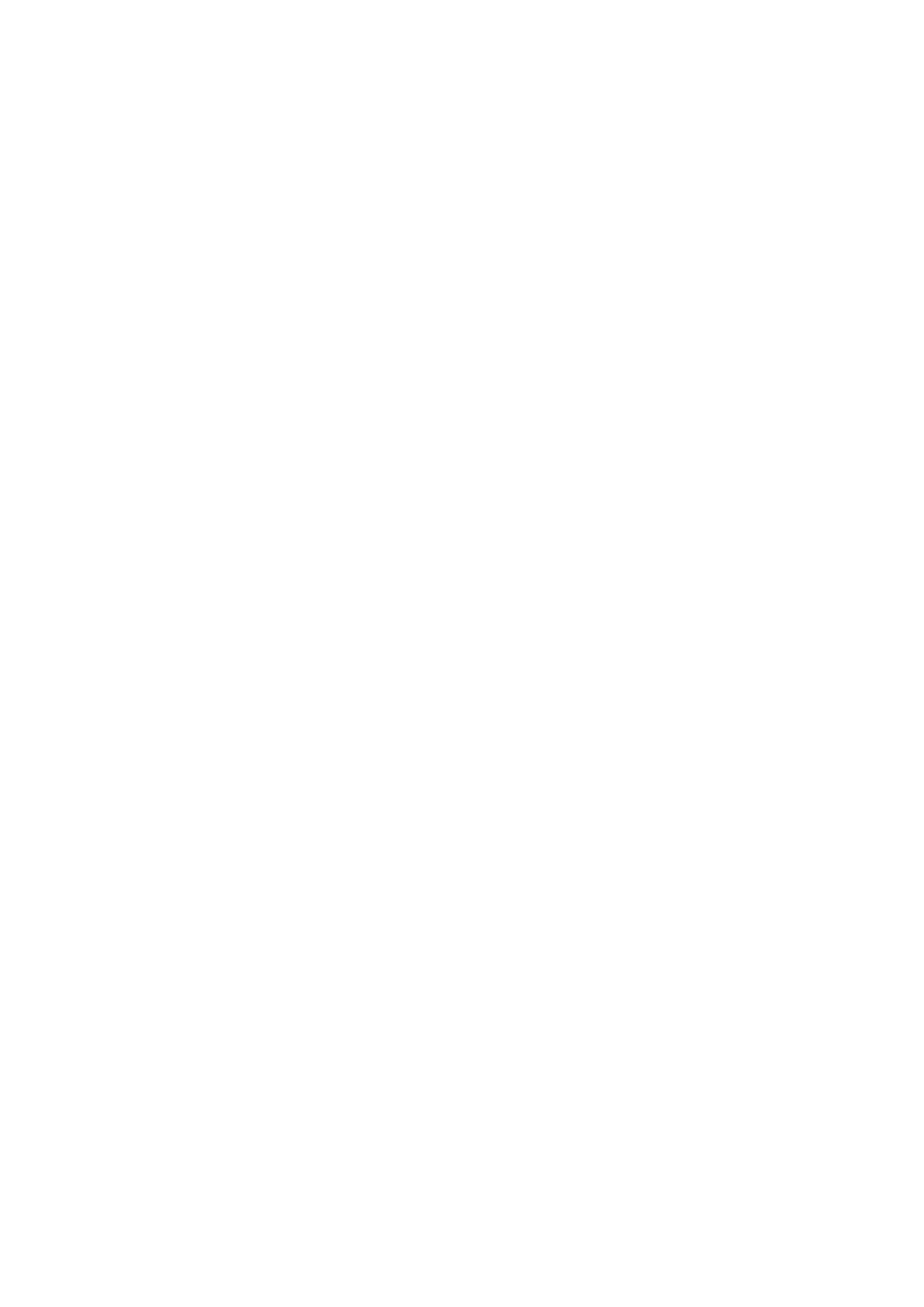L,

# **CITY OF COCKBURN**

# **MINUTES OF ORDINARY COUNCIL MEETING HELD ON THURSDAY, 11 MAY 2006 AT 7:00 PM**

# **PRESENT:**

### **ELECTED MEMBERS**

| Mr S Lee       | Mayor        |
|----------------|--------------|
| Mr R Graham    | Deputy Mayor |
| Mr I Whitfield | Councillor   |
| Mr K Allen     | Councillor   |
| Ms L Goncalves | Councillor   |
| Mr T Romano    | Councillor   |
| Mrs J Baker    | Councillor   |
| Mrs S Limbert  | Councillor   |

# **IN ATTENDANCE**

| Mr S. Cain      | $\blacksquare$            | <b>Chief Executive Officer</b> |                                |                                             |  |  |  |
|-----------------|---------------------------|--------------------------------|--------------------------------|---------------------------------------------|--|--|--|
| Mr R. Avard     | $\sim 100$                |                                |                                | Acting Director, Administration & Community |  |  |  |
|                 |                           | <b>Services</b>                |                                |                                             |  |  |  |
| Mr A. Crothers  | $\sim$ $-$                |                                |                                | Director, Finance & Corporate Services      |  |  |  |
| Mr M. Littleton | $\sim$ $-$                | Director, Engineering & Works  |                                |                                             |  |  |  |
| Mr C. Parlane   | $\sim 10^7$               |                                | <b>Senior Planning Officer</b> |                                             |  |  |  |
| Mr N. Evans     | $\mathbf{L}^{\text{max}}$ |                                | <b>Communications Manager</b>  |                                             |  |  |  |
| Ms V. Viljoen   | $\overline{\phantom{a}}$  | PA to Chief Executive Officer  |                                |                                             |  |  |  |

# **1. DECLARATION OF MEETING**

The Presiding Member declared the meeting open at 7.00pm.

# **2. APPOINTMENT OF PRESIDING MEMBER (If required)**

Nil.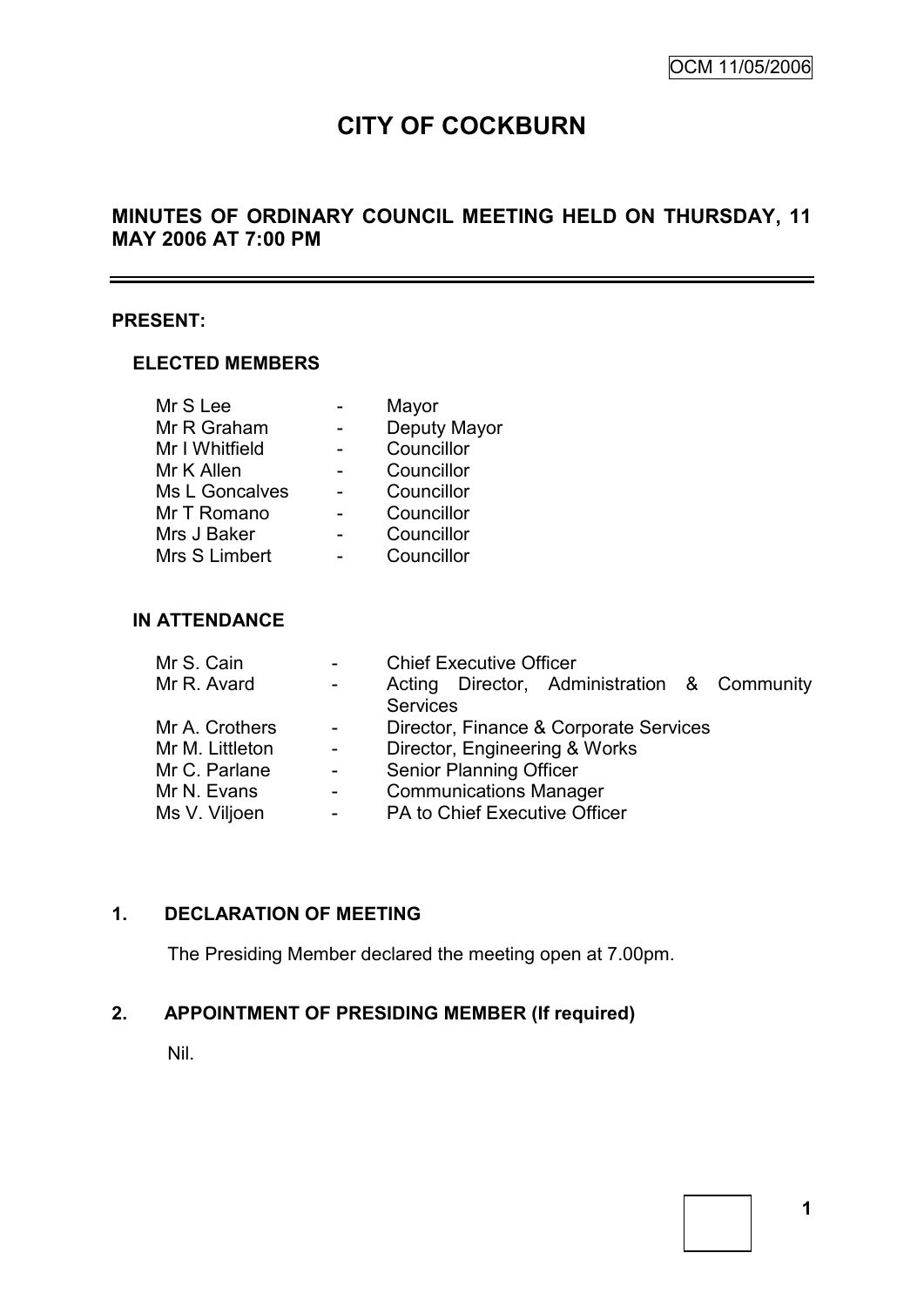# **3. DISCLAIMER (To be read aloud by Presiding Member)**

Members of the public, who attend Council Meetings, should not act immediately on anything they hear at the Meetings, without first seeking clarification of Council's position. Persons are advised to wait for written advice from the Council prior to taking action on any matter that they may have before Council.

# **4. ACKNOWLEDGEMENT OF RECEIPT OF WRITTEN DECLARATIONS OF FINANCIAL INTERESTS AND CONFLICT OF INTEREST (by Presiding Member)**

Nil

# **5 (OCM 11/05/2006) - APOLOGIES AND LEAVE OF ABSENCE**

| CIr A Tilbury | - | Leave of Absence |
|---------------|---|------------------|
| CIr V Oliver  | - | Apology          |

# **6. ACTION TAKEN ON PREVIOUS PUBLIC QUESTIONS TAKEN ON NOTICE**

Nil

# **7 (OCM 11/05/2006) - PUBLIC QUESTION TIME**

There being no questions on items on the Agenda, Mayor Lee invited questions on matters not on the agenda.

# **Colin Crook, Spearwood**

- *Q1. On page 41 of the Minutes of OCM20060413, it is stated that the DoH "sought the City's assistance in determining Infill Sewerage Priority Areas" on 27 January 2006. We have now seen the staff letter that followed this one request. Will you produce responses to similar requests over the previous ten years?*
- A1. The City has not received a similar request from the Department of Health in the past 10 years and therefore has not made any response in the past 10 years (i.e. from November 1996 until January 2006) except for the response referred to.
- *Q2. Large numbers of Spearwood residents have endured serious septic tank problems for at least this amount of time. Did any Councillor ever try to bring this matter before Council and if not, why not?*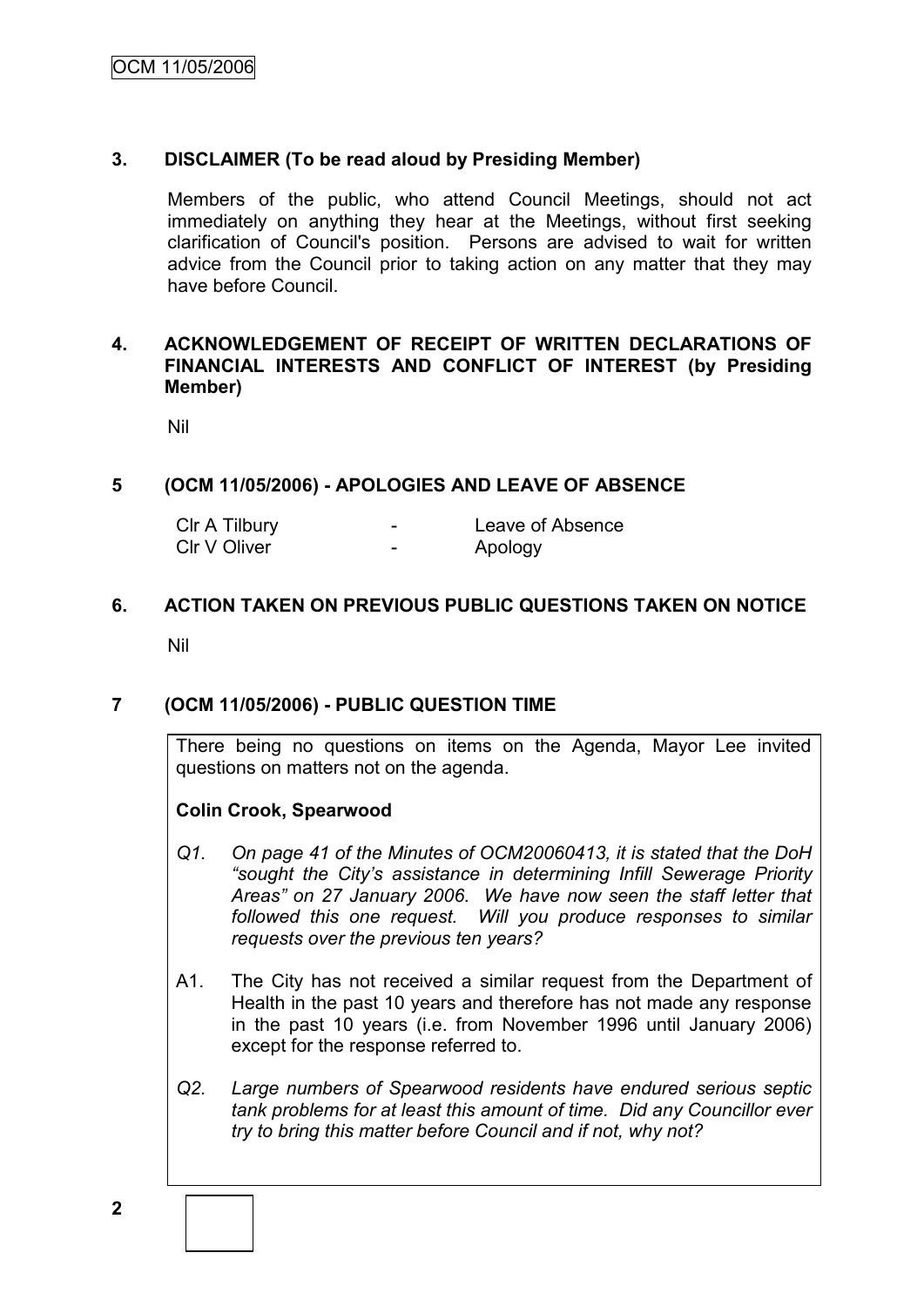- A2. A review of Council minutes back to 1998 with reference to infill sewerage makes no mention of this matter. As mentioned at the Special Electors Meeting, the Mayor himself had previously written to State and Federal Members on behalf of community members requesting the project be expedited. This did not go through Council.
- *Q3) Earlier this year I attempted to get a letter from WALGA regarding Trust in Council publicly read out at a Council meeting; the request was denied. Why would an allegedly respected Council like ours feel embarrassed to read out such a message if it was indeed acting in the way that was being recommended?*
- A3) There is no provision in the Agenda for people to read out letters, messages, etc. There is Public Question Time and as previously stated that is strictly for questions.
- *Q4) Why did Council Members shirk their responsibilities and openly show disrespect to the residents of Spearwood by not attending the Public Forum on 27 April 2006?*
- A4) The meeting on 27 April 2006 was by invitation only and to the City's knowledge no Councillors were invited to attend. Council held a public meeting two days prior to that meeting and it was not a surprise that Councillors did not receive an invitation.

# **Val Leitner, North Lake (Representing the Regional Seniors Group and the Seniors of Cockburn)**

- *Q. Council has advised that the proposed Seniors' Centre was #5 on the list of projects on the Council's Ten Year Plan. Is it possible to move the Seniors' Centre up the list as it is such an important issue?*
- A. Mayor Lee stated that Council accepted the Seniors Centre was an important issue and one of the biggest duties of Council is to prepare the Strategic Plan for the area. It is also one of the most complicated of duties. Council is currently going through that process, which has been ongoing for quite some time. Apart from the strategic factors, there are also many financial factors which will be ongoing in the process. Council will be considering how it does its projects and in what order, and how it will finance those projects over the next five to ten years. Council is very much aware of the concerns of the Seniors of Cockburn and the need for a Seniors' Centre.

# **Robyn Scherr, Coogee**

*Q. Mrs Scherr advised she had submitted a written question on an item that was not on the April 2006 Agenda, but had not received a written reply. Mrs Scherr asked what was Council's procedure in such matters.*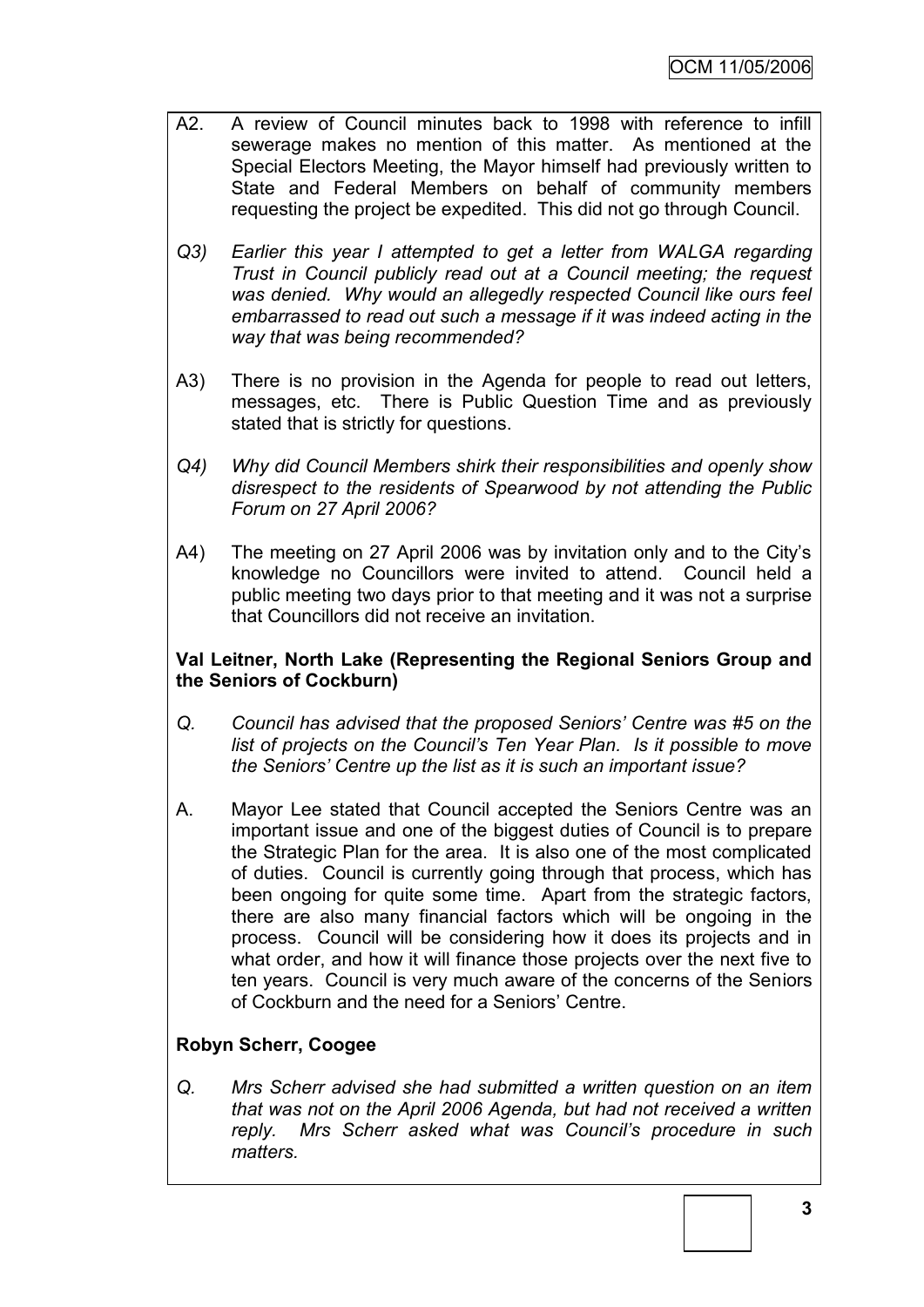A. Mayor Lee confirmed that Mrs Scherr should most definitely have received a response.

The Chief Executive Officer advised that it was the intention that all written questions were to be responded to, either at the meeting or via the Council's Customer Request system, in writing, within one week of the meeting. The CEO stated that he was not aware of any reason why a written response had not been sent and extended his apologies to Mrs Scherr.

Mayor Lee requested the Chief Executive Officer to ensure Mrs Scherr received a response.

# **Jan Langley, Yangebup**

- *Q. Ms Langley asked when were the Agenda Papers available to the public, specifically on the Council's website.*
- A. Mayor Lee advised that once Elected Members had received their copy of the Agenda Papers at the Agenda Forum Meeting, which is held on the first Thursday of the month, the Agenda Papers are then delivered to the Front Counter of the Administration Building and to the three libraries the following morning. A copy is also placed on the Council's website on the Friday.

The Chief Executive Officer confirmed that the Agenda was release on the Friday, it was checked by the staff who produce Council's website and also checked by his PA, which is the standard protocol. Friday afternoon, before staff went home, the Agenda was clearly available on the internet. Unfortunately, over the weekend, and possibly as a result of the current constructions work being carried out on the Administration Building, the link to the Council website went down and external access was not available. The Agendas were still available at the three community libraries. The website pages were restored on Monday, however the links to the documents had also dropped out which was not discovered until later in the week. Executive Services has since initiated a check system for both before and after each weekend.

Council offered apologies to all who were affected.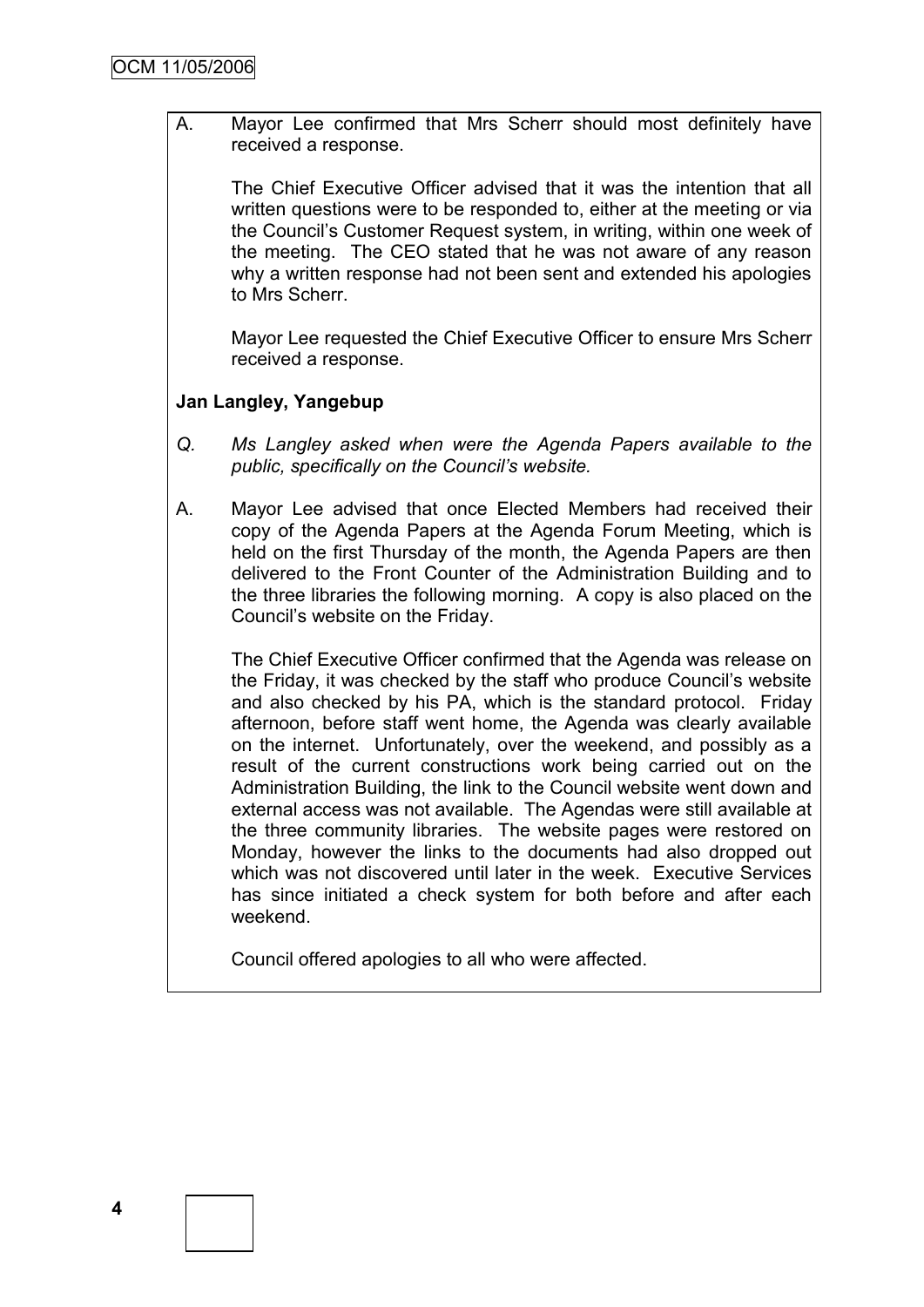# **8. CONFIRMATION OF MINUTES**

# **8.1 (MINUTE NO 3146) (OCM 11/05/2006) - ORDINARY COUNCIL MEETING - 13/04/2006**

### **RECOMMENDATION**

That the Minutes of the Ordinary Council Meeting held on Thursday, 13 April 2006, be accepted as a true and accurate record.

# **COUNCIL DECISION**

MOVED Clr I Whitfield SECONDED Clr T Romano that the recommendation be adopted.

**CARRIED 8/0**

# **9. WRITTEN REQUESTS FOR LEAVE OF ABSENCE**

Nil

# **10 (OCM 11/05/2006) - DEPUTATIONS AND PETITIONS**

Clr Limbert presented a petition from the residents of Yangebup in relation to the planned closure of the intersection of Spearwood Avenue and Yangebup Road, Yangebup which stated "whilst we are supporting modification to the intersection we believe the type of intersection chosen as the preferred option is not necessarily the best option for the community of Cockburn and in particular, the residents of Cell 9 and the residents North of Cell 9."

#### **11. BUSINESS LEFT OVER FROM THE PREVIOUS MEETING (If adjourned)**

Nil

# **12. DECLARATION OF COUNCILLORS WHO HAVE NOT GIVEN DUE CONSIDERATION TO MATTERS IN THE BUSINESS PAPER**

Nil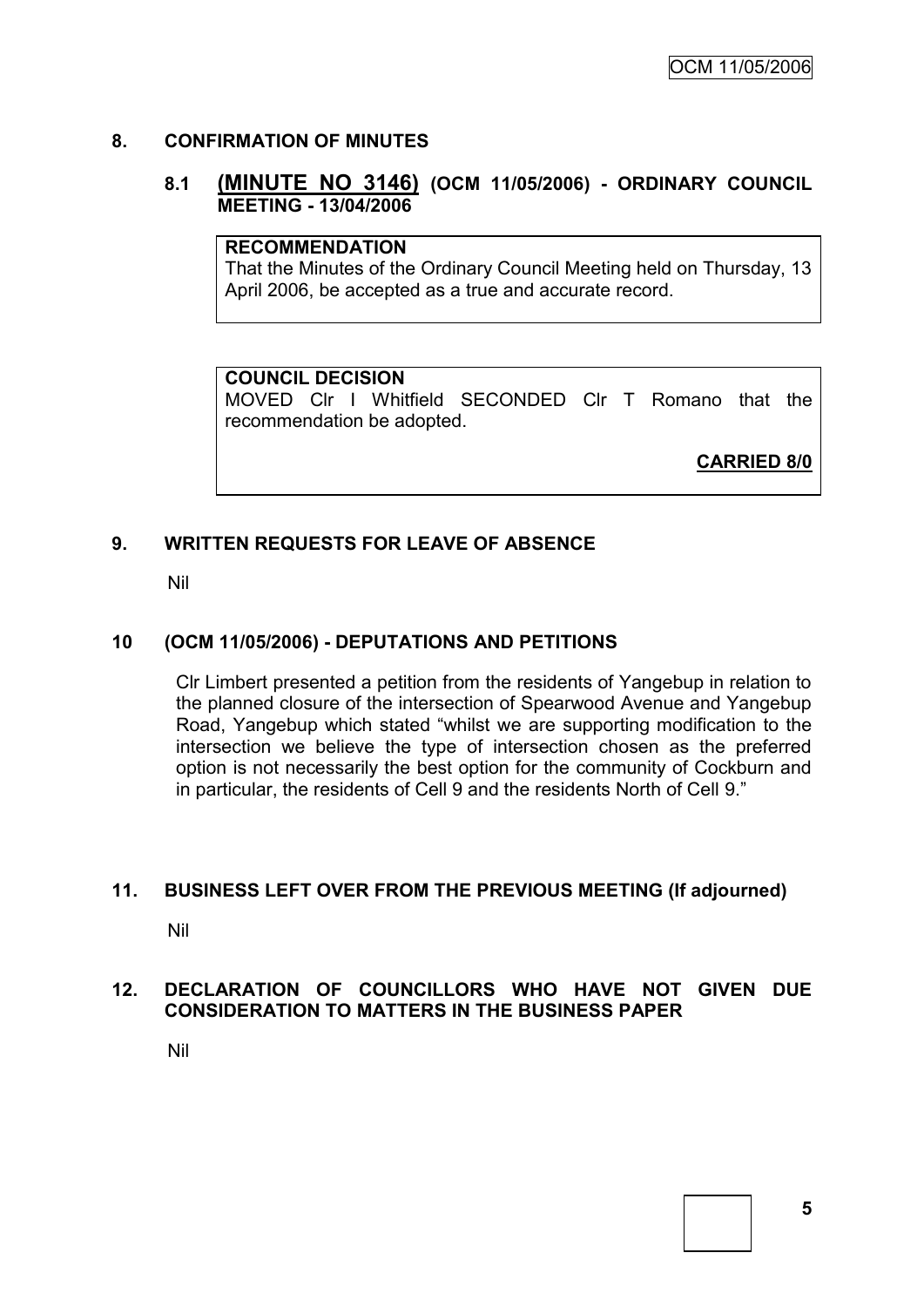### **13. COUNCIL MATTERS**

# **13.1 (MINUTE NO 3147) (OCM 11/05/2006) - PROPOSED AMENDMENT TO LOCALITY OF JANDAKOT TO ESTABLISH A NEW LOCALITY OF COCKBURN (1050) (DMG) (ATTACH)**

# **RECOMMENDATION**

That Council:

- (1) conducts a survey of landowners affected by the proposal to change the boundaries of the locality of Jandakot to establish the new locality of Cockburn, as shown in the attachment to the Agenda; and
- (2) subject to a majority of affected landowners supporting the proposed locality change, submit an application to the Geographic Names Committee requesting the recommended amendments.

#### **COUNCIL DECISION**

MOVED Deputy Mayor R Graham SECONDED Clr I Whitfield that Council:

- (1) conducts a survey ("the Survey") of landowners affected by the proposal to change the boundaries of the locality of Jandakot to either "Cockburn Central" or "Cockburn", as shown in the attachment to the agenda;
- (2) should the majority of responses to the Survey support the name "Cockburn Central", advise the Geographic Names Committee of the outcome of the Survey, and that Council has a preference for the name "Cockburn Central" for the reasons outlined in the Reason for Decision;
- (3) reconsider the matter if the majority of responses to the Survey do not support the proposed locality name change to "Cockburn Central"; and,
- (4) include within the Survey material that Council has a preference for the name "Cockburn Central" for the reasons outlined in the Reason for Decision.

**CARRIED 8/0**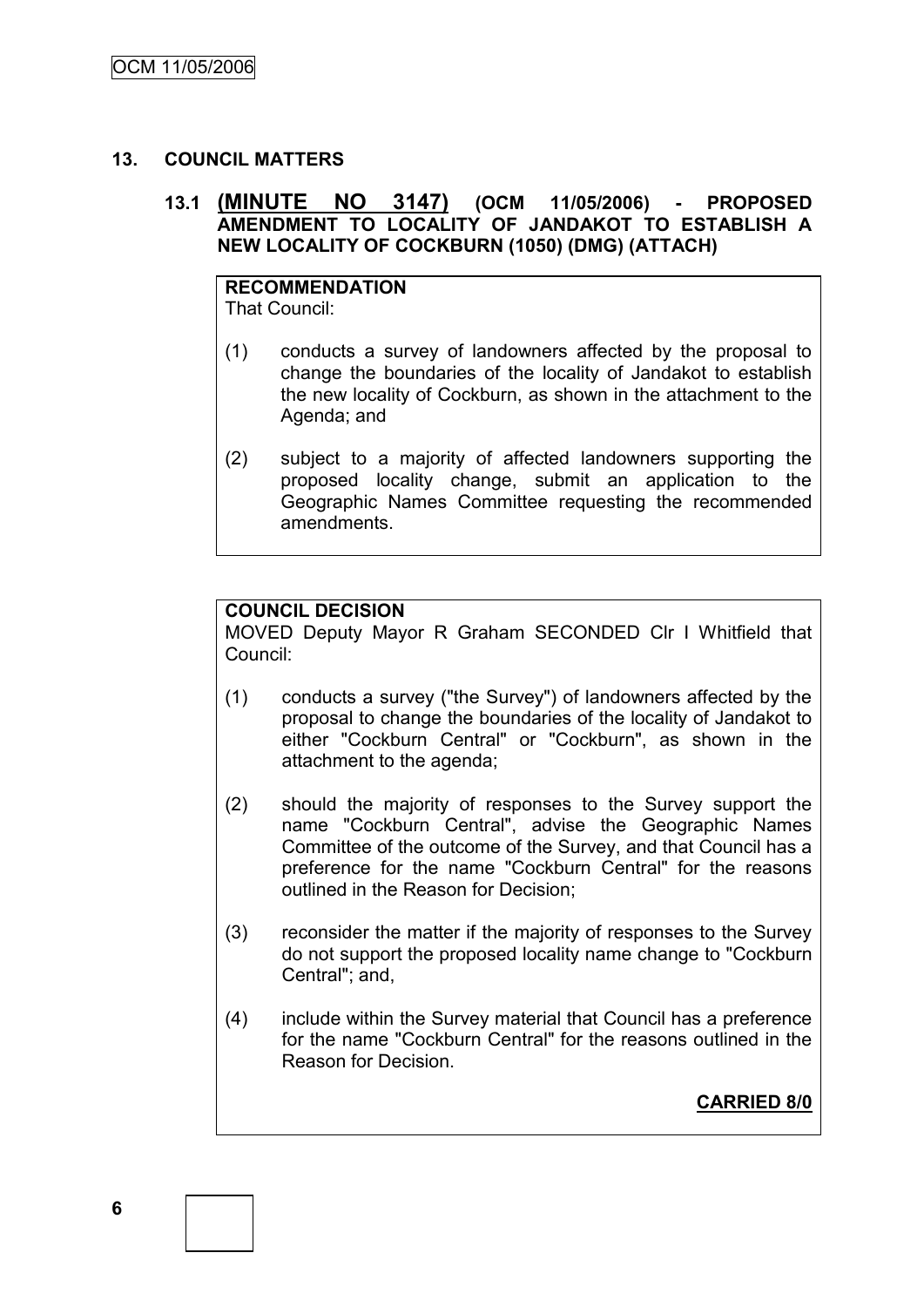# **Reason for Decision**

A suburb with the name of "Cockburn" will be confusing as this name is already associated with the City of Cockburn and Cockburn Sound. A new suburb with the name "Cockburn Central" more clearly identifies the land area in question, as it encompasses the already named "Cockburn Central Railway Station", and has been the subject of the "Cockburn Central Structure Plan".

# **Background**

The current boundary for the suburb of "Jandakot" extends to the west of the Kwinana Freeway as shown in the attachments to the Agenda.

### **Submission**

To amend the boundary of Jandakot and establish the new locality of "Cockburn", as shown on the attachment.

# **Report**

The current suburb of Jandakot extends West of the Kwinana Freeway, wedged between the suburbs of South Lake to the North, Success to the South and Yangebup to the West.

This is the result of an historical situation which existed well before the Freeway extension was constructed through the area, and which was predominantly occupied by industrial landholders. At the time it was logical to include these land uses in one single locality. However, with the closure of the industrial uses on the land west of the Freeway, and extensive redevelopment of the land occurring, it is timely for Council to reconsider this position.

Preliminary contact was made with the government department which administers such matters, to discuss any options available to address how this specific case may best be dealt with. Ultimately, the Geographic Names Committee (GNC) advised that it recognises the logic in creating a new suburb, given that the part of Jandakot west of the Freeway is now distinctly separate from the traditional and more recognisable part of the suburb which remains east of the Freeway.

This is despite the fact there is a small pocket of residential development already situated in the proposed new suburb, known as "Lakeridge Estate". However in the circumstances, GNC is prepared to deviate from its usually firm position of not re-allocating established residential areas to new suburbs, primarily due to the extensive workload involved in changing the details of addresses contained in data bases for public utility services providers, (ie. Telephone, power, vehicle and driver licenses etc).

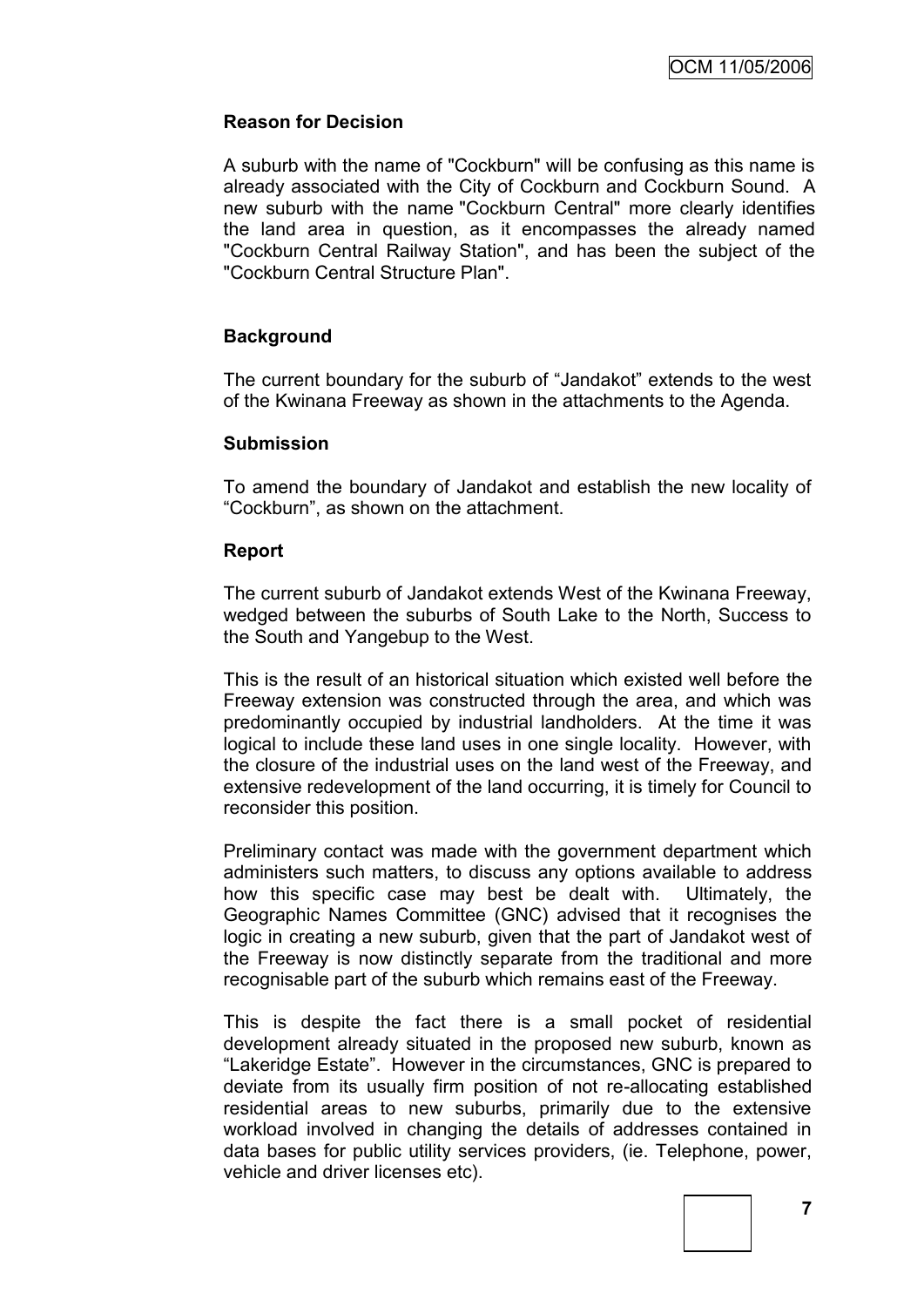This acknowledges that the area in question is small in size and the number of properties affected is minimal. On balance, it is more rational to include this area in a new locality area, rather than retain it, and other adjacent areas, in the current suburb of Jandakot.

One aspect of the issue which is not supported by GNC is the use of the suffix "Central" in applying a new suburb name to the area. Even though the Landcorp development and the adjacent railway station will be badged "Cockburn Central", it is essentially a marketing slogan, which GNC guidelines do not support, when applications for changed locality names are being considered. This is not considered to be detrimental to the objective of the City in having an area which can be identified as a "heart" of the district.

The preferred option for the GNC is to relocate the western boundary of the proposed new locality from Hammond Road, between North Lake Road and Beeliar Drive in a westerly direction to coincide with the lots surrounding the eastern shores of Lake Yangebup.

This is supported on the basis that the land has been earmarked for future development and would more logically relate to the new suburb. than with its current status of Yangebup, with which the residential area west of the lake is better associated.

Overall, the position notionally accepted by GNC is supported on the basis that it is acceptable to the majority of affected landowners.

#### **Strategic Plan/Policy Implications**

Key Result Area "Facilitating the Needs of Your Community" refers.

#### **Budget/Financial Implications**

A costing estimate of \$2,500 has been determined to undertake a proposed survey. This would be funded from the Community Consultation Account.

#### **Legal Implications**

The Department of Planning and Infrastructure, through the Geographic Names Committee is the responsible authority for approving amendments to suburb boundaries.

#### **Community Consultation**

If the proposal proceeds, the affected community will be consulted through the landowners' survey, the results of which will determine the outcome.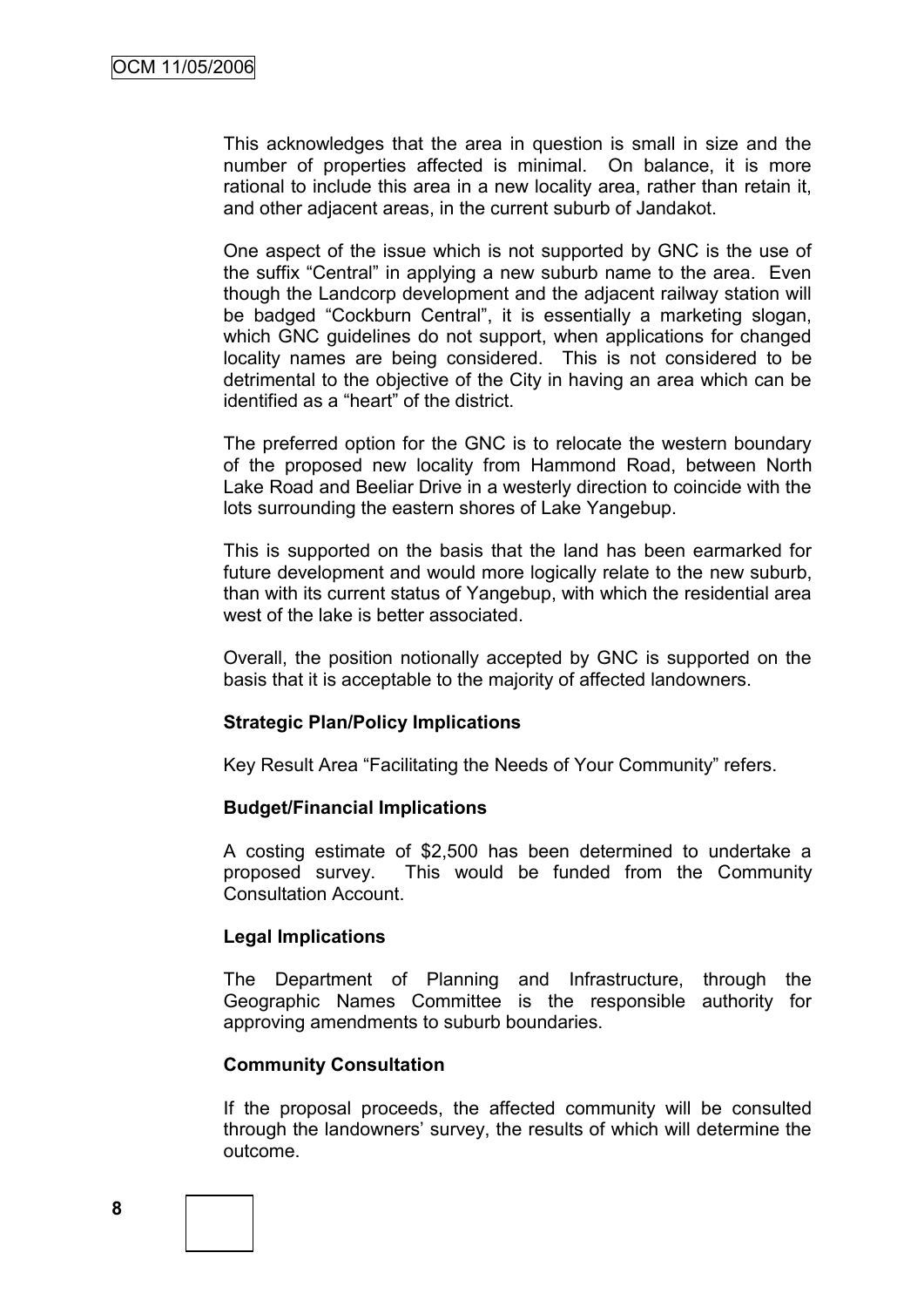# **Attachment(s)**

- 1. Map identifying proposed locality changes.
- 2. Copy of letter of in principle support Geographic Names Committee.

# **Advice to Proponent(s)/Submissioners**

N/A

**Implications of Section 3.18(3) Local Government Act, 1995**

Nil

# **14. PLANNING AND DEVELOPMENT DIVISION ISSUES**

**14.1 (MINUTE NO 3148) (OCM 11/05/2006) - DEDICATION OF LAND AS ROAD RESERVE PURSUANT TO SECTION 56(1) OF THE LAND ADMINISTRATION ACT 1997 - PORTION OF CS2726 RESERVE 15556 AND PORTION OF CS2130 RESERVE 29241 (4412147, 4412070) (KJS) (ATTACH)**

# **RECOMMENDATION**

That Council:

- (1) request that the Minister for Planning and Infrastructure dedicate portions of CS2726 & CS2130 being portions of Reserves 15556 & 29241 respectively pursuant to Section 56(1) of the Land Administration Act; and
- (2) indemnify the Minister for Planning and Infrastructure against reasonable costs incurred in considering and granting this request.

# **COUNCIL DECISION**

MOVED Clr S Limbert SECONDED Clr L Goncalves that the recommendation be adopted.

**CARRIED 8/0**

# **Background**

Reserves 15556 & 29241 are conservation and nature reserves managed by CALM. CALM has given consent for portion of the reserves to be excised and dedicated as Road Reserve.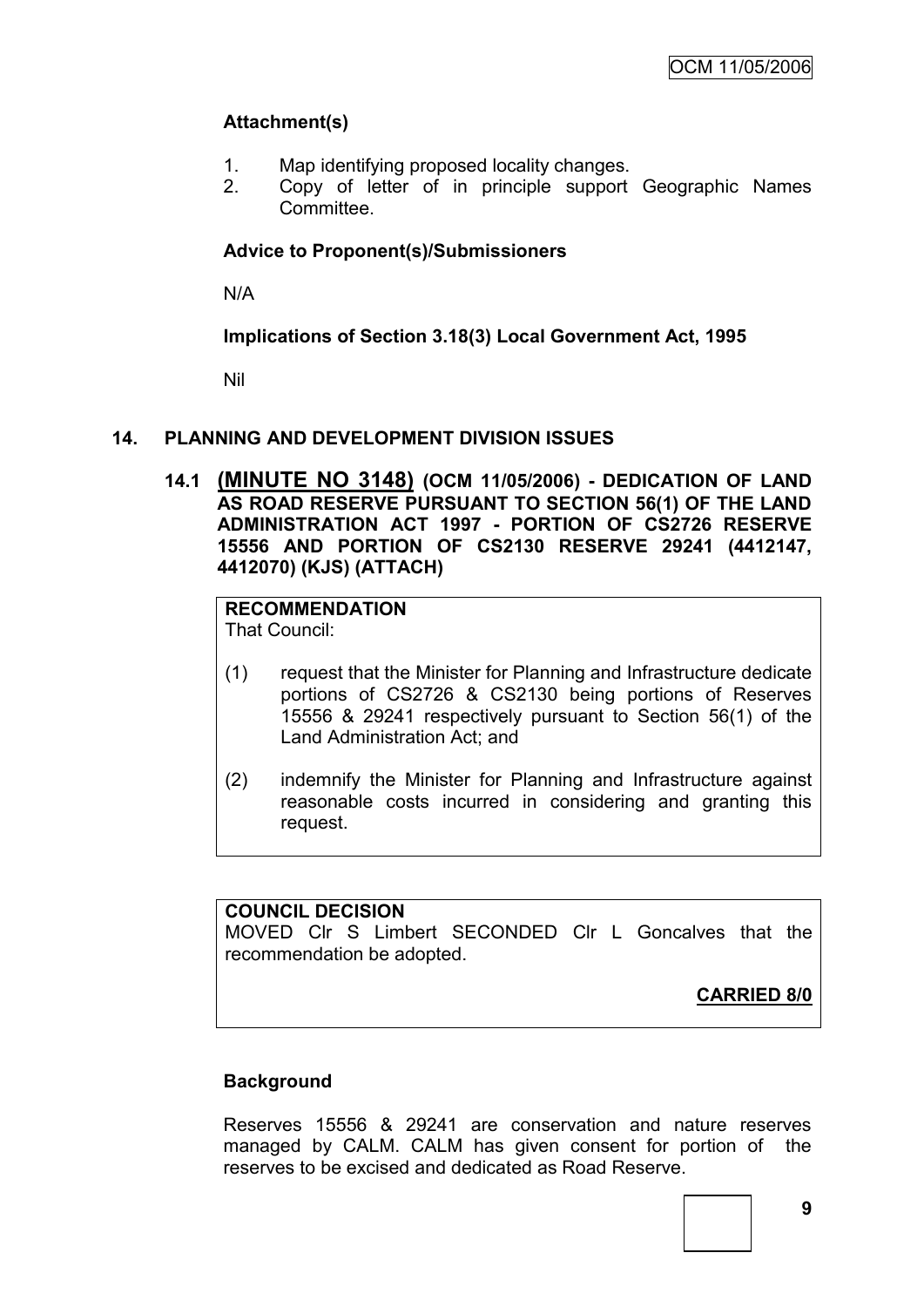### **Submission**

Australand has sought the dedication of the land to enable the seamless construction of Russell Road within the MRS Road Reservation.

### **Report**

Reserves 15556 and 29241 are A class reserves managed by the Department of Conversation and Land Management (CALM). CALM has given detailed consideration to the proposal to modify the boundaries of the reserves in order to create a road reserve that will accord with the Metropolitan Region Scheme Other Regional Road. CALM consent was given subject to conditions on fencing and rehabilitation of the existing road pavement area once the realigned road pavement has been constructed.

Construction of the new section of Russell Road east and west of the intersection of the new Hammond Road will tie in with current Hammond Road construction by the City north of Russell Road. The cost of the Russell Road section will be borne by Developer Contributions and the City.

The dedication of the realigned MRS is a legal requirement of the Land Administration Act.

# **Strategic Plan/Policy Implications**

The Corporate Strategic Plan Key Result Areas which apply to this item are:-

- 2. Planning Your City
	- *"To ensure that the planning of the City is based on an approach which has the potential to achieve high levels of convenience for its citizens."*
	- *"To ensure that the development will enhance the levels of amenity currently enjoyed by the community."*
	- *"To foster a sense of community within the district generally and neighbourhoods in particular."*

# **Budget/Financial Implications**

The legal requirements of dedicating the land as road reserve will have no financial implications. The dedication is pursuant to Section 56 of the Land Administration Act 1997.

# **Legal Implications**

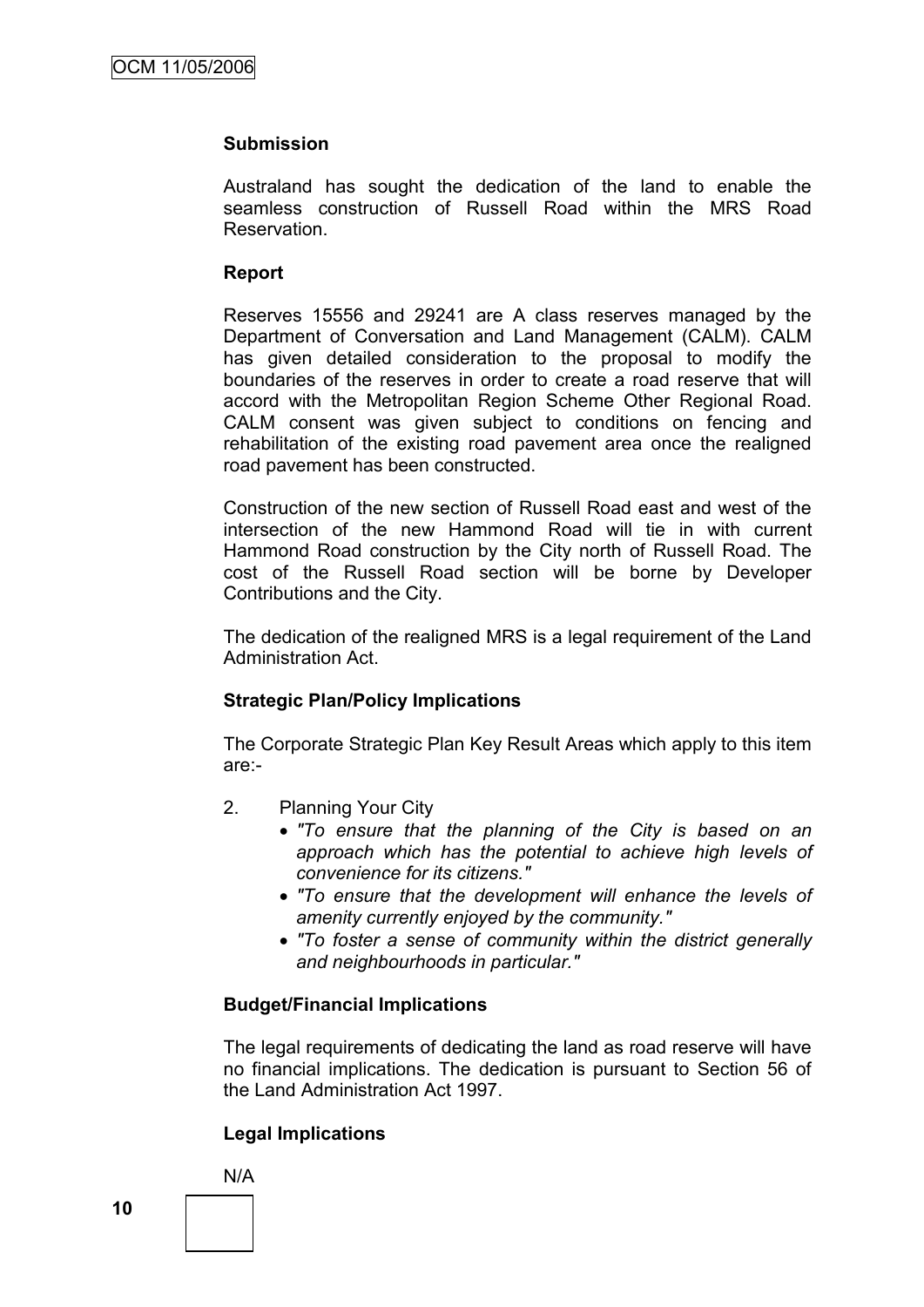# **Community Consultation**

N/A

# **Attachment(s)**

Location Plan.

# **Advice to Proponent(s)/Submissioners**

N/A.

**Implications of Section 3.18(3) Local Government Act, 1995**

Nil.

# **14.2 (MINUTE NO 3149) (OCM 11/05/2006) - CLOSURE OF PORTION OF FRASER ROAD, BANJUP TO THE PASSAGE OF VEHICLES PURSUANT TO SECTION 3.50 OF THE LOCAL GOVERNMENT ACT 1995 (450057) (KJS) (ATTACH)**

# **RECOMMENDATION**

That Council close portion of Fraser Road from a point 200 metres north of Armadale Road to Jandakot Road, Banjup to the passage of vehicles for four (4) years.

# **COUNCIL DECISION**

MOVED Clr S Limbert SECONDED Clr L Goncalves that the recommendation be adopted.

**CARRIED 8/0**

# **Background**

The subject section of Fraser Road is only constructed for approximately 900 metres north of Armadale Road. The unmade section continues through to Jandakot Road.

# **Submission**

ROCLA, CSR and Homeswest have written to the City seeking closure of section of Fraser Road to the passage of vehicles.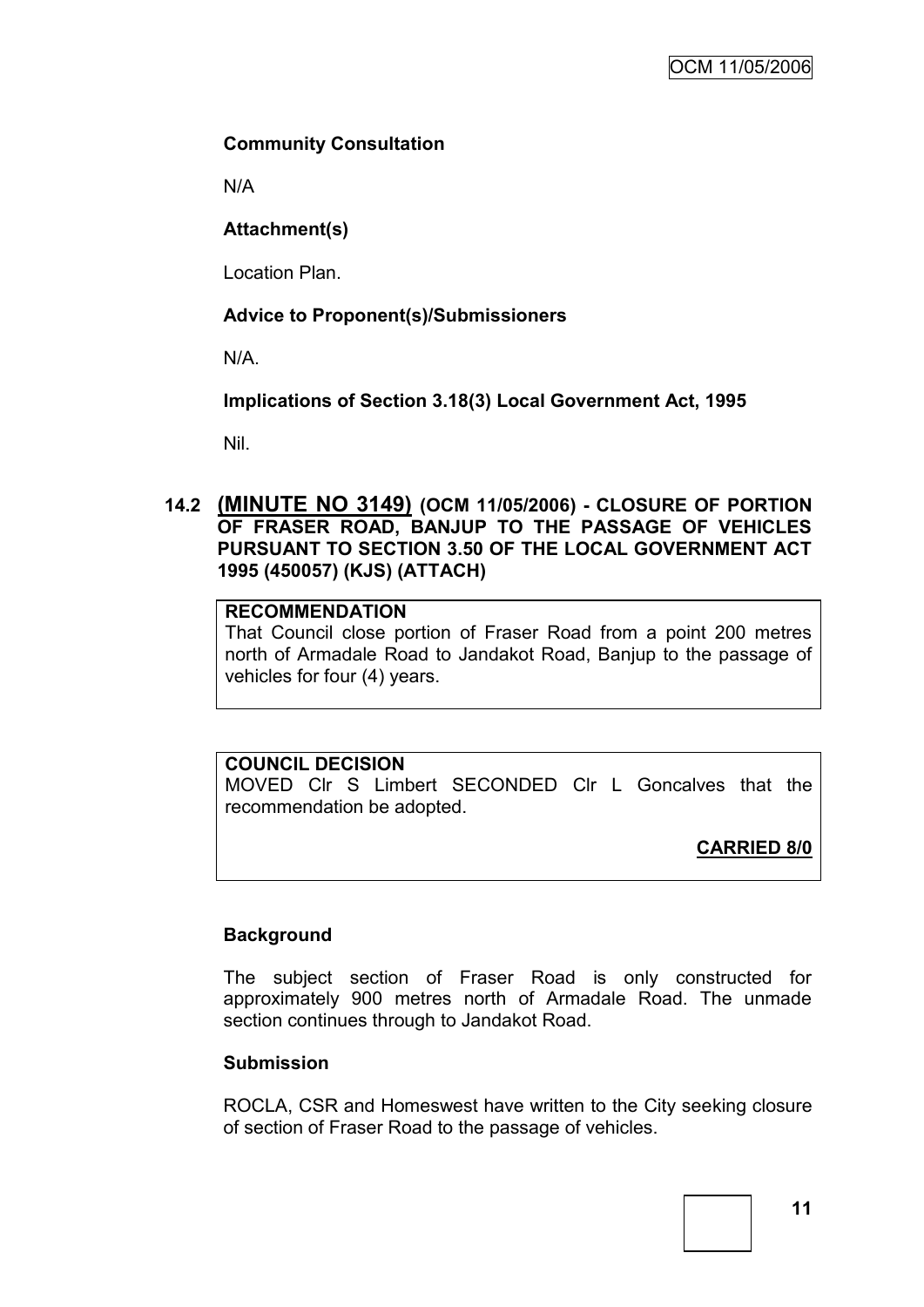# **Report**

An inspection of the area revealed that the area is a dumping ground and used by off road vehicles. This observation is backed up by Rocla and CSR representatives who state that weekend users of the area damage and steal their equipment.

The quarry operators have undertaken to construct a fence and gate at each end of the closure area. The gate will be locked using a standard "CALM" key. This will ensure access for FESA and other government agencies.

The proposal has been advertised in the local newspaper and at the conclusion of the advertising period there were no objections. The closure will only run until the land either side of the road is redeveloped. The owners plan to redevelop the land as special rural lots once the sand resource has been exhausted. The road reserve will then be utilised as part of the development and the Section 3.50 closure to vehicles will be withdrawn.

# **Strategic Plan/Policy Implications**

- 2. Planning Your City
	- *"To ensure that the development will enhance the levels of amenity currently enjoyed by the community."*

# **Budget/Financial Implications**

N/A

# **Legal Implications**

Temporary closures of roads by Local Governments is pursuant to Section 3.50 of the Local Government Act 1995.

# **Community Consultation**

The proposal was advertised in the Cockburn Gazette. Service authorities and emergency services were advised.

# **Attachments**

Location Plan

# **Advice to Proponent(s)/Stakeholders**

The Applicant(s) and those who lodged a submission on the proposal have been advised that this matter is to be considered at the 11 May 2006 Council Meeting.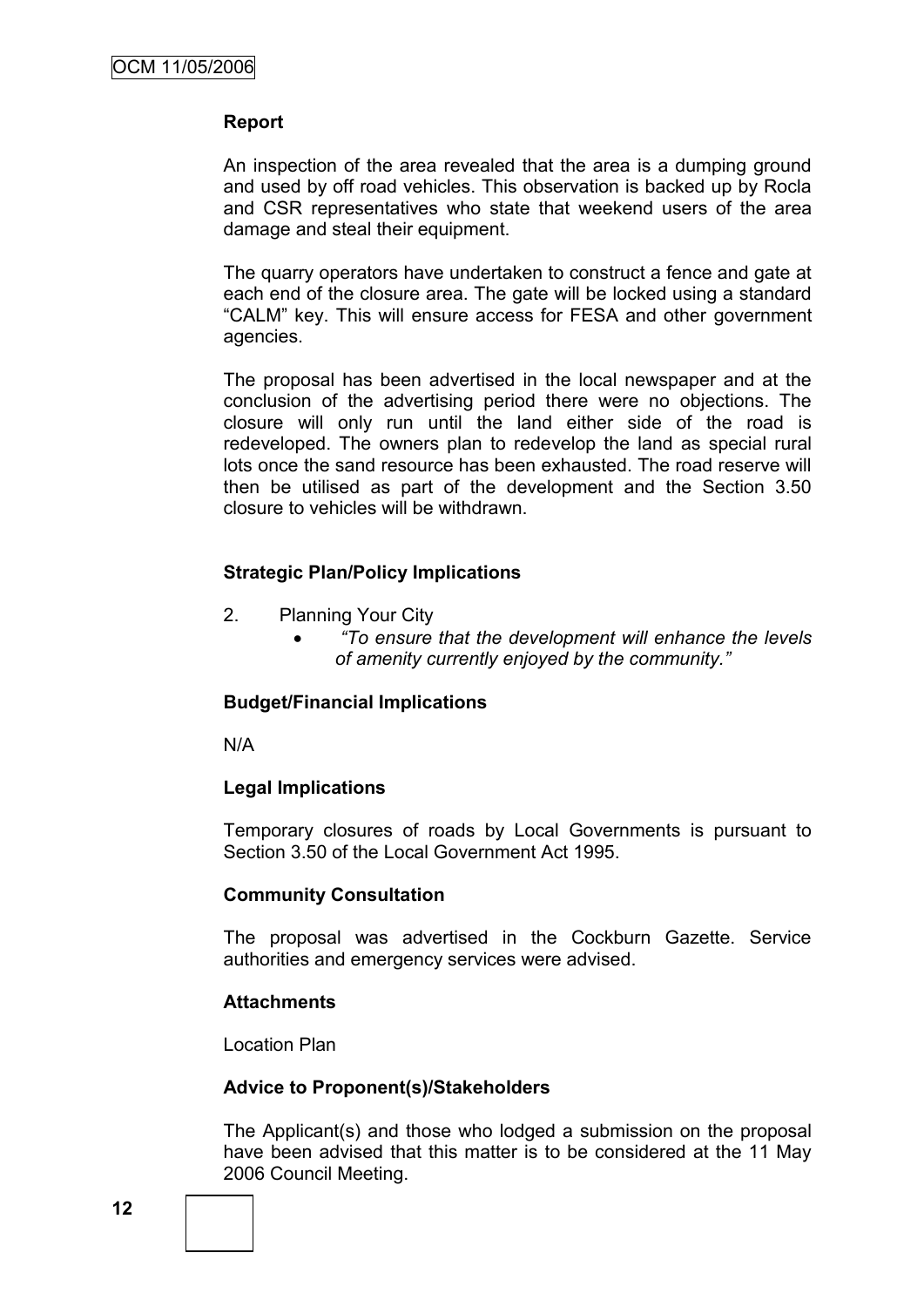# **Implications of Section 3.18(3) Local Government Act, 1995**

Nil.

**14.3 (MINUTE NO 3150) (OCM 11/05/2006) - PROPOSED FINAL ADOPTION OF SCHEME AMENDMENT NO. 46 - LOT 24 LYON ROAD, AUBIN GROVE - OWNER: BELLCROSS HOLDINGS PTY LTD - APPLICANT: TAYLOR BURRELL BARNETT (93046) (MD) (ATTACH)**

# **RECOMMENDATION**

That Council:

- (1) adopt the amendment without modifications and in anticipation of the Hon. Minister's advice that final approval will be granted, the documents be signed, sealed and forwarded to the Western Australian Planning Commission; and
- (2) advise the proponent of the Council's decision.

# **COUNCIL DECISION**

MOVED Clr S Limbert SECONDED Clr L Goncalves that the recommendation be adopted.

**CARRIED 8/0**

# **Background**

| ZONING:          | MRS:        | Urban                                |
|------------------|-------------|--------------------------------------|
|                  | TPS:        | Public Purposes – Water Corporation  |
|                  |             | Development Area 11 (DA11)           |
|                  |             | Development Contribution Area (DCA7) |
| <b>LAND USE:</b> | Vacant      |                                      |
| LOT SIZE:        | $0.2400$ ha |                                      |

Council at its meeting held 12 January 2006 resolved to initiate Amendment 46 to Town Planning Scheme No. 3 for the purpose of advertising.

# **Submission**

The application has been advertised to the community and referred to relevant government agencies for a period of 42 days. This report seeks Council support to final adoption of Amendment 46.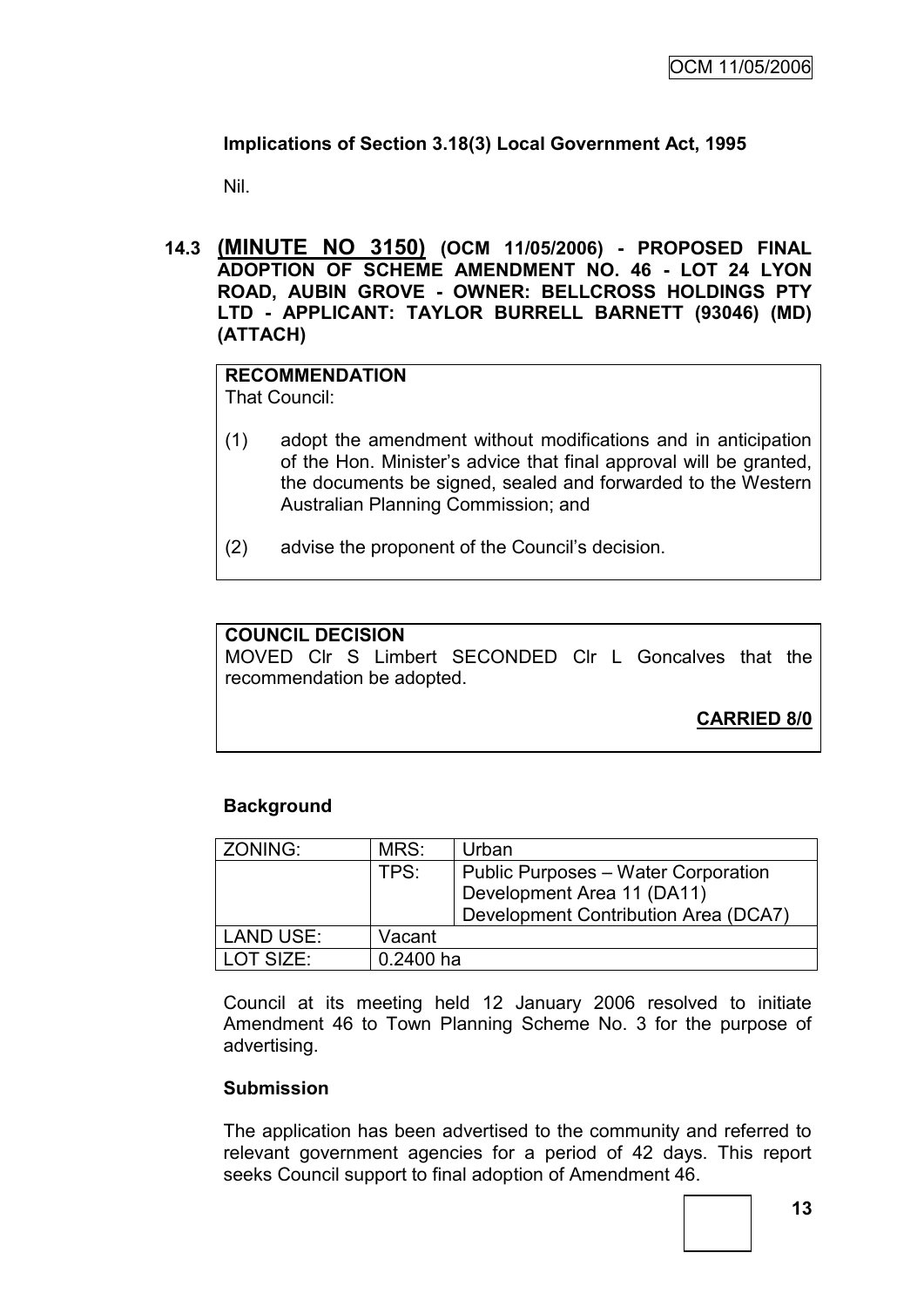### **Report**

The Scheme Amendment was referred to the Environmental Protection Authority ("EPA") in accordance with Section 7A(1) of the Act.

The EPA advised that the overall environmental impact of the amendment would not be severe enough to warrant formal assessment under the *Environmental Protection Act*.

The amendment was subsequently advertised seeking public comment in accordance with the Regulations for not less than 42 days.

No submissions were received during the advertising of the proposed scheme amendment. However, a structure plan applying to the subject lot was recently adopted by Council at its January 2006 Council Meeting (Minute No. 3068) and submissions from Western Power, Water Corp, Department of Education and Training and Department of Environment raised no objections or concerns regarding the structure plan.

A copy of the proposed amendment map is included in the Agenda attachments.

#### **Conclusion**

It is recommended that Council proceed to adopt the scheme amendment to rezone the subject land from 'Public Purposes' to 'Development' in order to facilitate residential subdivision and development of the land and refer it to the WA Planning Commission for final consideration.

#### **Strategic Plan/Policy Implications**

The Corporate Strategic Plan Key Result Areas which apply to this item are:-

- 2. Planning Your City
	- *"To ensure that the planning of the City is based on an approach which has the potential to achieve high levels of convenience for its citizens."*
	- *"To ensure that the development will enhance the levels of amenity currently enjoyed by the community."*

#### **Budget/Financial Implications**

N/A

**14**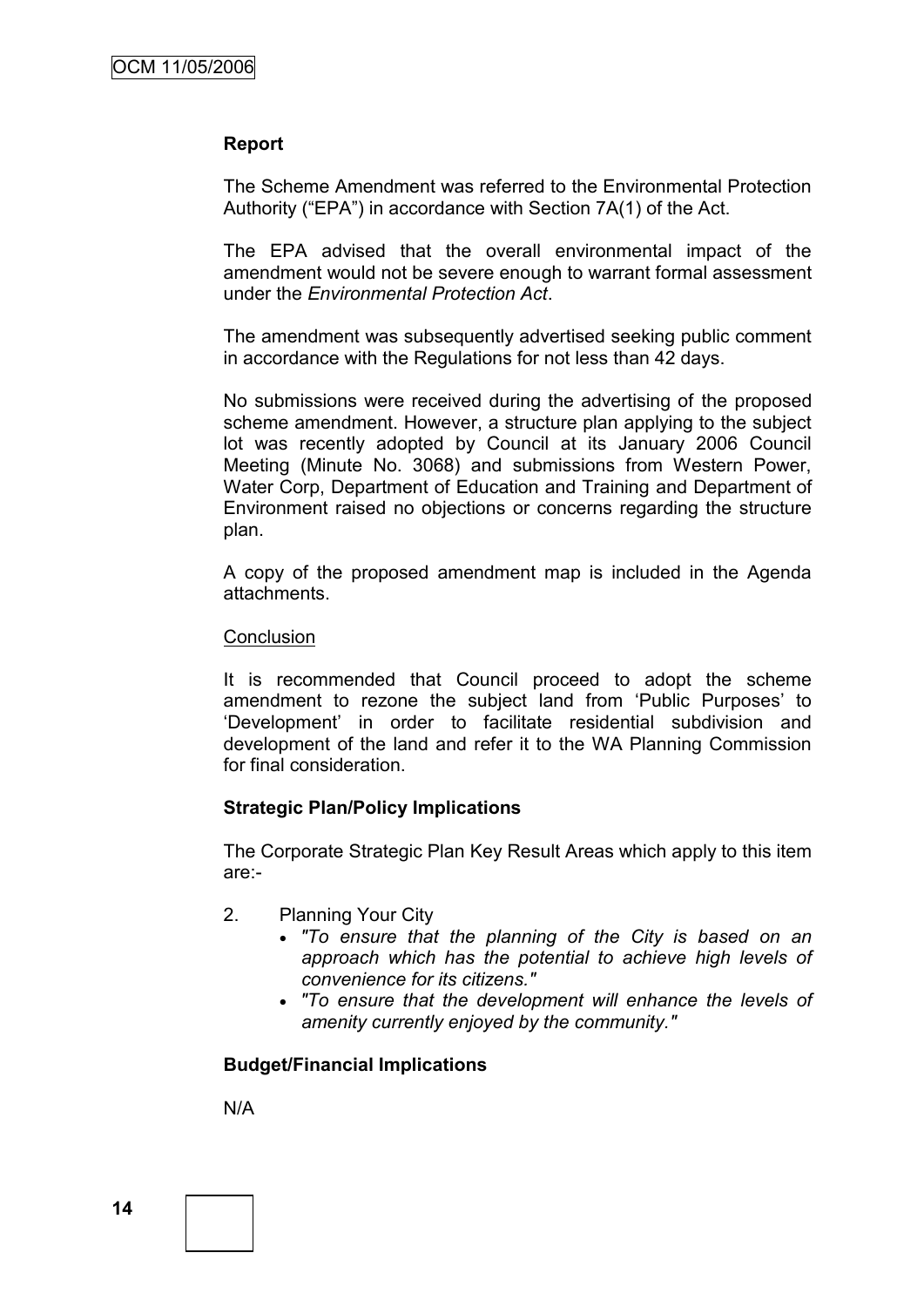# **Legal Implications**

Town Planning and Development Act Town Planning Regulations

# **Community Consultation**

Following receipt of advice from the EPA, the amendment was advertised for a 42 day period. The 42 day public consultation period for Amendment 46 concluded on 5 April 2006. At the close of the advertising period no submissions were received.

# **Attachment(s)**

- (1) Site Plan
- (2) Proposed Scheme Amendment Map

# **Advice to Proponent(s)/Submissioners**

The Proponent(s) have been advised that this matter is to be considered at the 11 May 2006 Council Meeting.

# **Implications of Section 3.18(3) Local Government Act, 1995**

Nil.

# **14.4 (MINUTE NO 3151) (OCM 11/05/2006) - PEDESTRIAN ACCESSWAY CLOSURE - WATTLE COURT, BIBRA LAKE (450449) (KJS) (ATTACH)**

# **RECOMMENDATION**

That Council:

- (1) request the Western Australian Planning Commission give consent to the closure of pedestrian accessway Wattle Court, Bibra Lake; and
- (2) on receiving consent in (1) above request that the Department for Planning and Infrastructure - Land Asset Management Services close the pedestrian accessway Wattle Court, Bibra Lake.

# **COUNCIL DECISION**

MOVED Clr S Limbert SECONDED Clr L Goncalves that the recommendation be adopted.

# **CARRIED 8/0**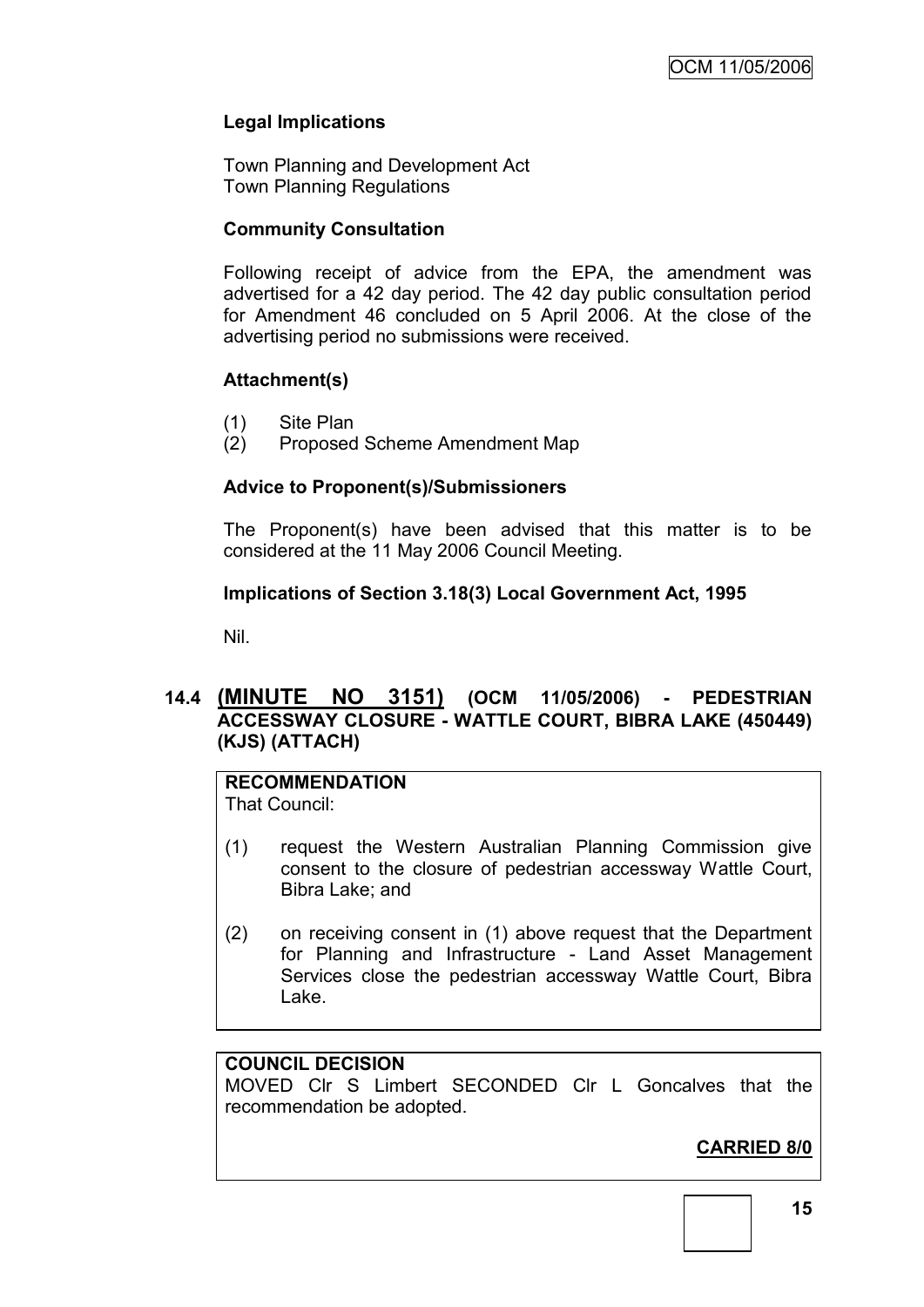### **Background**

The PAW was created as a condition of the surrounding residential subdivision as approved by the Western Australian Planning Commission (WAPC). The PAW connects Wattle Court to Mears Park allowing convenient access for 10 households to the recreational area.

#### **Submission**

Two properties adjoin the PAW. Both owners have requested the closure and agreed to purchase the land if closure proceeds. The administration fee of \$250 has been paid.

### **Report**

The request for closure is assessed against the set criteria contained in Council Closure Policy APD 21.

#### **Policy Consideration**

The location of the PAW in relation to community facilities and services.

#### **Schools**

Bibra Lake Primary School is 1600 metres from the PAW. It is considered that closure of the PAW will have minimal adverse effect on the number of people walking to the school.

#### Shops

Lakes Shopping Centre is 760 metres from the PAW. Closure of the PAW will increase this distance by 250 metres for 4 households. It is considered that closure of the PAW will have minimal adverse effect on the number of people walking to the shops.

#### Public Open Space

Mears Park is located at the southern end of the PAW. Closure of the PAW will increase the walk distance to the park for 4 households by 300 metres. The alternative route is safe and along level footpaths. It is considered that the closure will have minimal adverse effect on the number of people accessing the park.

#### Public Transport

Bus stops are located in Progress Drive and North Lake Road. The distance to these stops are 300 and 440 metres respectively. Closure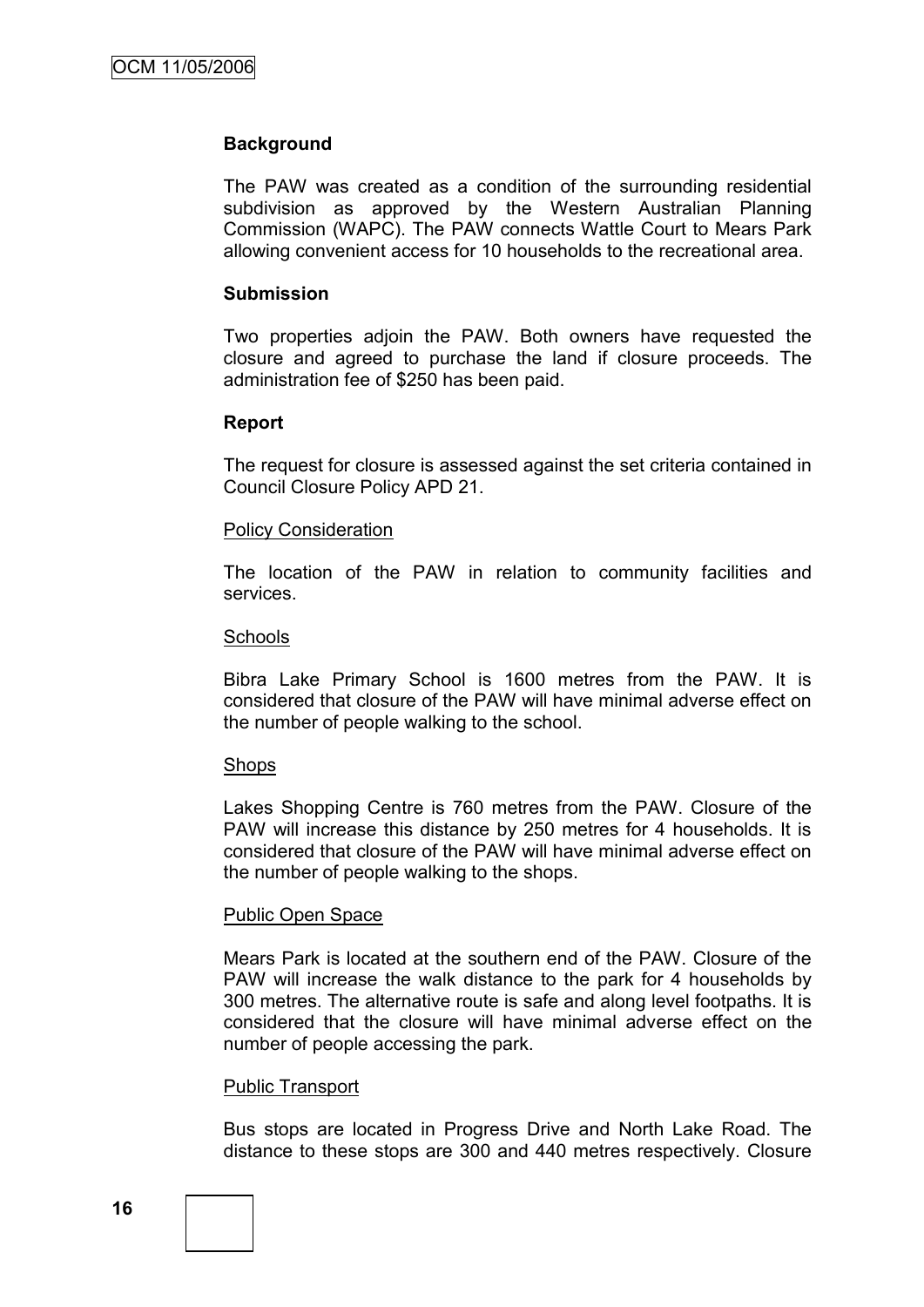of the walkway will have no effect on the walk distance to the bus stops and will have no impact.

# Community Centres

Bibra Lake Community Centre in Parkway Bibra Lake is over 2 kilometres away. The closure of the PAW will not have any impact on the walk distance to the Centre.

The role of the PAW and its impact on the Bike Plan:

- City of Cockburn
- Seniors Community Facility

### Degree of Nuisance Experienced by Adjoining Owners

The adjoining owner has reported late night anti social behaviour in the PAW although site inspection does not give any indication of such.

### Alternative Access Routes

Alternative access routes are available along footpaths in Fantail Drive, Bibra Lake and Prout Way. The alternatives are safe, visible and on easy gradients.

#### Consideration of Alternatives to Closure of PAW

- $\bullet$  Increased lighting  $-$  A street light is only 20 metres away in Wattle Court. The expense of providing additional lighting cannot be justified.
- Obstructive access to restrict vehicles. This is not relevant in this case.
- Increasing the fence heights. This measure is not considered to be an effective remedy.
- Locking the PAW between certain hours. This measure involves initial capital expenditure and ongoing costs for the security patrol to lock and unlock the gates morning and night. The costs of this measure are considered to be in excess of the possible benefits.

#### Security Patrols

The City of Cockburn security patrol covers this PAW but has not been shown to have an impact on the reduction of reported anti social behaviour.

#### Eliminating overhanging vegetation

A site inspection reveals that there is no vegetation causing problems of visibility.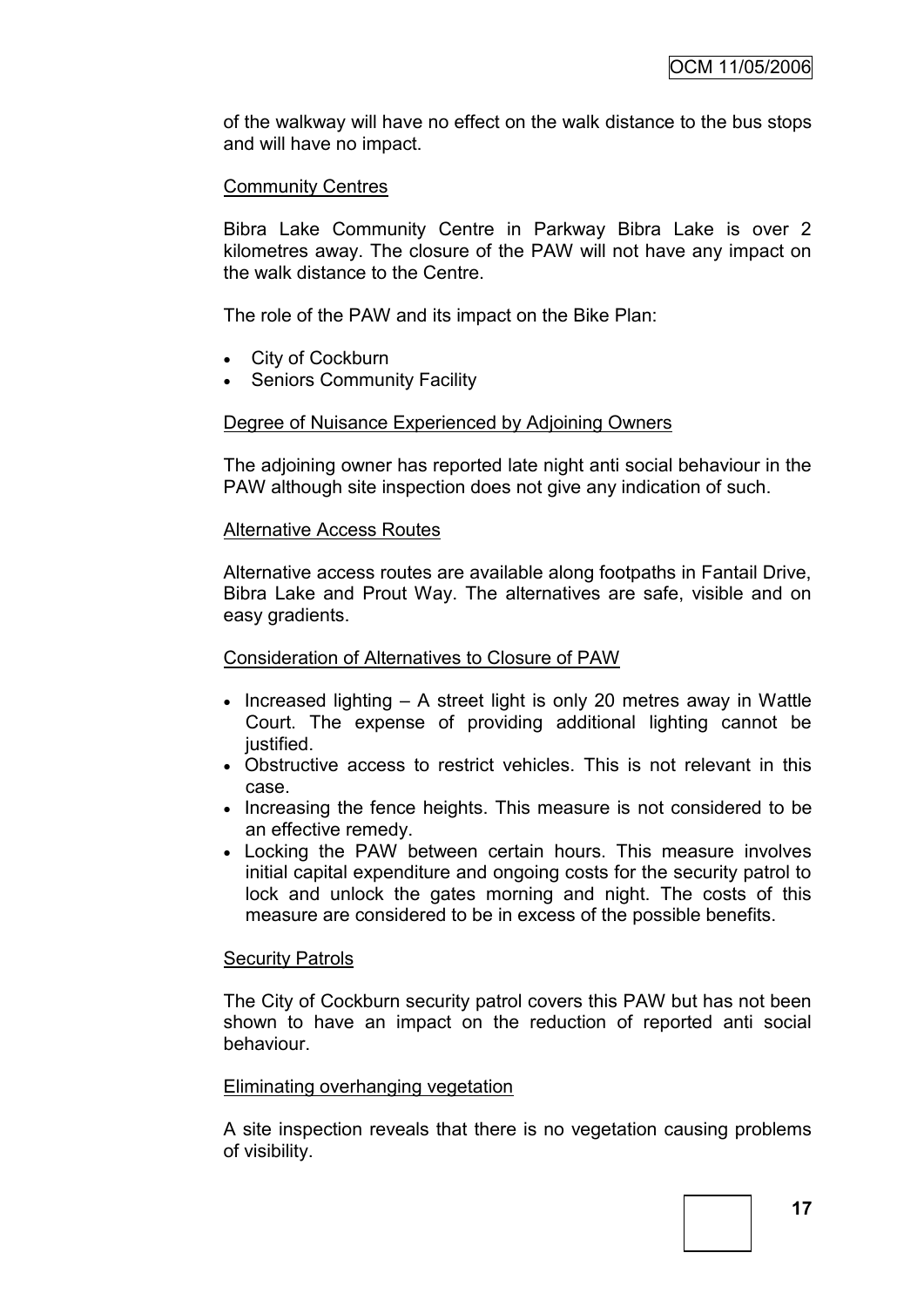The evidence that the PAW is the venue for excessive anti social behaviour has not been demonstrated conclusively.

It has been demonstrated that the PAW does not increase the level of walking or cycling in the associated neighbourhood. A mailout to all of the households likely to use the PAW has been undertaken with prepaid response forms attached. None of the respondents sought the maintaining of the PAW.

It is considered appropriate that as long as the adjoining owners are prepared to purchase the PAW that a consent for closure be forwarded to WAPC and if that consent is given that a request for closure be forwarded to the DPI Midland.

### **Strategic Plan/Policy Implications**

The Corporate Strategic Plan Key Result Areas which apply to this item are:-

- 2. Planning Your City
	- *"To ensure that the planning of the City is based on an approach which has the potential to achieve high levels of convenience for its citizens."*
	- *"To ensure that the development will enhance the levels of amenity currently enjoyed by the community."*
	- *"To foster a sense of community within the district generally and neighbourhoods in particular."*

#### **Budget/Financial Implications**

N/A

#### **Legal Implications**

N/A

#### **Community Consultation**

Letters were sent to surrounding landowners and, at the conclusion of the notification period, no submissions had been received.

#### **Attachment(s)**

Location Plan

#### **Advice to Proponent(s)/Submissioners**

The Proponent(s) and those who lodged a submission on the proposal have been advised that this matter is to be considered at the 11 May Council Meeting.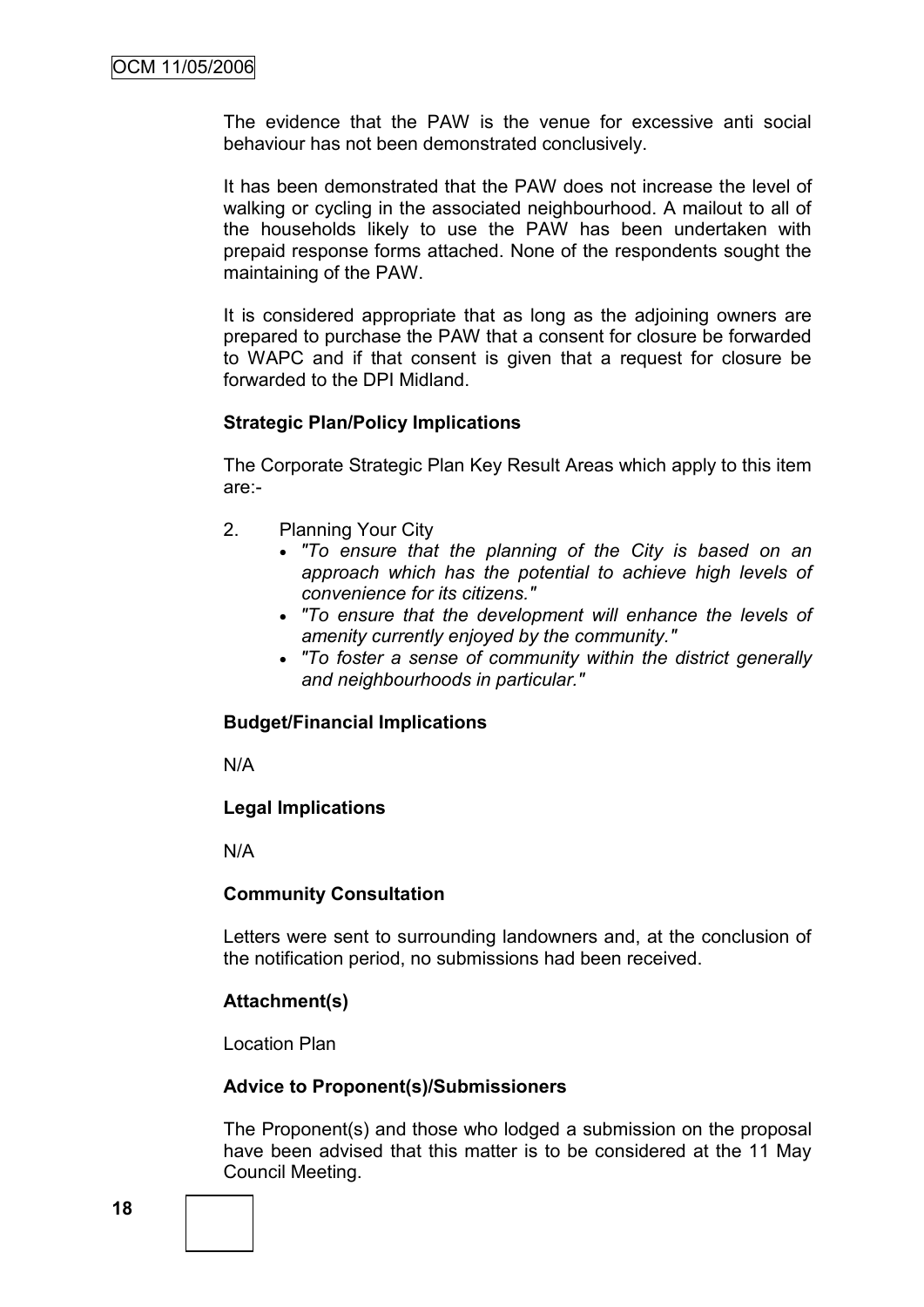# **Implications of Section 3.18(3) Local Government Act, 1995**

Nil.

# **14.5 (MINUTE NO 3152) (OCM 11/05/2006) - REVESTING PEDESTRIAN ACCESSWAY - BLACKTHORNE CRESCENT TO LITTLE RUSH CLOSE, SOUTH LAKE TO PUBLIC UTILITIES RESERVE (451152) (KJS) (ATTACH)**

# **RECOMMENDATION**

That Council:

- (1) request that the Minister for Planning and Infrastructure revest Pedestrian Access Way Blackthorne Crescent to Little Rush Close, South Lake to a Public Utilities reserve, subject to costs for any required fencing and gates being met by either the adjoining owners or Water Corporation;
- (2) review Policy APD21 'Pedestrian Accessway Closure' to include the option of revestment of pedestrian accessways where outright purchase by adjoining owner is impracticable;
- (3) review Policy APD21 'Pedestrian Accessway Closure' in 12 months.

# **COUNCIL DECISION**

MOVED Clr S Limbert SECONDED Clr L Goncalves that the recommendation be adopted.

**CARRIED 8/0**

# **Background**

Council at its meeting held on 20 January 2004 resolved to:

- *"(1) request the Minister for Planning and Infrastructure to proceed with the closure of the pedestrian accessway between Little Rush Close and Blackthorne Crescent, South Lake; and*
- *(2) advise those persons who made a submission of Council's decision."*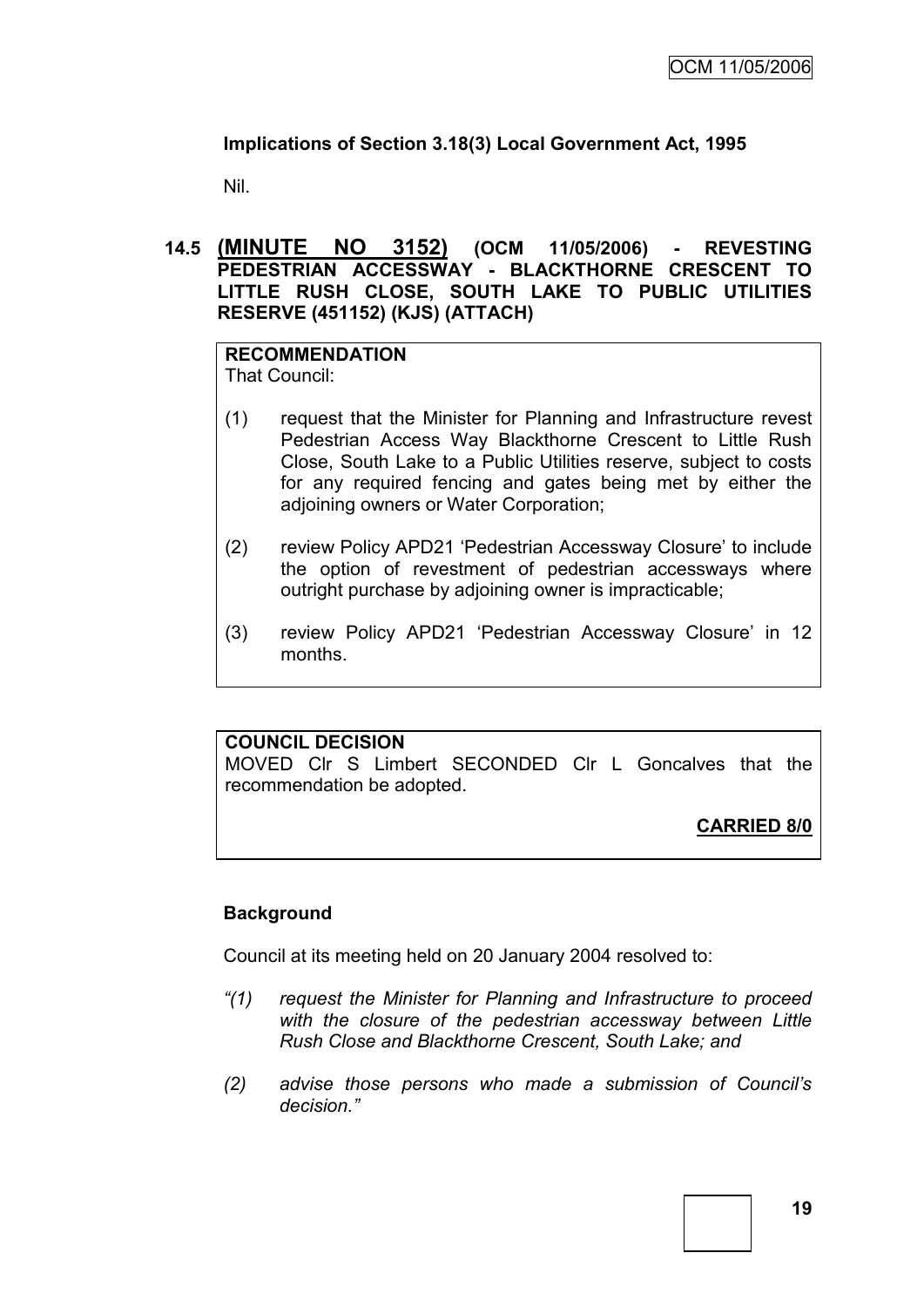# **Submission**

A letter from adjoining owners and nearby residents has requested that Council request that the Minister for Planning and Infrastructure revest the pedestrian accessway to a Public Utilities Reserve.

# **Report**

Following the resolution of 20 January 2004, a request for closure was forwarded to the Department of Planning and Infrastructure in Midland (DPI). DPI compiled purchase prices taking into consideration the cost of cutting and capping a Water Corporation water main.

The purchase prices were then sent to the 4 adjoining owners. Although one owner was prepared to meet the cost of purchasing the land fronting Blackthorne Crescent the land fronting Little Rush Close was without a willing purchaser. DPI's policy is that it is not prepared to close a PAW unless all of the land is purchased and amalgamated into the adjoining lots.

The closure of the PAW stalled until a delegation of residents met with local MLA Francis Logan. This meeting has resulted in an understanding that the Minister for Planning and Infrastructure will give favourable consideration to a request from the City of Cockburn for the revesting of the PAW to a Public Utilities Reserve. The Water Corporation have a water main in the PAW.

The revesting and granting of management of the reserve to the City of Cockburn will allow the City to legally restrict access to the reserve. It is anticipated that either the owners or Water Corporation will erect fencing of similar style and height to existing fencing with a gate at one end to facilitate maintenance.

The proposed closure method has been utilised successfully between Harfluer and Maxworthy Place in Hamilton Hill.

The land will be closed to the public with a gate at one end allowing access for maintenance. If in the future the adjoining properties change ownership and the new owners are in a position to purchase the land then the land can be revalued and a land transfer could take place. Alternatively, if in years to come there is a marked change in the demographic profile of the area the land could revert to its pedestrian function.

# **Strategic Plan/Policy Implications**

The Corporate Strategic Plan Key Result Areas which apply to this item are:-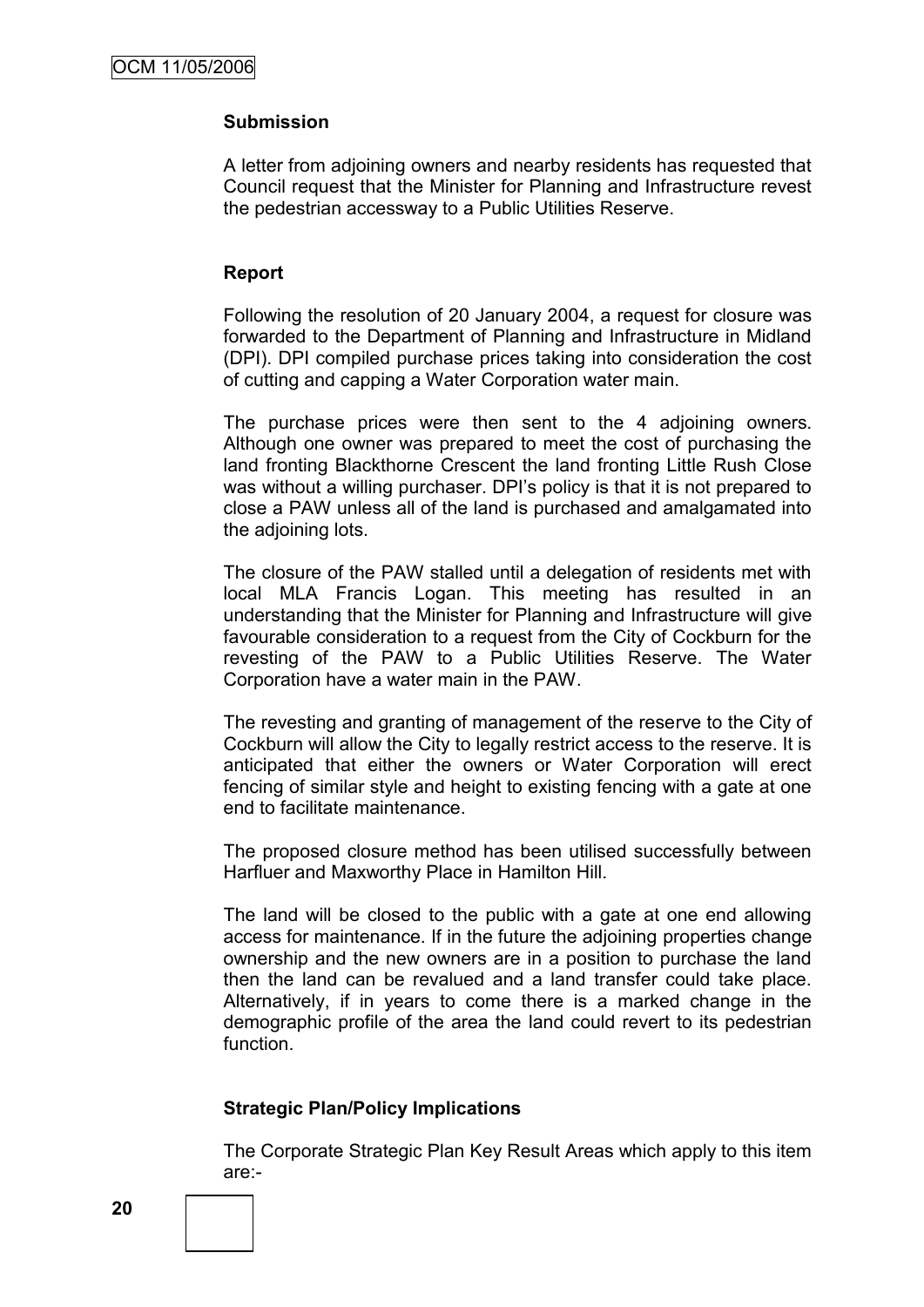- 2. Planning Your City
	- *"To ensure that the planning of the City is based on an approach which has the potential to achieve high levels of convenience for its citizens."*
	- *"To ensure that the development will enhance the levels of amenity currently enjoyed by the community."*

The Council Policies which apply to this item are:-

APD21 PEDESTRIAN ACCESS WAY CLOSURES

# **Budget/Financial Implications**

Nil.

# **Legal Implications**

The revesting is undertaken by DPI LAMS pursuant to the Land Administration Act.

# **Community Consultation**

Community consultation was undertaken in the form of a letter drop and signs on site.

# **Attachment(s)**

(1) Location Plan

# **Advice to Proponent(s)/Submissioners**

N/A

# **Implications of Section 3.18(3) Local Government Act, 1995**

Nil.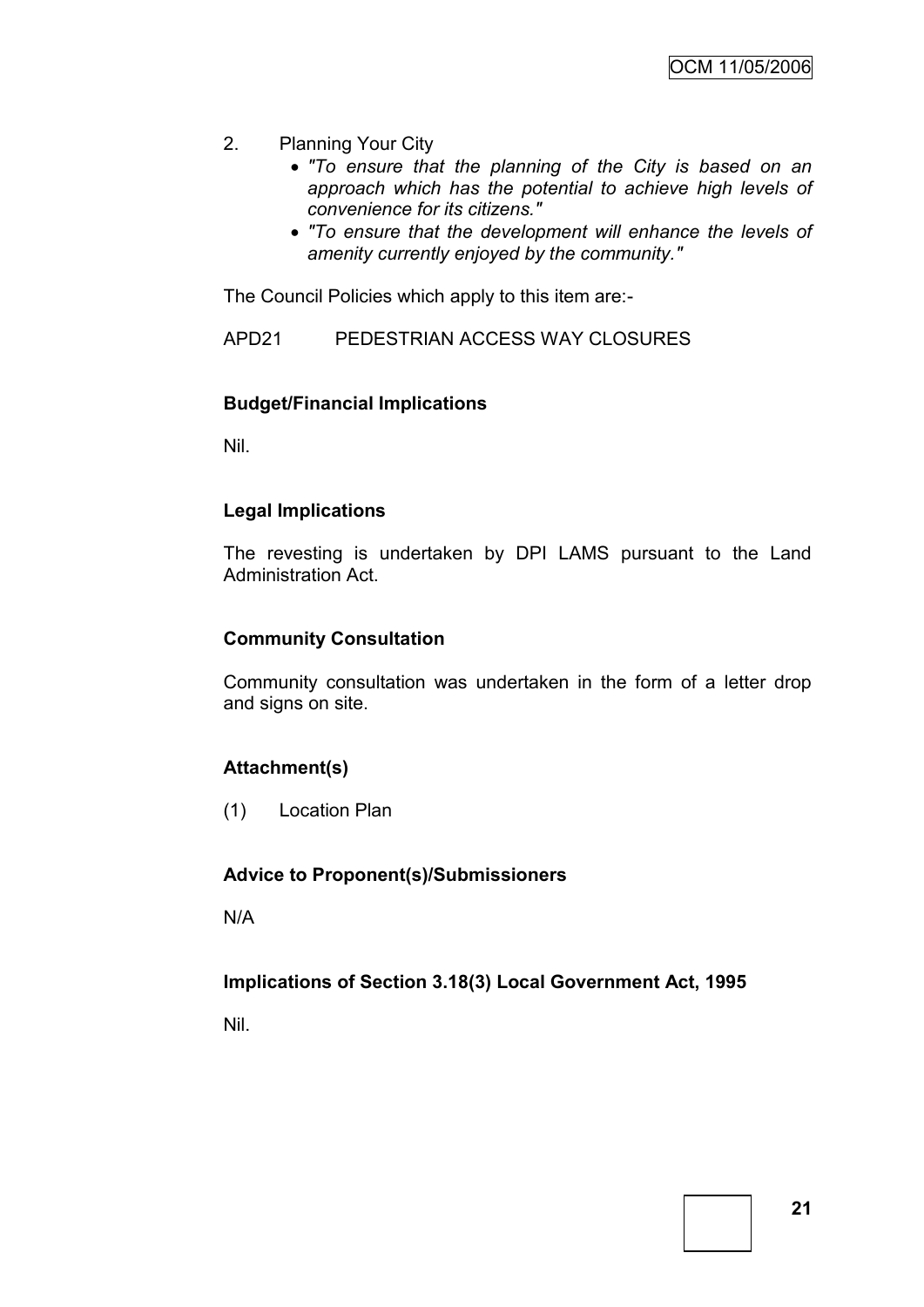**14.6 (MINUTE NO 3153) (OCM 11/05/2006) - PROPOSED AMENDMENT NO. 48 TO TOWN PLANNING SCHEME NO. 3 FOR CONSISTENCY WITH AN AMENDMENT TO THE METROPOLITAN REGION SCHEME - LOTS 4995-4997, 500-502, 400, 303 & 4620 COCKBURN ROAD, LOTS 4291, 21, 2-5 & 101 RUSSELL ROAD, LOTS 4896 & 4898 JESSIE LEE STREET, LOTS 106 & 105 RUSSELL ROAD - OWNERS: VARIOUS - APPLICANT: DPS (93048) (JW) (ATTACH)**

**RECOMMENDATION** That Council:

(1) adopt the following amendment:

TOWN PLANNING AND DEVELOPMENT ACT 1928 (AS AMENDED) RESOLUTION DECIDING TO AMEND CITY OF COCKBURN TOWN PLANNING SCHEME NO.3 (TPS3)

AMENDMENT NO. 48

Resolved that Council, in pursuance of Section 7 of the Town Planning and Development Act 1928 amend the above Town Planning Scheme by:

- 1. Amending the Scheme Map by extending 'Special Use Zone No.2' and 'Development Area No.15' to include lots 4995 – 4997 Cockburn Road and portions of Quill Way & Stuart Drive.
- 2. Amending the Scheme Map by zoning Lots 500 502, 400, 303 & portion of Lot 4620 Cockburn Road, portions of Lots 4291, 21, 2 – 5 & 101 Russell Road, portion of 4895 Success Way, portion of Lot 4896 & 4898 Jessie Lee Street, and portions of the Success Way, Jessie Lee Street & Crane Street road reserves 'Industry'; and
- 3. Amending the Scheme Map by zoning Lot 106 and portion of Lot 105 Russell Road 'Light and Service Industry'
- (2) sign the amending documents, and advise the WAPC of Council's decision;
- (3) forward a copy of the signed document to the Environmental Protection Authority in accordance with Section 7 (A) (1) of the Town Planning and Development Act;
- (4) following the receipt of formal advice from the Environmental Protection Authority that the Scheme Amendment should not be assessed under Section 48A of the Environmental Protection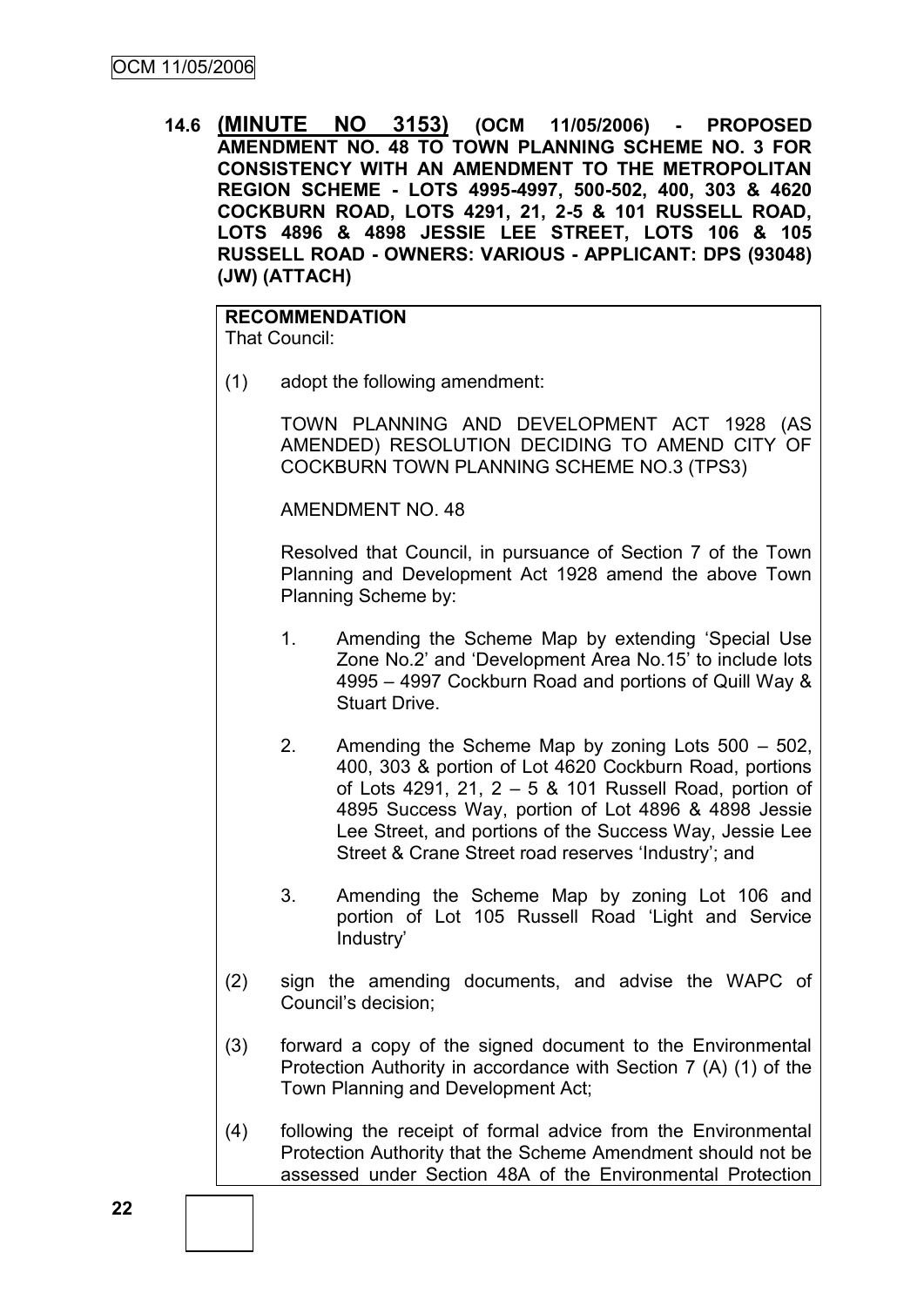Act, advertise the Amendment under Town Planning Regulation 25 without reference to the Western Australian Planning Commission;

- (5) notwithstanding (4) above, the Director of Planning and Development may refer a Scheme or Scheme Amendment to the Council for its consideration following formal advice from the Environmental Protection Authority that the Scheme Amendment should be assessed under Section 48A of the Environmental Protection Act, as to whether the Council should proceed or not proceed with the Amendment;
- (6) should formal advice be received from the Environmental Protection Authority that the Scheme Amendment should be assessed or is incapable of being environmentally acceptable under Section 48(A) of the Environmental Protection Act, the Amendment be referred to the Council for its determination as to whether to proceed or not proceed with the Amendment; and
- (7) advise the applicant of Council's Decision and request the applicant to prepare five (5) copies of the amendment documents.

# **COUNCIL DECISION**

MOVED Clr J Baker SECONDED Clr I Whitfield that Council adopt the recommendation subject to amending item (1) and inserting new items (8) and (9) as follows:-

- (1) delete reference to "Town Planning and Development Act 1928" and replace with "Planning and Development Act 2006" and replace reference to "Section 7" with "Section 75" and reword item (1) accordingly;
- (2) to (7) as recommended;
- (8) upon advertising the Scheme Amendment in accordance with the Planning Regulations, consultation is also to occur with the Western Australian Shipbuilders Association Inc.; and
- (9) during the public consultation process representatives from LandCorp, Main Roads WA, and the Department of Planning and Infrastructure are to be invited to a meeting to discuss the scheme amendment in more detail with Mayor Lee, Cr Baker and the Director Planning and Development, and/or additional staff as deemed necessary by the Chief Executive Officer.

# **CARRIED 8/0**

**23**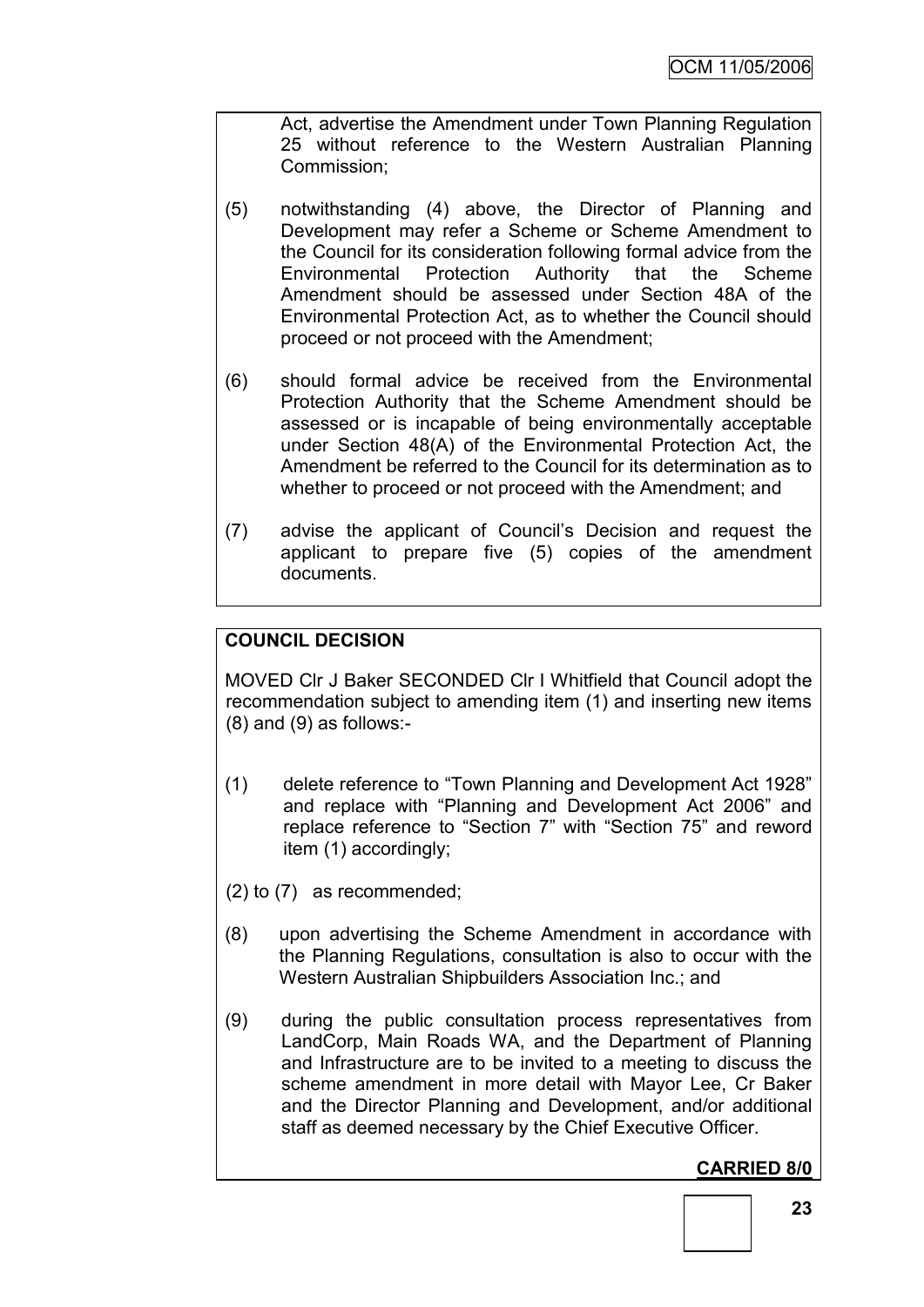### **Reason for Decision**

There is a concern that the industrial development of the narrow lots adjacent to Cockburn Road near the intersection of Russell Road will create difficulties with the movement of wide loads comprising of boats, catamarans and the like that are moved along Cockburn Road. This matter can be investigated during the advertising phase of the scheme amendment with LandCorp, Main Roads WA and the Department of Planning and Infrastructure. There should also be consultation with the WA Shipbuilders Association Inc.

A correction is also required in the recommendation to refer to the current "Planning and Development Act 2006" and relevant referencing, which came into operation on 9 April 2006.

# **Background**

The subject scheme amendment was considered by Council at its meeting held on 13 April 2006.

Council resolved that the matter be deferred to the next Council Meeting, pending information regarding the future effects and safety of the community and industrial needs of the area.

#### **Submission**

The scheme amendment under consideration for the land in the Henderson Industrial area that will be affected by the gazettal of MRS Amendment 1071/33. The MRS Amendment proposes the rezoning of the land from 'Primary Regional Roads" and "Other Regional Roads' to 'Industrial', and is in its final stages of approval in Parliament.

#### **Report**

The land subject to this proposal measures 10.5 hectares in area and stretches along 3 kilometres of Russell Road and Cockburn Road within the Henderson Industrial Area (see agenda attachment 1).

The land is in a variety of ownerships, including both private and public, with various portions of the former MRS reservations having been acquired by the State Government in order to facilitate construction of the Fremantle Eastern Bypass.

Subdivision approvals have been granted over lots 4995 & 4997 Cockburn Road whereby the land is to be amalgamated and developed in conjunction with adjoining lots, which form portion of the Henderson Industrial Area (Australian Marine Complex).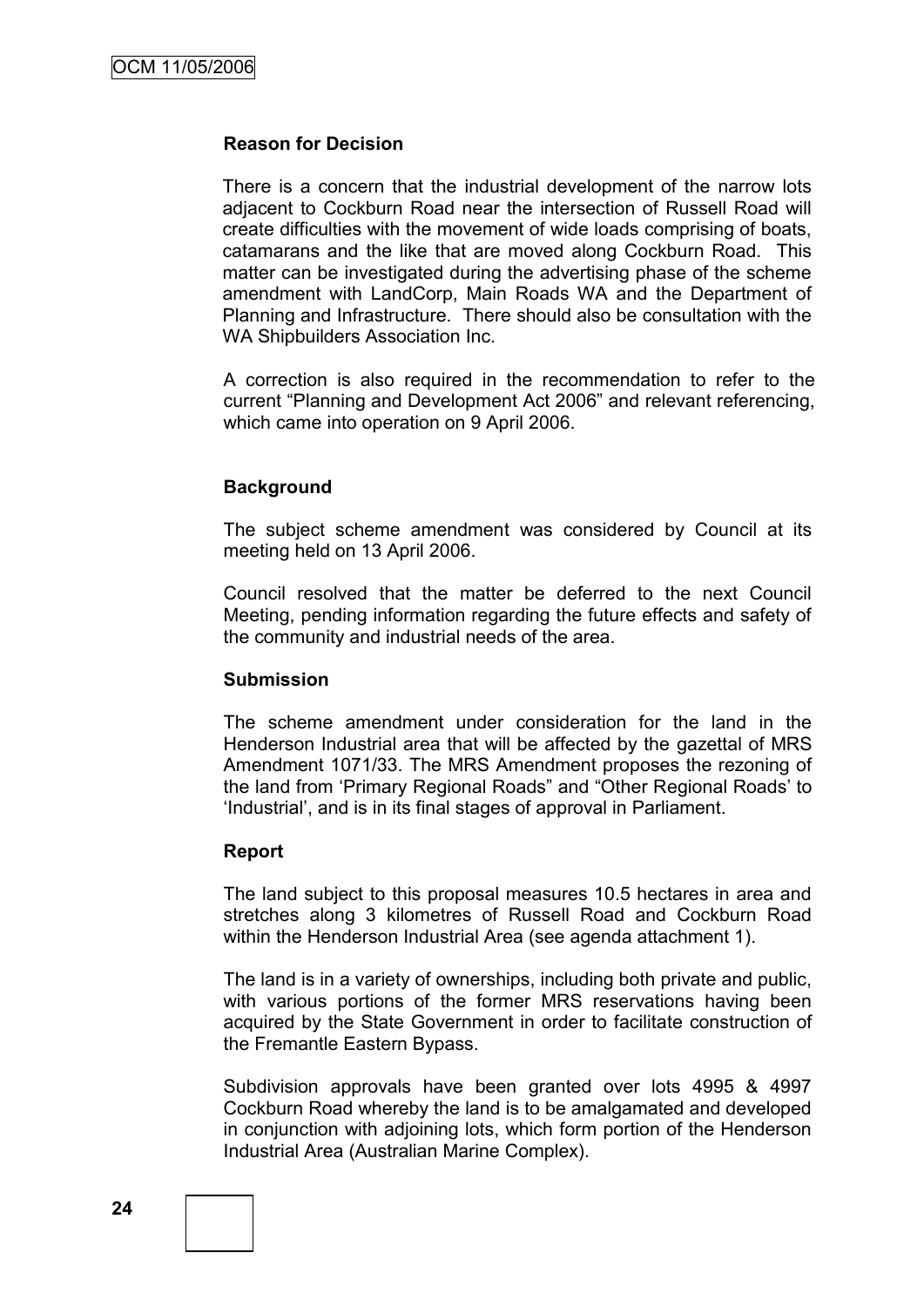The subject land is currently reserved under the Metropolitan Region Scheme (MRS) as either 'Primary Regional Road' and 'Other Regional Road'. The City of Cockburn Town Planning Scheme No.3 (TPS3) currently reflects the existing regional road reservations over the subject land (see agenda attachment 2 & 3).

Upon gazettal of MRS Amendment 1071/33, the land will be rezoned to 'Industrial' under the MRS (see agenda attachment 4).

However, the subject land will become 'unzoned land' under the TPS3 as a result of its removal from the Fremantle – Rockingham Highway Primary and Other Regional Road Reserve upon the gazettal of MRS Amendment 1071/33. The Scheme Amendment seeks to extend the current TPS3 zones of the adjoining industrial estates to encompass the 'unzoned' land. The Scheme Amendment proposes the rezoning of the land from 'Primary Regional Roads" and "Other Regional Roads' to 'Special Use' (SU2) and 'Development Area' (DA15) as well as 'Industry' and 'Light & Service Industry' Zone (see agenda attachment 5).

The Scheme Amendment will provide the Council with development control commensurate with that, which guides the adjoining industrial estates.

It is recommended that Council initiate the proposed TPS3 Amendment and refer the document the Environmental Protection Authority (EPA) for assessment. Following the receipt of formal advice from the EPA that the Scheme Amendment should not be assessed under Section 48A of the Environmental Protection Act, Council advertise the Amendment under Town Planning Regulation 25.

With regards to Council resolution at its meeting held on 13 April 2006, it is informed that the future effects and safety of the community are matters that have already been considered as part of the Western Australian Planning Commission (WAPC) MRS Scheme Amendment 1071/33. The WAPC has determined that the land is not required to be ceded for road widening purposes and the potential road intersections and road widenings to ensure adequate traffic safety have already been considered and determined as part of the Scheme Amendment. Therefore the proposal should be supported to reflect the proposed MRS Scheme Amendment. With regards to the industrial needs of the area it is considered that the subject land is subject to subdivision applications to the Western Australian Planning Commission which have already been approved. Furthermore the City of Cockburn has also recommended approval for the subdivisions and for the area to be used to be included as part of the industrial area. Therefore the need for industrial land is evident.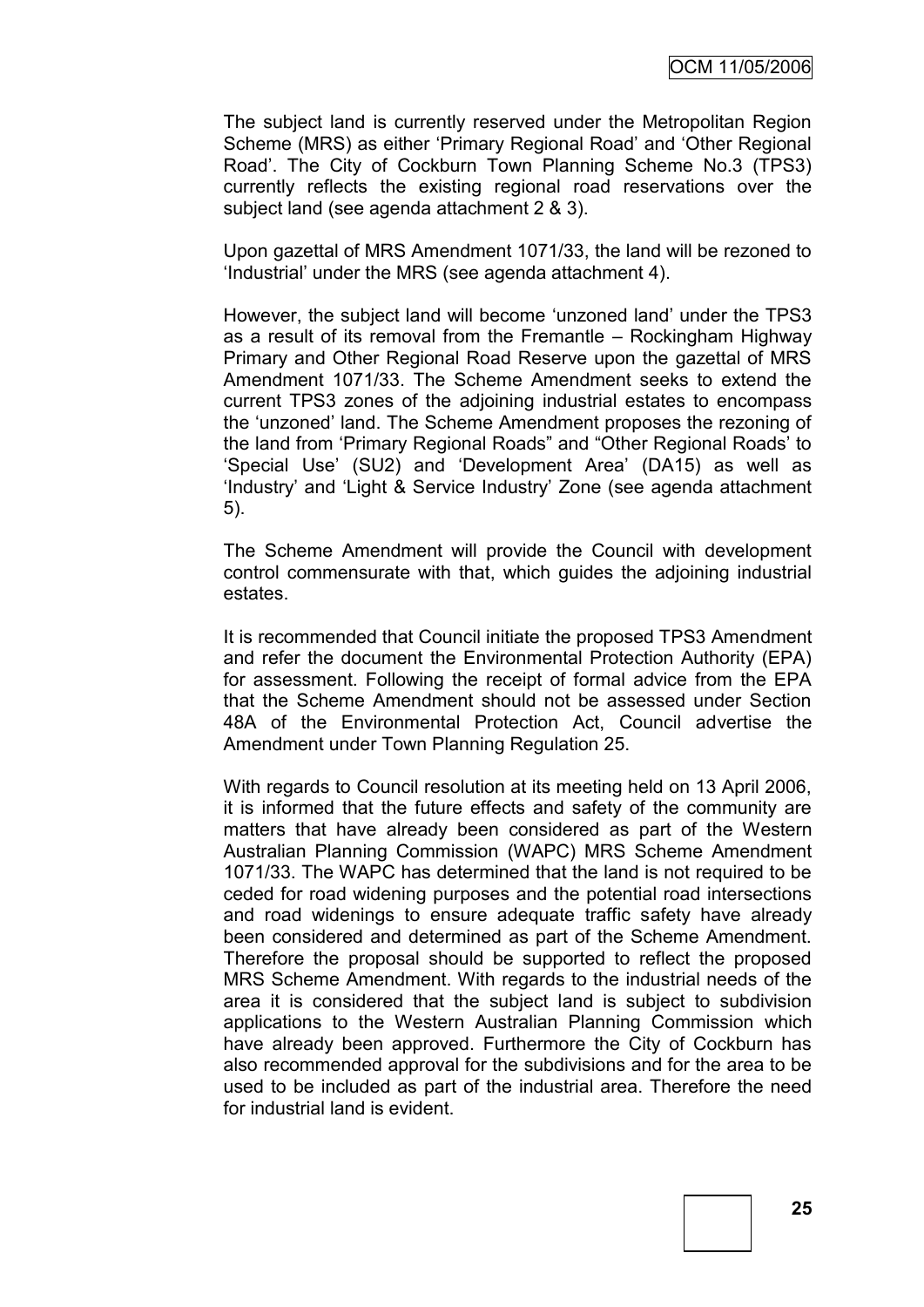# **Strategic Plan/Policy Implications**

The Corporate Strategic Plan Key Result Areas which apply to this item are:-

- 2. Planning Your City
	- "To ensure that the planning of the City is based on an approach which has the potential to achieve high levels of convenience for its citizens."
	- "To ensure that the development will enhance the levels of amenity currently enjoyed by the community."
- 3. Conserving and Improving Your Environment
	- "To conserve the quality, extent and uniqueness of the natural environment that exists within the district."
	- "To ensure that the development of the district is undertaken in such a way that the balance between the natural and human environment is maintained."
- 4. Facilitating the needs of Your Community
	- "To facilitate and provide an optimum range of community services."

# **Budget/Financial Implications**

N/A

# **Legal Implications**

Town Planning Scheme No. 3 Metropolitan Region Scheme Town Planning and Development Act Town Planning Regulations

# **Community Consultation**

To be undertaken as part of the Amendment process.

# **Attachment(s)**

- (1) Location Plan
- (2) MRS Zoning Plan
- (3) TPS3 Zoning Plan
- (4) MRS Amendment 1071/33 Plan
- (5) The Scheme Amendment Submission

**26**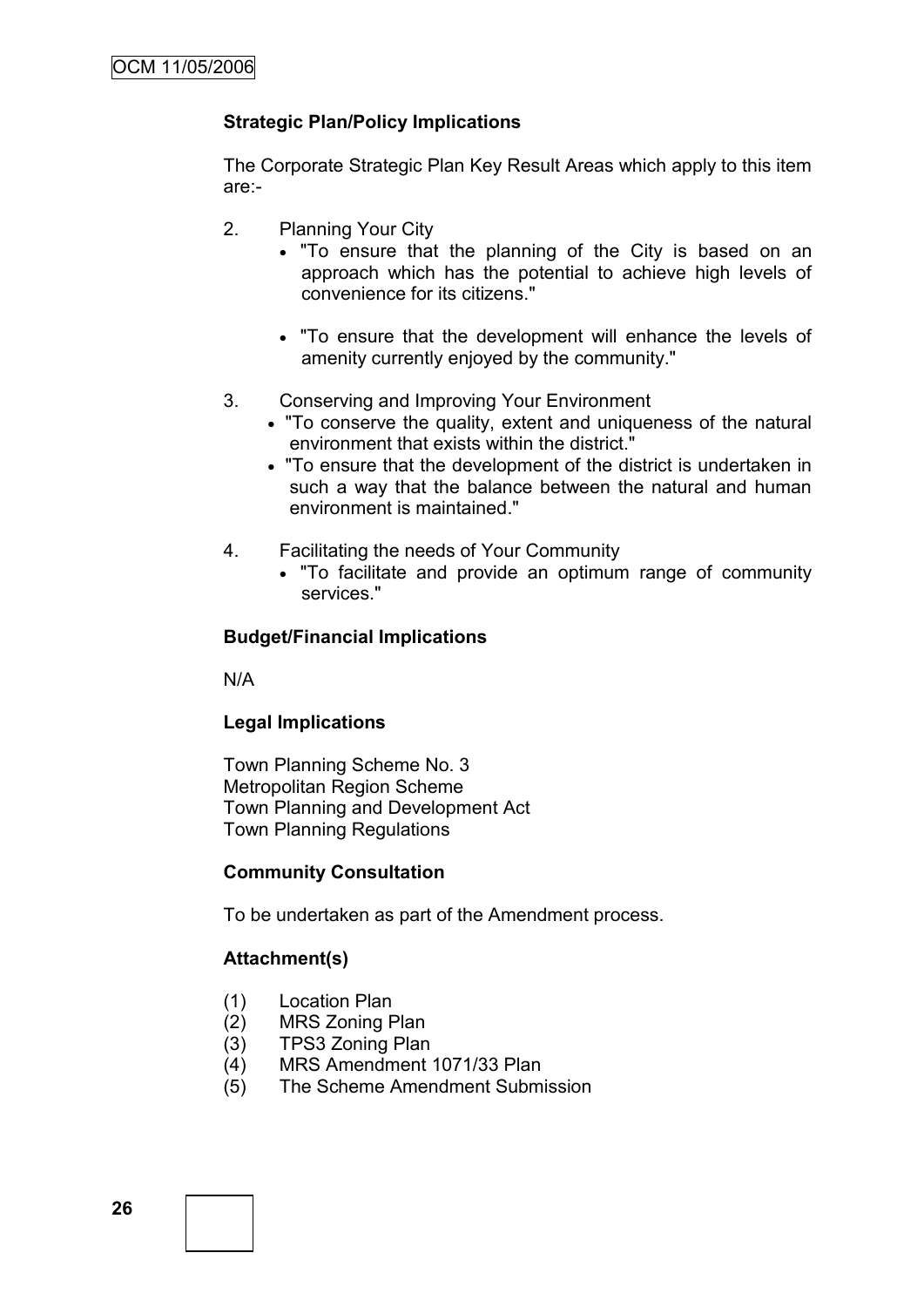# **Advice to Proponent(s)/Submissioners**

The Proponent has been advised that this matter is to be considered at the 11 May 2006 Council Meeting.

# **Implications of Section 3.18(3) Local Government Act, 1995**

Nil.

# **14.7 (MINUTE NO 3154) (OCM 11/05/2006) - SALE OF COUNCIL OWNED LAND (4809) (KJS) (ATTACH)**

# **RECOMMENDATION**

That Council:

- (1) accept offers to purchase Lot 380 Congdon Avenue, Beeliar, Lot 814 Phoenix Road, Spearwood and Lot 709 Southwell Crescent, Hamilton Hill, subject to:
	- 1. The sale price being at least market value as determined by a Licensed Valuer; and
	- 2. The provisions of Section 3.58 of the Local Government Act 1995, being complied with.
- (2) amend the 2005/06 Budget to provide for the income received and expenses expended in the course of the sale of the lots;
- (3) transfer funds received to the Land Development Reserve Fund.

**TO BE CARRIED BY AN ABSOLUTE MAJORITY OF COUNCIL**

# **COUNCIL DECISION**

MOVED Clr K Allen SECONDED Clr L Goncalves that Council:

- (1) defer this item to a later meeting of Council following an independent reappraisal of the land value based on market evidence by three local estate agents and a licensed valuer; and
- (2) review the procedures and requirements dealing with Council's land disposal practices in the form of a possible new Policy to be referred to the Strategic Finance & Investment Committee.

# **CARRIED BY ABSOLUTE MAJORITY OF COUNCIL 8/0**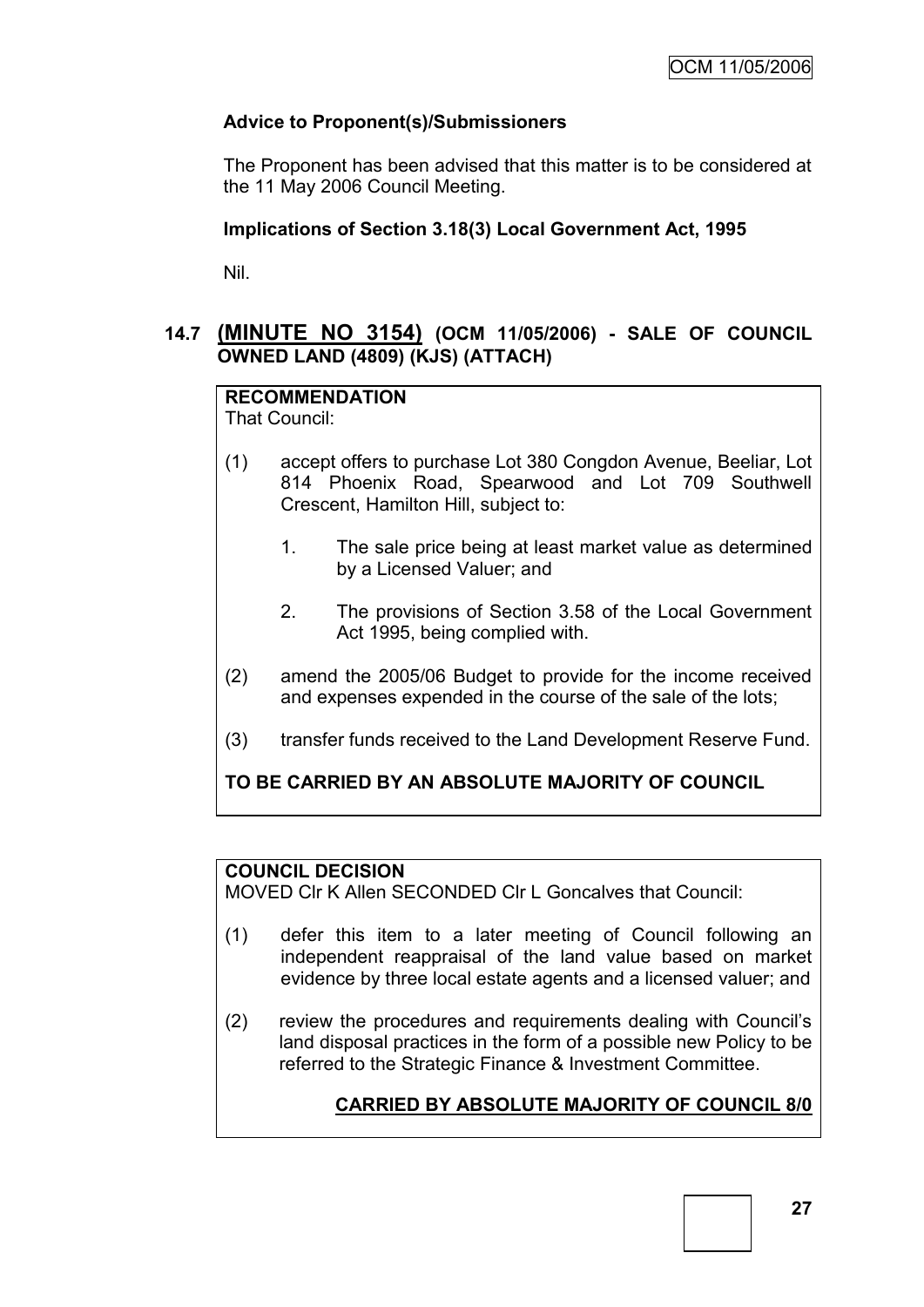# **Reason for Decision**

Council has a duty to ensure that they are receiving true market value. Local agents should be canvassed for appraisal. It is incumbent on Council to discover and disclose the true market value of these lots.

### **Background**

Council, at its meeting held on 18 January 2005, in relation to the disposal of its land resolved to:-

- *"(1) receive the report;*
- *(2) adopt the Land Management Strategy 2005 – 2010;*
- *(3) proceed with the development and sale of Council owned land, in accordance with the Land Management Strategy 2005 – 2010, consistent with the Principal Activities Plan revised from time to time; and*
- *(4) allocate all proceeds from the sale of land into the Land Development Reserve Fund."*

#### **Submission**

N/A

#### **Report**

The Land Management Strategy 2005 – 2010 adopted by Council on 18 January 2005 identified a number of vacant lots owned by Council that could be sold. These lots do not require any additional development and are appropriately zoned.

The three (3) lots to be sold are:

- Lot 380 Congdon Avenue, Beeliar,
- Lot 814 Phoenix Road, Spearwood; and
- Lot 709 Southwell Crescent, Hamilton Hill.

The lots have been valued by a Licensed Valuer, Jonathon Tyson from McGees. Three local real estate agents have supplied costings to market and sell the lots.

There has been a degree of public interest in some of these lots due in part to the current intense property market.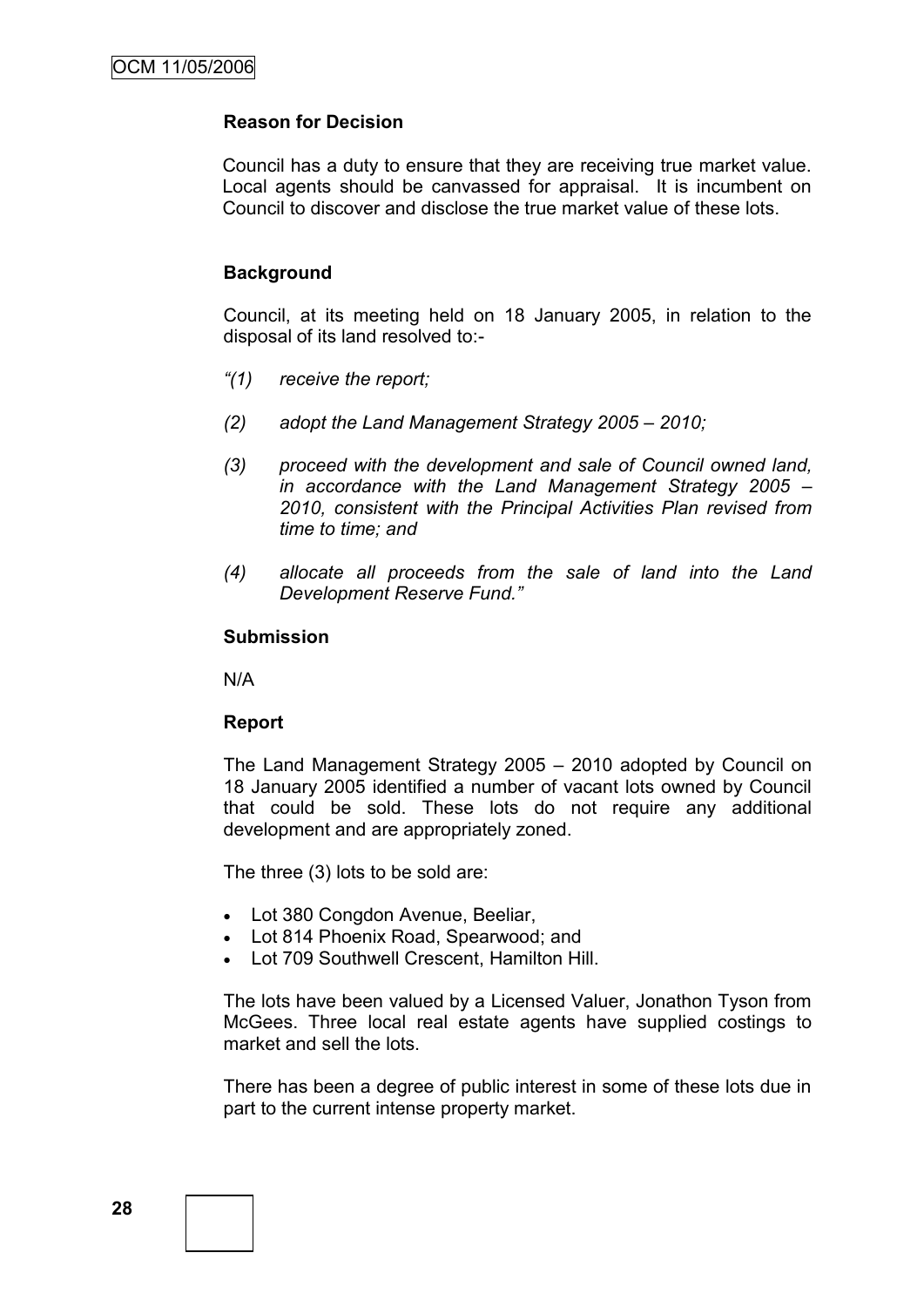An offer has been presented for the purchase of Lot 380 Congdon Avenue which is in excess of the market value and a similar offer is anticipated in the near future for Lot 814 Phoenix Road, Spearwood.

If required one of the local real estate agents will be engaged through usual administrative procedures to market any of the lots not sold through past public inquiry. It is considered that the current real estate market provides the environment to sell these lots quickly at attractive purchase prices.

Section 3.58 of the Local Government Act requires that details of land proposed to be sold by private treaty be advertised in a newspaper having state-wide distribution. The advertisement lists details of the proposed disposition and market valuation and allows for submissions to be made by a date not less than 2 weeks after the notice is given.

Should there be any submissions of a substantive nature then the matter would be referred back to Council for its consideration.

### **Strategic Plan/Policy Implications**

The Corporate Strategic Plan Key Result Areas which apply to this item are:-

- 1. Managing Your City
	- *"To deliver services and to manage resources in a way that is cost effective without compromising quality."*

# **Budget/Financial Implications**

Income will be transferred to the Land Development Reserve Fund.

# **Legal Implications**

Section 3.58 of the Local Government Act 1995.

# **Community Consultation**

Any individual land sale will be advertised in a newspaper that gives state-wide distribution.

# **Attachment(s)**

(1) Location Plans of subject lots.

# **Advice to Proponent(s)/Submissioners**

N/A.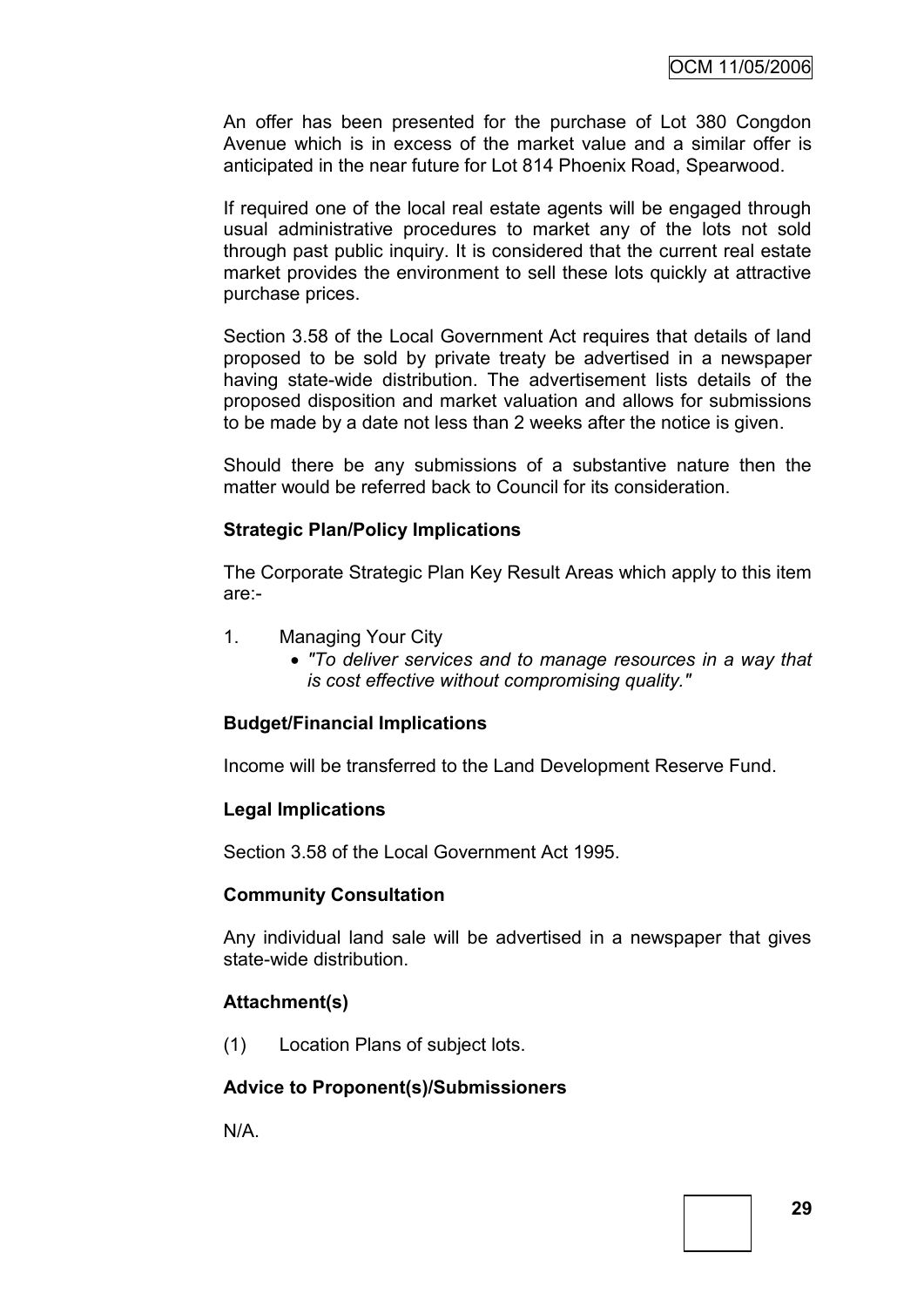### **Implications of Section 3.18(3) Local Government Act, 1995**

Nil.

# **15. FINANCE AND CORPORATE SERVICES DIVISION ISSUES**

# **15.1 (MINUTE NO 3155) (OCM 11/05/2006) - LIST OF CREDITORS PAID - MARCH 2006 (5605) (KL) (ATTACH)**

# **RECOMMENDATION**

That Council receive the List of Creditors Paid for March 2006, as attached to the Agenda.

# **COUNCIL DECISION**

MOVED Clr L Goncalves SECONDED Clr K Allen that the recommendation be adopted.

**CARRIED 8/0**

# **Background**

It is a requirement of the Local Government (Financial Management) Regulations 1996, that a List of Creditors be compiled each month and provided to Council.

# **Submission**

N/A

**Report**

N/A

# **Strategic Plan/Policy Implications**

Key Result Area *Managing Your City* refers.

# **Budget/Financial Implications**

N/A

# **Legal Implications**

Section 13 of the Local Government (Financial Management) Regulations 1996.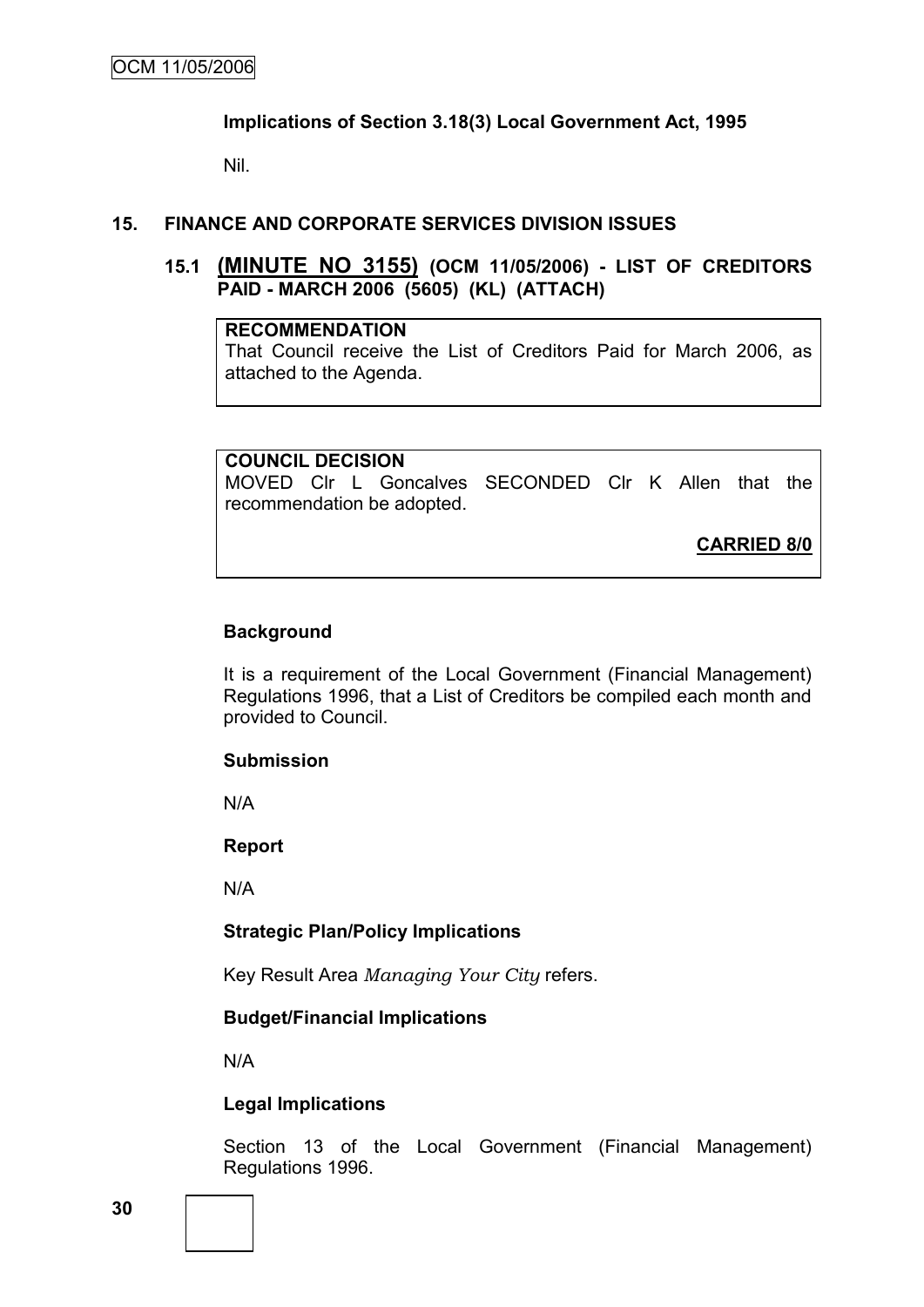# **Community Consultation**

N/A

# **Attachment(s)**

List of Creditors Paid – March 2006.

# **Advice to Proponent(s)/Submissioners**

N/A

**Implications of Section 3.18(3) Local Government Act, 1995**

Nil.

# **15.2 (MINUTE NO 3156) (OCM 11/05/2006) - STATEMENT OF FINANCIAL ACTIVITY - MARCH 2006 (5505) (NM) (ATTACH)**

# **RECOMMENDATION**

That Council receive the Statement of Financial Activity and associated documents for the period ended 31 March 2006, as attached to the Agenda.

# **COUNCIL DECISION**

MOVED Clr L Goncalves SECONDED Clr K Allen that the recommendation be adopted.

**CARRIED 8/0**

# **Background**

Regulation 34(1) of the Local Government (Financial Management) Regulations 1996 prescribes that a local government is to prepare each month a Statement of Financial Activity.

Regulation 34(2) requires the Statement of Financial Activity to be accompanied by documents containing:–

- (a) details of the composition of the closing net current assets (less restricted and committed assets),
- (b) explanations for each material variance identified between YTD budgets and actuals; and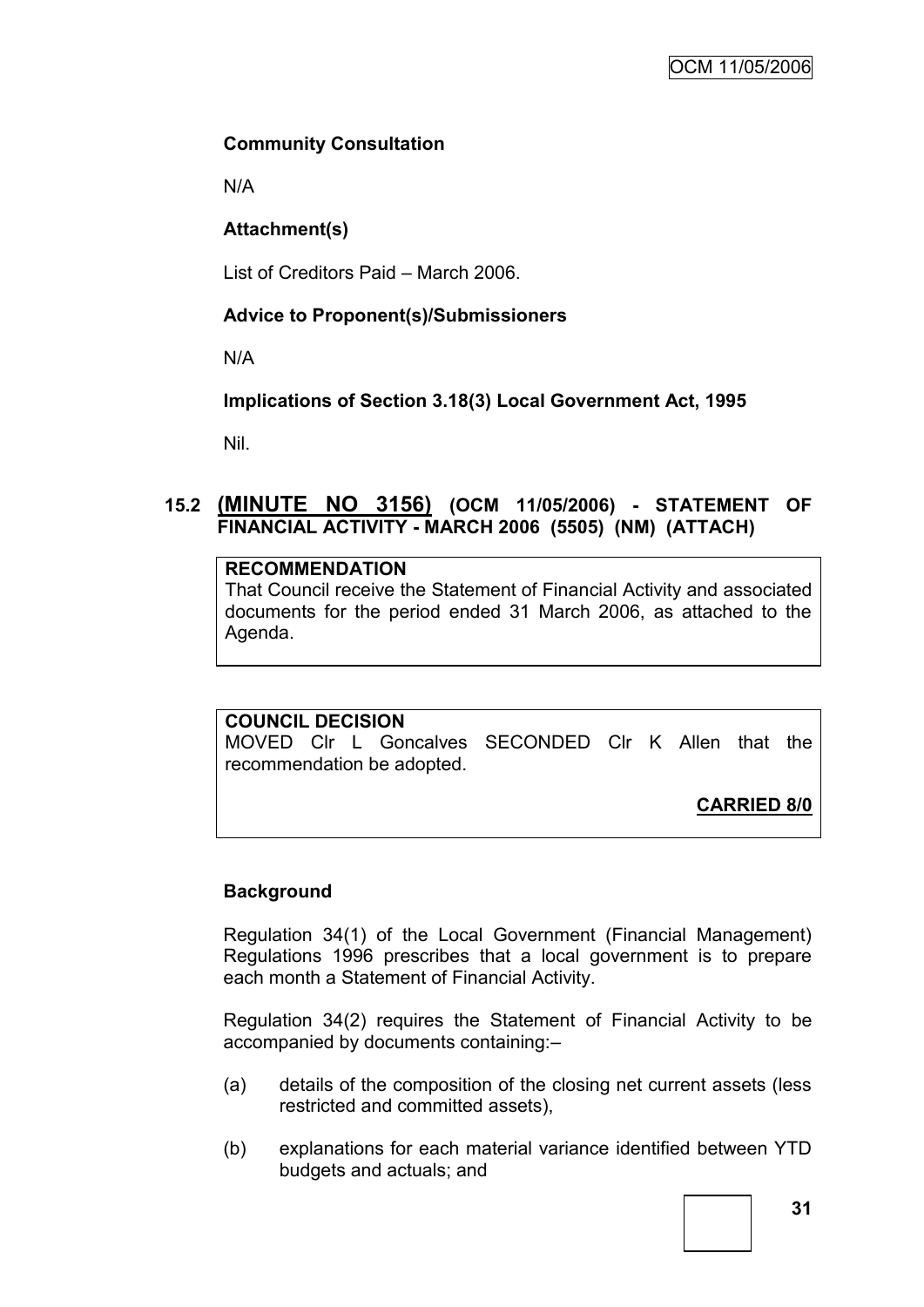(c) any other supporting information considered relevant by the local government.

Regulation 34(4)(a) prescribes that the Statement of Financial Activity and accompanying documents are to be presented to the Council.

#### **Submission**

N/A

#### **Report**

Attached to the Agenda is the Statement of Financial Activity for January 2006.

Note 1 shows how much capital grants and contributions are contained within the reported operating revenue.

Note 2 provides a reconciliation of Council's net current assets (adjusted for restricted assets and cash backed leave provisions). This provides a financial measure of Council's working capital and an indication of its liquid financial health.

Also provided are Reserve Fund and Restricted Funds Analysis Statements. These assist to substantiate the calculation of Council's net current assets position.

The Reserve Fund Statement reports the budget and actual balances for Council's cash backed reserves, whilst the Restricted Funds Analysis summarises bonds, deposits and infrastructure contributions held by Council. The funds reported in these statements are deemed restricted in accordance with Australian Accounting Standard AAS27.

#### Material Variance Threshold

For the purpose of identifying material variances in Statements of Financial Activity, Regulation 34(5) requires Council to adopt each financial year, a percentage or value calculated in accordance with Australian Accounting Standard AAS5 - Materiality.

For the 2005/06 financial year, Council has adopted a materiality threshold of 10% or \$10,000, whichever is the greater.

#### **Strategic Plan/Policy Implications**

Key Result Area *Managing Your City* refers.

**32**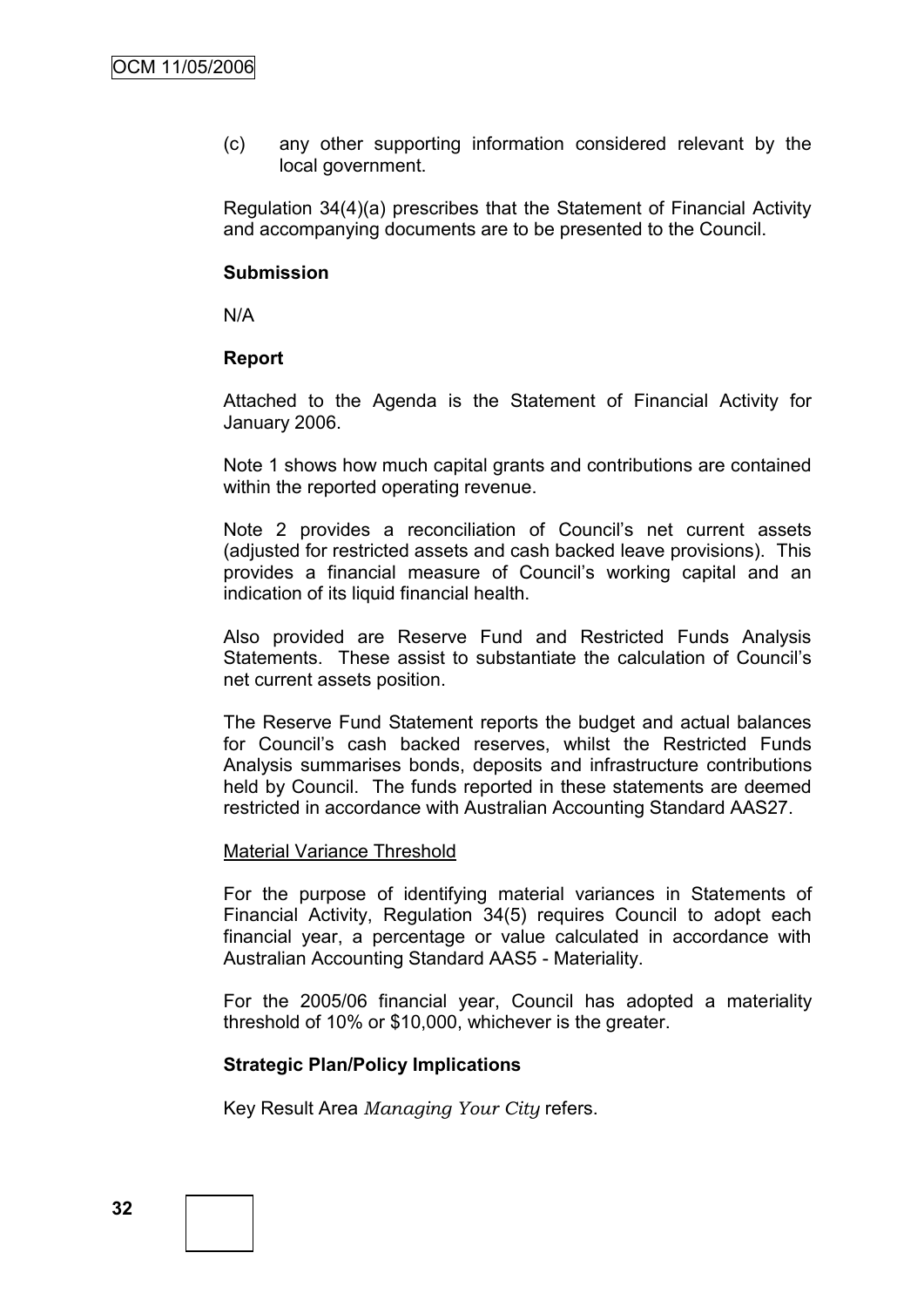# **Budget/Financial Implications**

As the mid-year budget review has already been conducted and was based on financial information as at 31 December 2005, any further material variances of a permanent nature will now impact upon Council's end of year surplus/deficit position.

# **Legal Implications**

Section 6.4 of the Local Government Act, 1995 and Regulation 34 of the Local Government (Financial Management) Regulations 1996, refer.

# **Community Consultation**

N/A

# **Attachment(s)**

Statement of Financial Activity and associated reports for March 2006.

# **Advice to Proponent(s)/Submissioners**

N/A

**Implications of Section 3.18(3) Local Government Act, 1995**

Nil.

# **16. ENGINEERING AND WORKS DIVISION ISSUES**

Nil

# **17. COMMUNITY SERVICES DIVISION ISSUES**

# **17.1 (MINUTE NO 3157) (OCM 11/05/2006) - MINUTES OF THE COCKBURN CENTRAL YOUTH CENTRE ADVISORY COMMITTEE MEETING - 01/02/2006 AND 04/04/2006 (8648) (MA) (ATTACH)**

#### **RECOMMENDATION** That Council:

(1) receive the Minutes of the Cockburn Central Youth Centre Advisory Committee meetings held on 1 February 2006 and 4 April 2006 and adopts the recommendations contained therein; and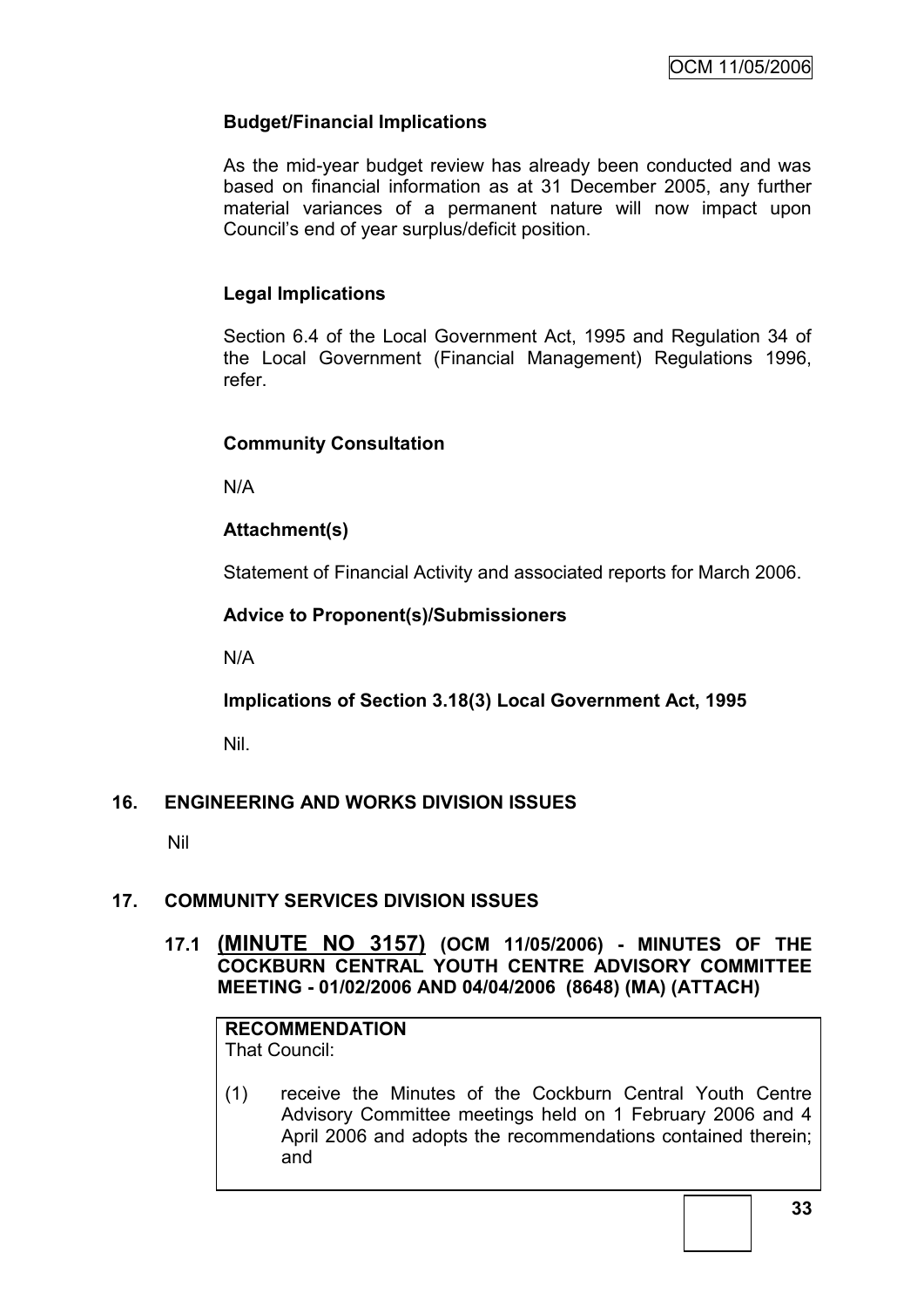(2) note that the recommendation is seeking to increase the cost of this project from an approved amount of \$2.0M to a sum of at least \$3.3M, but the final figure will depend on the tender process and the revised amount of \$3.3M has been factored into the City's Ten Year Capital Works Program.

# **COUNCIL DECISION**

MOVED Clr L Goncalves SECONDED Clr T Romano that Council:

- (1) as recommended;
- (2) as recommended;
- (3) endorse the actions of the Administration in submitting grant applications to Lotterywest and the Department of Community Development for the construction of a Youth Centre in Success; and
- (4) that the full cost of the renovation and re-construction of Memorial Hall be placed for consideration on the 2006/2007 Budget.

**CARRIED 8/0**

# **Reason for Decision**

Council identified the need for the renovation and re-construction of Memorial Hall in 2002, or prior to this date. From this time the estimated costs have risen due to the current labour and construction market. To delay this project any further would cause costs to increase. Therefore Council needs to take control of the funding itself, and not allow a grant application withdrawal to delay works further.

# **Background**

The Cockburn Central Youth Centre Advisory Committee conducted meetings on 1 February 2006 and 4 April 2006. The Minutes of the Meetings are required to be presented to Council and its recommendations considered by Council.

#### **Submission**

The Minutes of the Cockburn Central Youth Centre Advisory Committee Meetings are attached to the Agenda. Items dealt with at the Committee Meetings form the Minutes of that Meeting.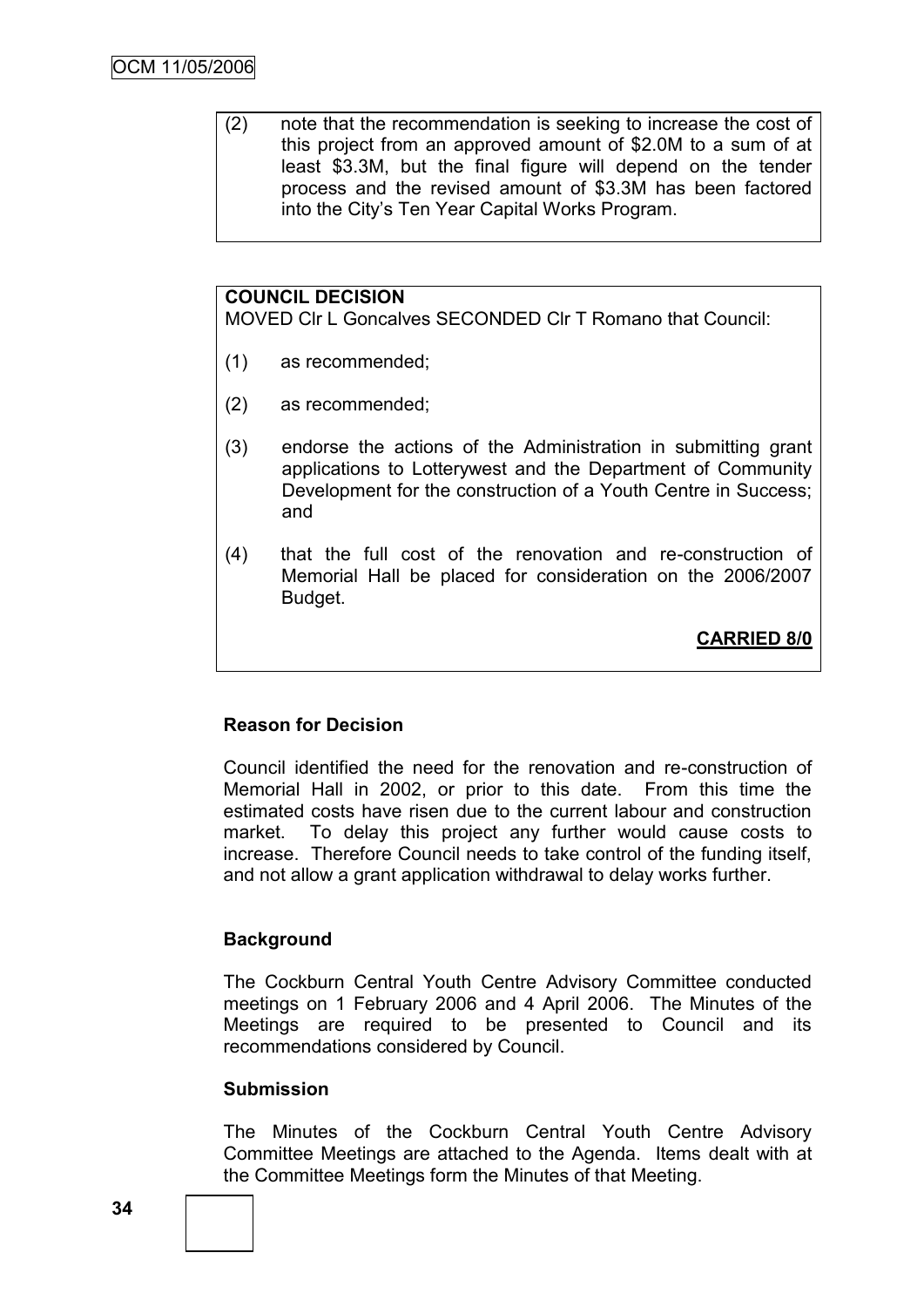# **Report**

The Committee recommendations are now presented for consideration by Council and if accepted, are endorsed as the decisions of Council.

An Elected Member may withdraw any item from the Committee Meeting for discussion and propose an alternative recommendation for Council's consideration.

# **Strategic Plan/Policy Implications**

Key Result Area "Managing Your City" refers.

# **Budget/Financial Implications**

Committee Minutes refer.

# **Legal Implications**

Committee Minutes refer.

# **Community Consultation**

Committee Minutes refer.

# **Attachment(s)**

Cockburn Central Youth Centre Advisory Committee Minutes 1 February and 4 April 2006, Indicative Schedule, Cost allocations and two plans.

# **Advice to Proponent(s)/Submissioners**

The Proponent(s) and those who lodged a submission on the proposal have been advised that this matter is to be considered at the May 2006 Council Meeting.

# **Implications of Section 3.18(3) Local Government Act, 1995**

Committee Minutes refer.

# **18. EXECUTIVE DIVISION ISSUES**

Nil

# **19. MOTIONS OF WHICH PREVIOUS NOTICE HAS BEEN GIVEN**

Nil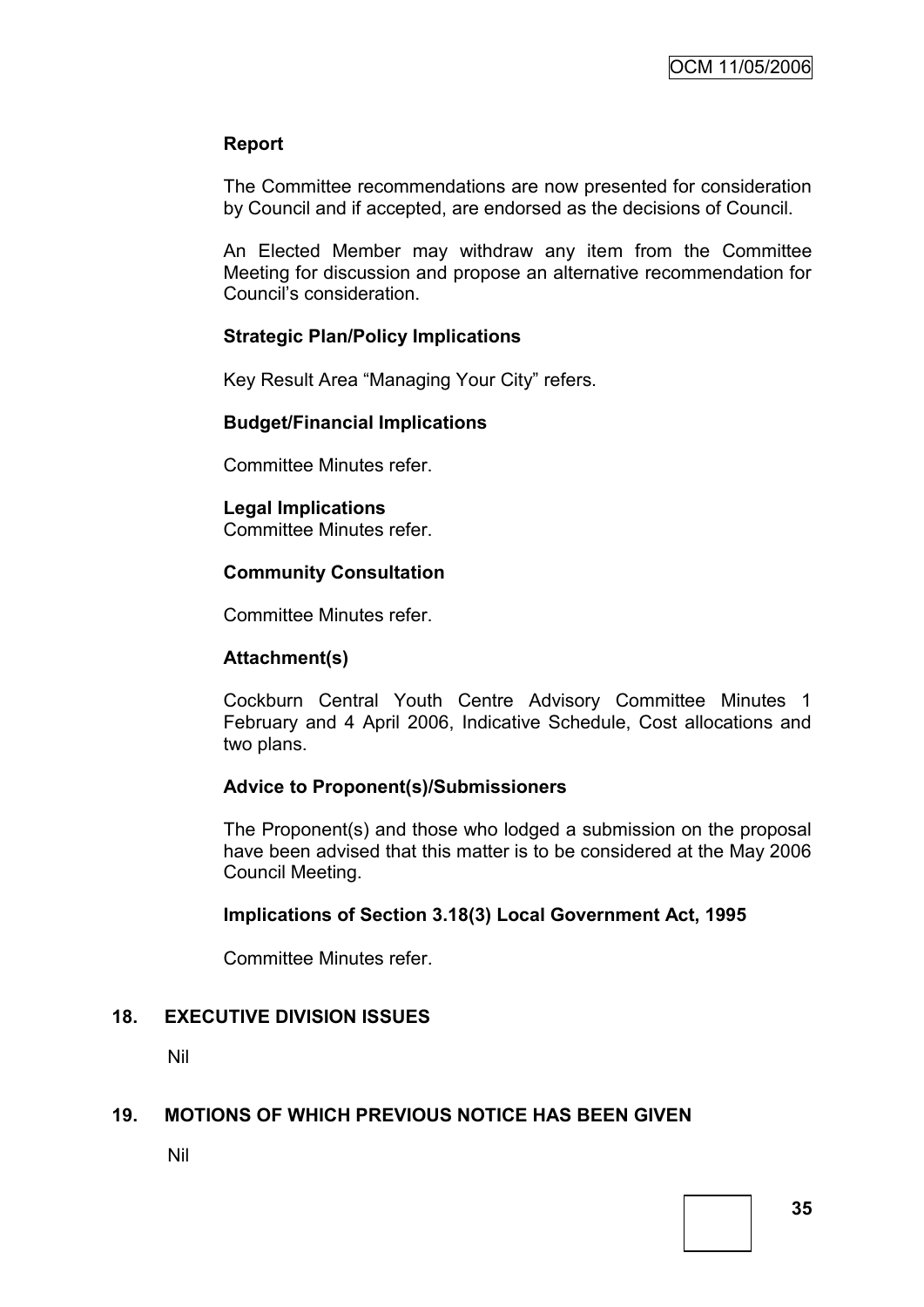### **20. NOTICES OF MOTION GIVEN AT THE MEETING FOR CONSIDERATION AT NEXT MEETING**

Nil

- **21. NEW BUSINESS OF AN URGENT NATURE INTRODUCED BY COUNCILLORS OR OFFICERS**
	- **21.1 (MINUTE NO 3158) (OCM 11/05/2006) - PROPOSED AMENDMENTS TO ROAD NETWORK CELL 9 AND INTERSECTION OF SPEARWOOD AVENUE AND YANGEBUP ROAD, YANGEBUP (450007, 450008) (ML) (ATTACH)**

**RECOMMENDATION** That Council:

- (1) note the comments received through the public advertising of the closure;
- (2) proceed with the detailed design and construction of Option  $1$ a 'Seagull' island treatment for the intersection of Spearwood Avenue and Yangebup Road as shown in Plan No. 2606B06;
- (3) endorse the closure of Yangebup Road at the railway crossing west of Spearwood Avenue in accordance with the notice advertised;
- (4) prior to closure of Yangebup Road at the railway crossing, complete an upgrade of the intersection of Beeliar Drive and Birchley Road to facilitate the right turn movement out of Birchley Road;
- (5) provide for the safe and appropriate pedestrian movement in the detailed design of the Yangebup Road/Spearwood Avenue intersection; and
- (6) notify the community, Yangebup Progress Association, Public Transport Authority and emergency services of Council's decision.

# **COUNCIL DECISION**

MOVED Clr I Whitfield SECONDED Clr K Allen that the recommendation be adopted.

**CARRIED 6/2**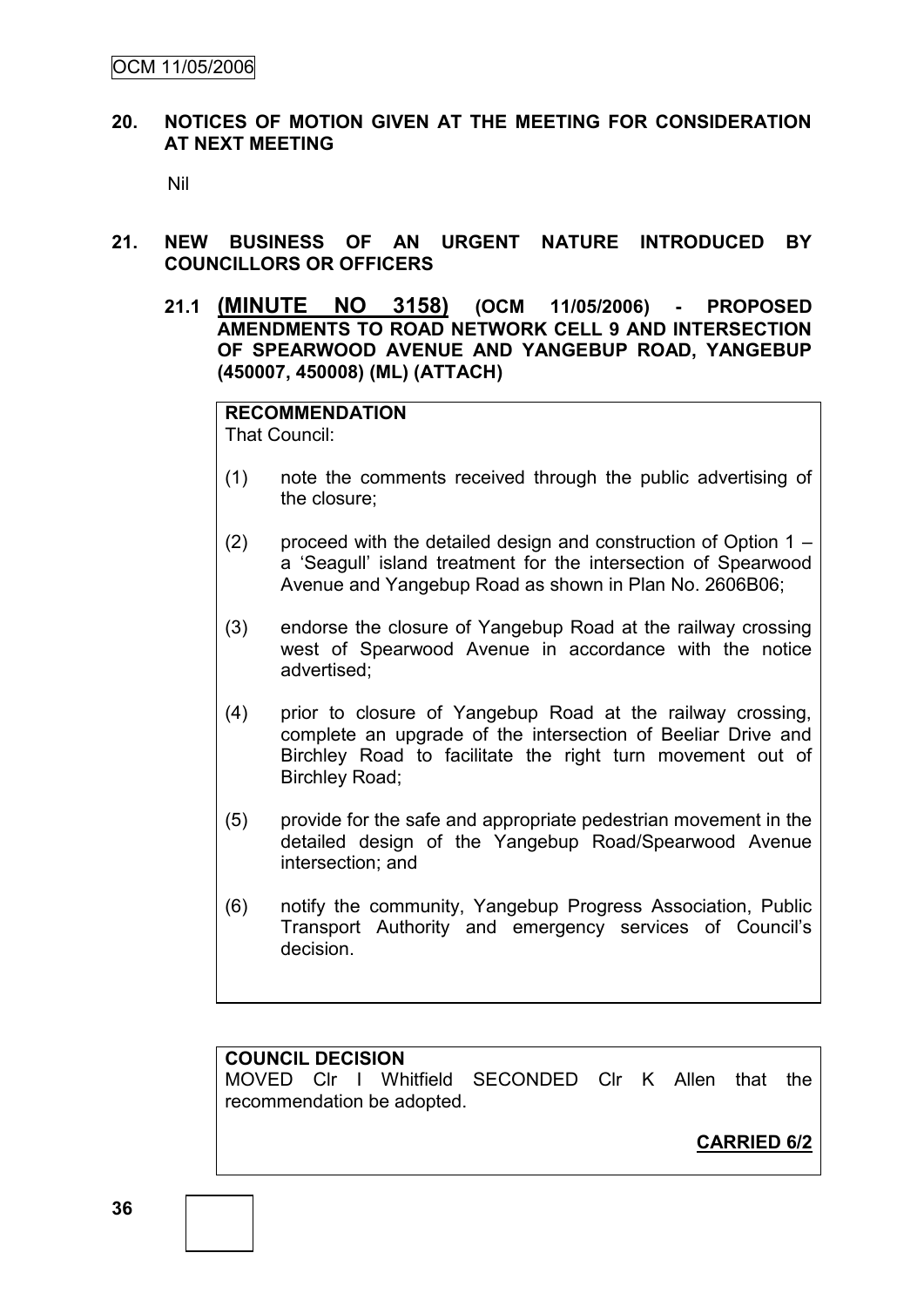# **Background**

This matter was presented to the previous Council Meeting held on 13 April 2006, which resolved as follows:

- *"(1) notes the contents of the report;*
- *(2) adopts Option 1 – a 'Seagull' island treatment for the intersection of Spearwood Avenue and Yangebup Road as shown in Plan No. 2606B06 and proceeds with the detailed design and construction;*
- *(3) advertise the closure of Yangebup Road (West) at the railway crossing in accordance with Section 3.50 of the Local Government Act 1995 and, subject to no objections being received, institute the closure;*
- *(4) prior to closure of Yangebup Road (West) at the railway crossing, complete an upgrade of the intersection of Beeliar Drive and Birchley Road to facilitate the right turn movement out of Birchley Road;*
- *(5) incorporate for the safe and appropriate pedestrian access in the design of the Yangebup Road/Spearwood Avenue intersection;*
- *(6) notify the community, Yangebup Progress Association, Public Transport Authority and emergency services of Council's decision;*
- *(7) ensure that the western leg of the Spearwood Avenue intersection remains closed;*
- *(8) extend the consultation period to 21 days and that every effort be made to have the advertisement placed in The West Australian next Wednesday, 19 April 2006, in the Local Government Section;*
- *(9) undertake a letter-box drop to those residents in the vicinity of Yangebup Road and Spearwood Avenue; and*
- *(10) require the Director, Engineering and Works to liaise with the President of the Yangebup Progress Association with regard to the letter sent to the residents in the vicinity."*

Advertisements were lodged in the West Australian Newspaper on 19<sup>th</sup> April 2006 and also in the Herald on 21<sup>st</sup> April and Cockburn Gazette on  $25<sup>th</sup>$  April 2006.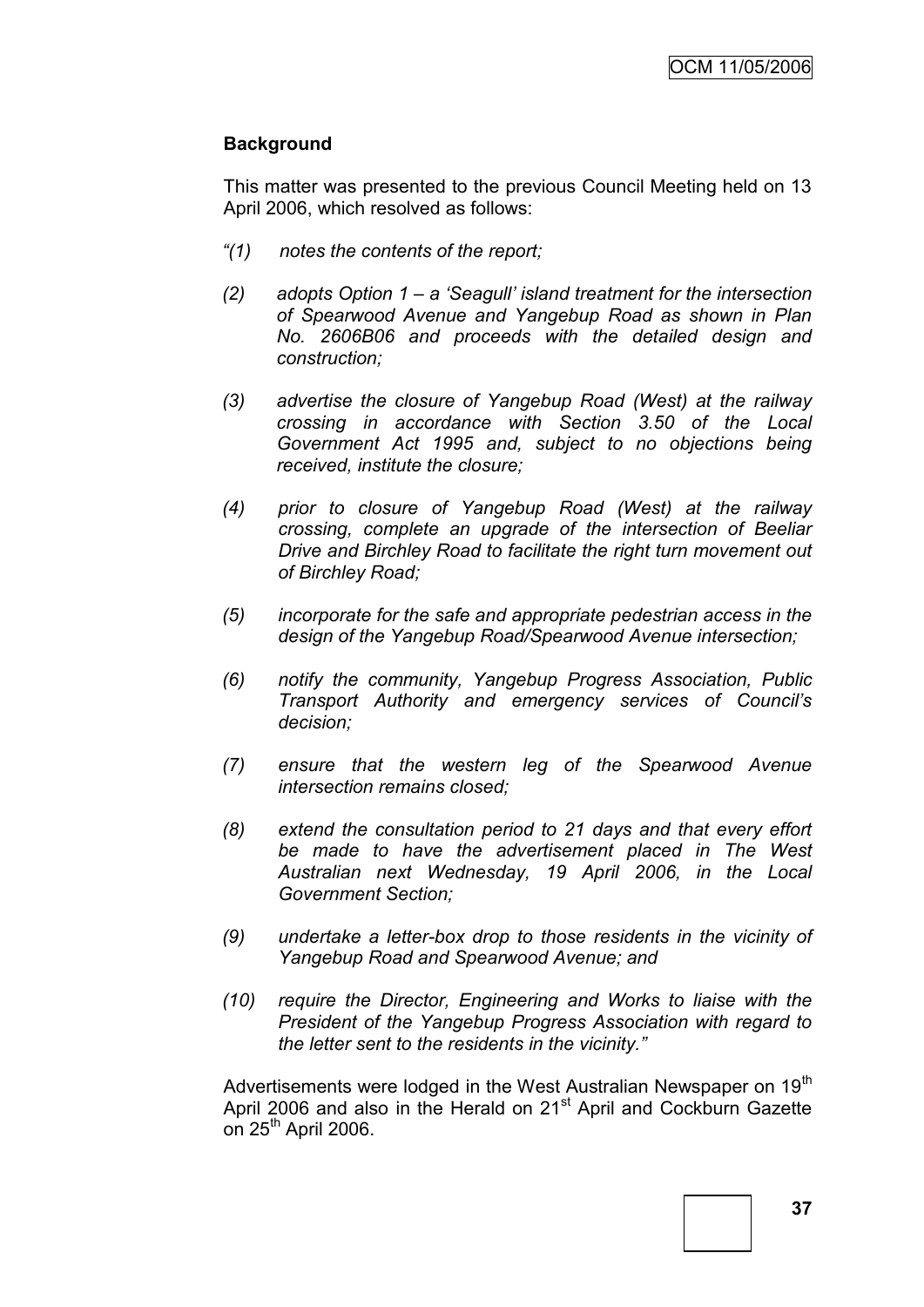At the advertised time of closure, 12 submissions were received on the road closures proposed and these need to be considered to comply with section 3.50 of the Local Government Act 1995. A late item has thus been prepared on this matter.

# **Submission**

N/A

# **Report**

2355 notices were delivered to residents in the Yangebup area advising of a public meeting (reports have been received which suggest a small number of flyers were delivered after the public meeting was held). The public meeting was held on 27 April 2006 with approximately 40–50 residents present. The Director of Engineering had also delivered a presentation to approximately 20 residents of the Yangebup Progress Association and 15-20 residents of Cell 9 prior to the last Council meeting.

A schedule of submissions is attached with comments from residents. A total of 12 submissions were received with 6 submissions being in favour of Option 1 and 20 objecting and promoting some alternative solution (15 of those objections were by way of a petition). When considering the extensive advertising and consultation process undertaken to make residents aware of the proposed amendments the degree of feedback received would either suggest wide acceptance of Council's proposal or general apathy.

The rationale for recommending the seagull treatment has been clearly identified in previous reports and recent presentations on this matter. To summarise, the following facts support the establishment of a Seagull treatment for the short to medium term:

- The vertical alignment is not conducive to the installation of signals or a roundabout.
- A roundabout cannot be supported geometrically within the current road reserve widths and should land be acquired, significant retaining walls would be required to facilitate construction.
- Closure of Yangebup Road at the railway crossing is consistent with the approved structure planning over the area and with the state governments push to minimise the number of level crossings at grade.
- Retaining a 4 way intersection profile at Yangebup Road and Spearwood Avenue and signalising the intersection would be difficult to justify in light of the impending closure of Yangebup Road at the rail crossing.
- The impact of noise on the surrounding residential area will be an issue if signals are established.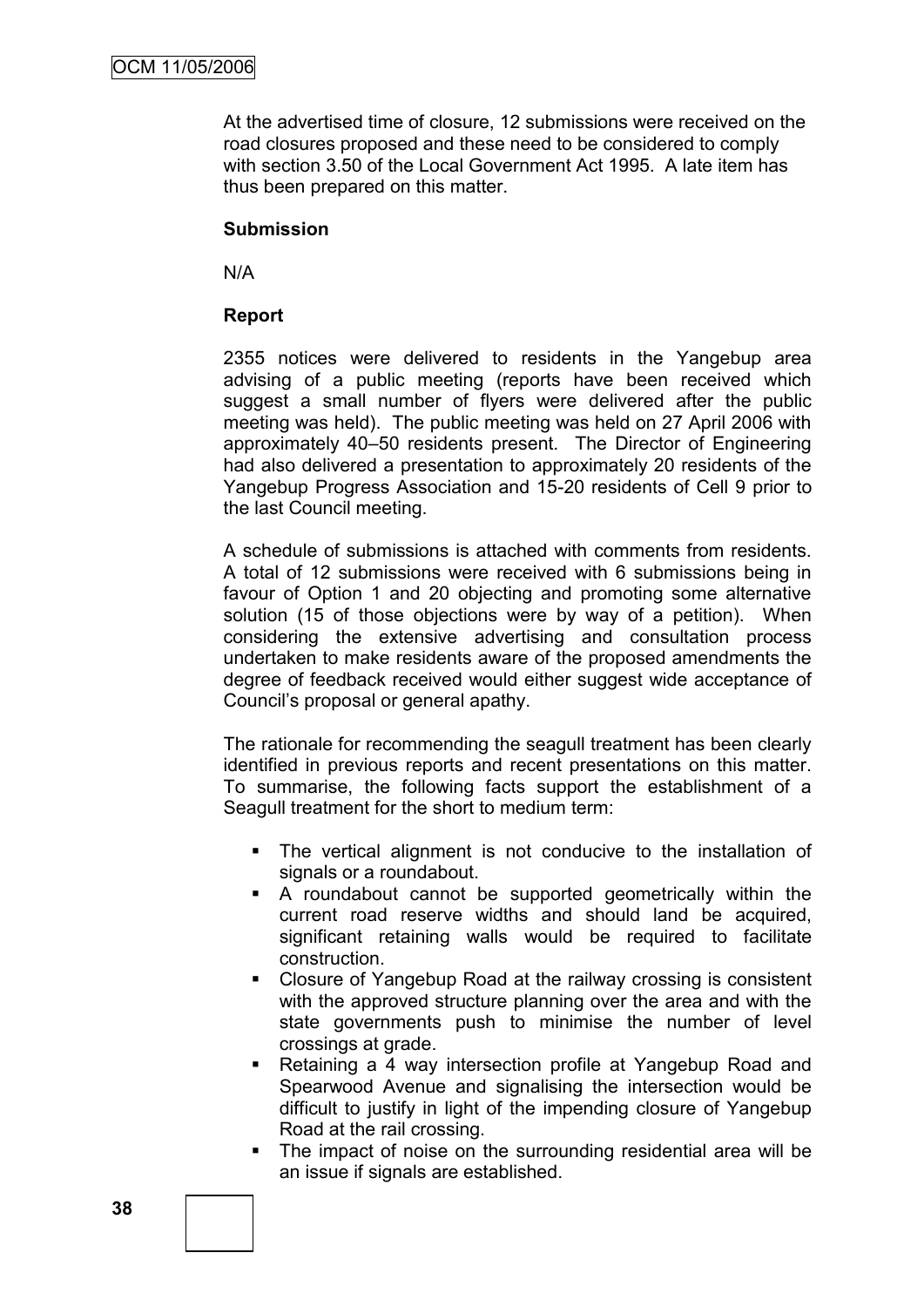- **Traffic growth in the area, particularly that being generated from** the adjoining industrial and commercial precincts, will necessitate the upgrade of Spearwood Avenue and the improvement of the intersection with Barrington Road.
- **If signals were to be established in Spearwood Avenue between** Stock Road and Beeliar Drive, the intersection of Barrington Road provides a more logical location, is not incumbered to the same degree by the geometry and is further removed from the residential development.
- Our transport planning needs to provide for the efficient movement of traffic through our district.
- Beeliar Drive and Spearwood Avenue are the regional District Distributor roads which service the area and the City's transport network should channel traffic into these roads.
- Yangebup Road currently competes with Beeliar Drive for the east west movement of traffic.
- **•** Driver behaviour whilst the temporary treatment has been in place has jeopardised general safety which has necessitated a more defined solution to the traffic issues.
- A 'Seagull island' treatment is a recognised intersection configuration utilised in many similar situations. Its establishment will provide for the safe movement of traffic and pedestrians until growth in the area necessitates a change.

It is important to acknowledge that this may not be the final configuration for this intersection. Staff will continue to monitor traffic movement in the area throughout this period of growth and recommend amendments where necessary. Traffic demand is continuing to evolve through recent changes to the network such as the extension of Spearwood Avenue to Barrington Road, the change in priority of Yangebup Road and the closure of Miguel Road. The extension of Spearwood Avenue to Stock Road over the next 3 years and its possible duplication will force further changes to travel patterns and behaviour. We are not in a position to predict the demand at this time.

A number of issues have been raised in the submissions received and they have been collated and appended for your information and consideration. Staff have provided a brief response to issues raised. General discussion at the various presentations and the submissions received to date has highlighted the importance of the issue to those residents but also the conflicting views on the best solution. There is however consensus that some action is necessary.

No information received to date has contradicted the considerable physical data collected which formed the basis of the recommendation to Council. It is therefore recommended that Council proceed to establish the Seagull island treatment at the intersection of Yangebup Road and Spearwood Avenue and institute the closures as advertised.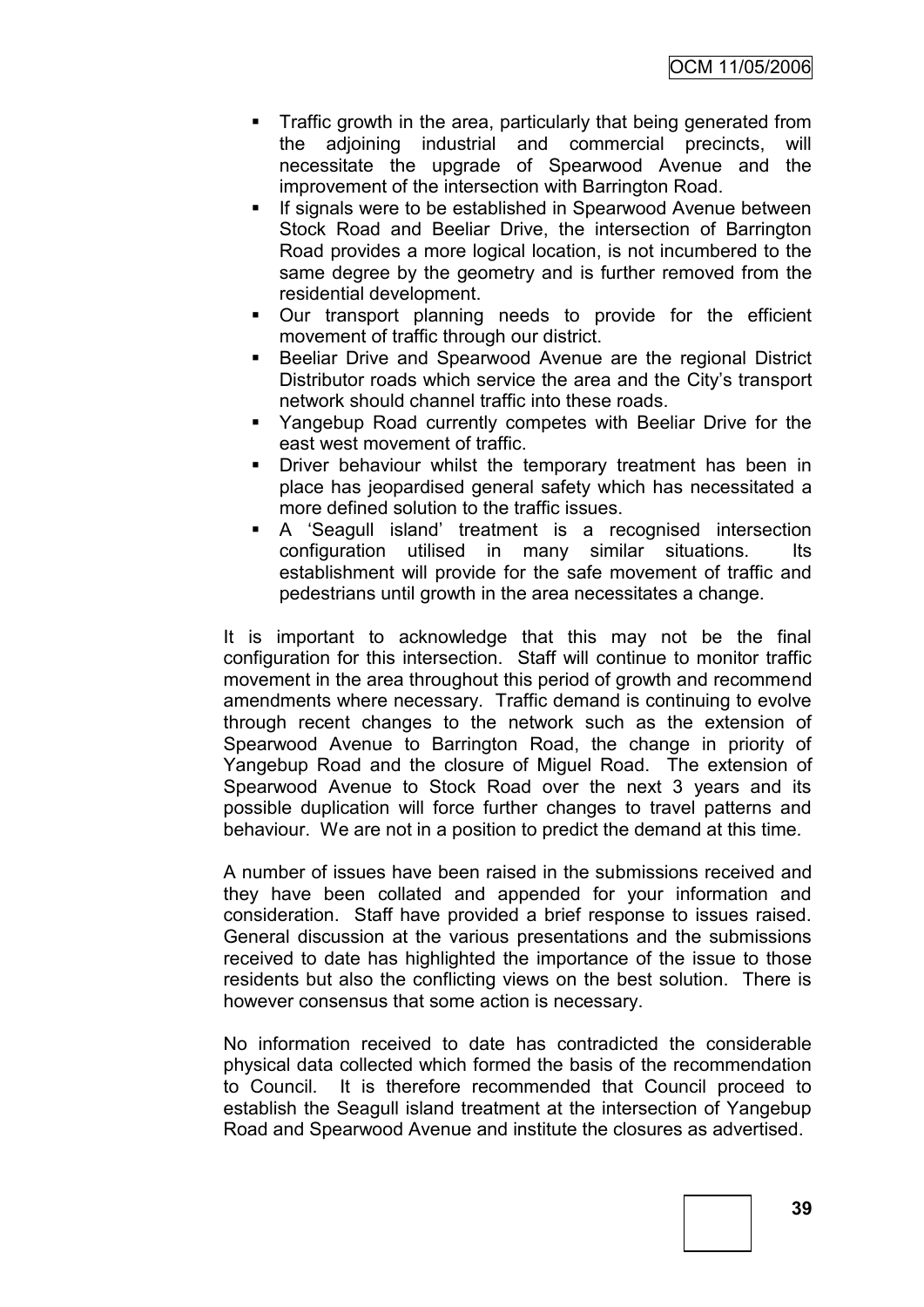# **Strategic Plan/Policy Implications**

The Corporate Strategic Plan Key Result Areas which apply to this item are:-

- 5. Maintaining Your Community Facilities
	- *"To construct and maintain roads, which are the responsibility of the Council, in accordance with recognised standards, and convenient and safe for use by vehicles, cyclists and pedestrians."*

### **Budget/Financial Implications**

There is \$250,000 in the current Budget to undertake intersection modifications. Whilst a detailed design of Option 1 has not yet been completed, the funding available will be sufficient.

\$120,000 has been allocated in the current budget to complete the modifications to Beeliar Drive and Birchley Street.

Costs to close Yangebup Road at the railway crossing have been estimated at \$120,000. A Developer Contribution Account for Yangebup Road east DCA5 has been established with a total reserve of \$757,000 available.

#### **Legal Implications**

All traffic matters have potential legal implications.

#### **Community Consultation**

- $\sim$  On the 7<sup>th</sup> April the Director of Engineering met with approximately 15-20 residents of Spinnaker Heights to discuss the proposal.
- $\sim$  On the 10<sup>th</sup> April a presentation was given to the Yangebup Progress Association (approximately 20 members).
- Resolution adopted by Council on  $13<sup>th</sup>$  April seeking formal closures of Yangebup Road.
- $\checkmark$  Closures advertised in the West Australian on the 19<sup>th</sup> April and in the local papers on the  $21<sup>st</sup>$  and  $25<sup>th</sup>$  April 2006.
- $\overline{2355}$  flyers were hand delivered to residents advising of the proposal to close Yangebup Road and of a public forum on 27<sup>th</sup> April.
- $\sim$  A further presentation was given on 27<sup>th</sup> April 2006 to approximately 40-50 residents.

#### **Attachment(s)**

N/A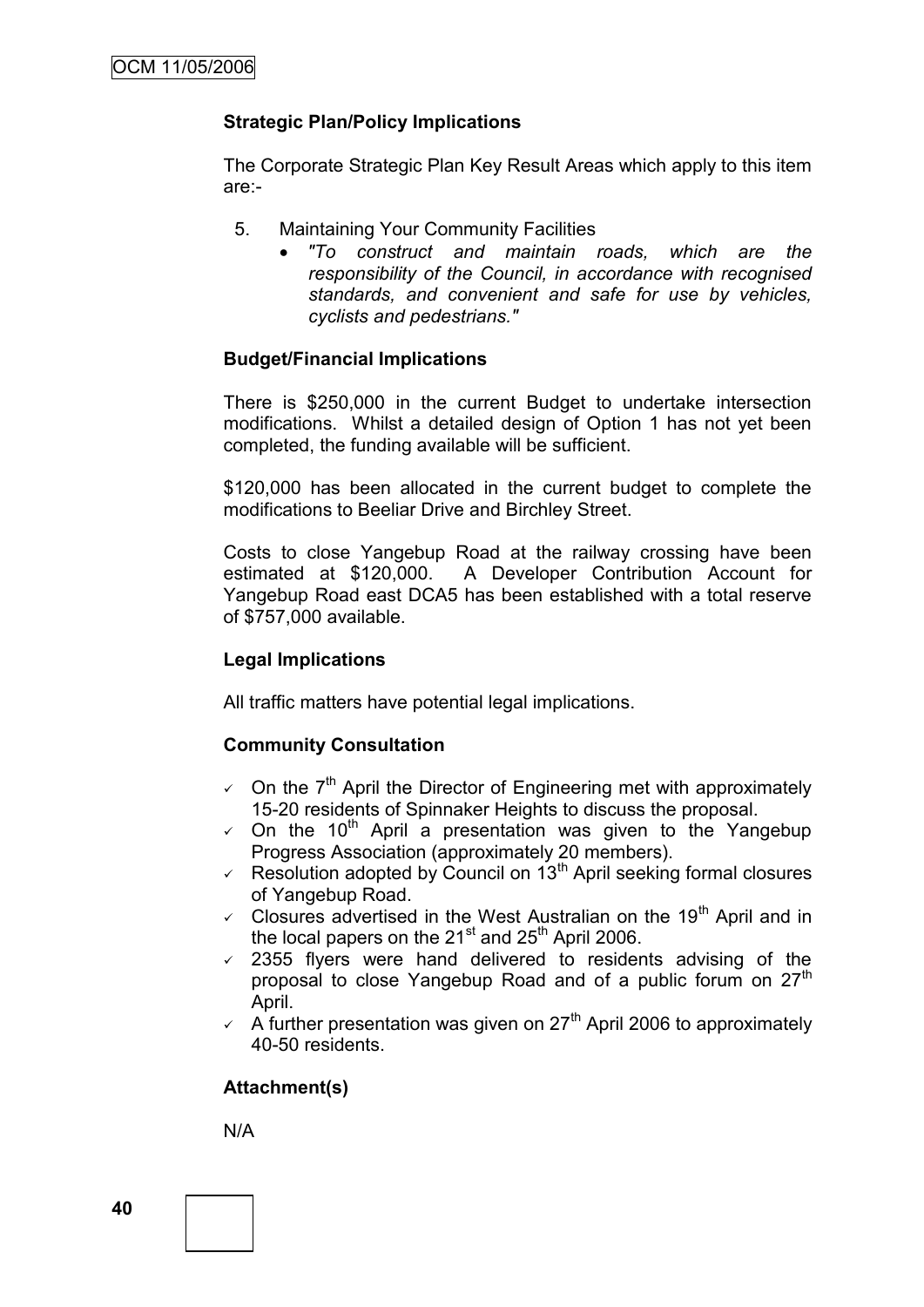# **Advice to Proponent(s)/Applicant**

N/A

**Implications of Section 3.18(3) Local Government Act, 1995**

Nil.

# **22 (OCM 11/05/2006) - MATTERS TO BE NOTED FOR INVESTIGATION, WITHOUT DEBATE**

- 22.1 Clr Whitfield has requested that a report be prepared and presented to Council concerning the cost, size and position of suitable signage at the City's proposed Stadium site.
- 22.2 Clr Limbert has requested that Council Officers investigate and prepare a report to Council on the removal or reduction of the crest on Spearwood Avenue (between Yangebup Road and Barrington Street, Yangebup). The Crest restricts sight distance from vehicles negotiating a right turn into Spearwood Avenue from Yangebup Road.
- 22.3 Clr Allen has requested that Council review the findings of the last Watsons Foods odour buffer study and look at the possibility for staff to engage the consultants used by Watsons Foods for the purpose of finalising the report entitled "Odour Assessment for Watsons Food (WA), Spearwood" for inclusion by the City in the future structure planning for the area, and report those findings back to a future meeting of Council.

# **23. CONFIDENTIAL BUSINESS**

Nil

# **24. (MINUTE NO 3159) (OCM 11/05/2006) - RESOLUTION OF COMPLIANCE (SECTION 3.18(3), LOCAL GOVERNMENT ACT 1995)**

| <b>RECOMMENDATION</b><br>That Council is satisfied that resolutions carried at this Meeting and<br>applicable to items concerning Council provided services and facilities, are:- |                                                                                                                                                                                                   |  |  |  |  |  |  |
|-----------------------------------------------------------------------------------------------------------------------------------------------------------------------------------|---------------------------------------------------------------------------------------------------------------------------------------------------------------------------------------------------|--|--|--|--|--|--|
| (1)                                                                                                                                                                               | integrated and co-ordinated, so far as practicable, with any provided<br>by the Commonwealth, the State or any public body;                                                                       |  |  |  |  |  |  |
| (2)                                                                                                                                                                               | not duplicated, to an extent Council considers inappropriate, services<br>or facilities as provided by the Commonwealth, the State or any other<br>body or person, whether public or private; and |  |  |  |  |  |  |
| (3)                                                                                                                                                                               | managed efficiently and effectively.                                                                                                                                                              |  |  |  |  |  |  |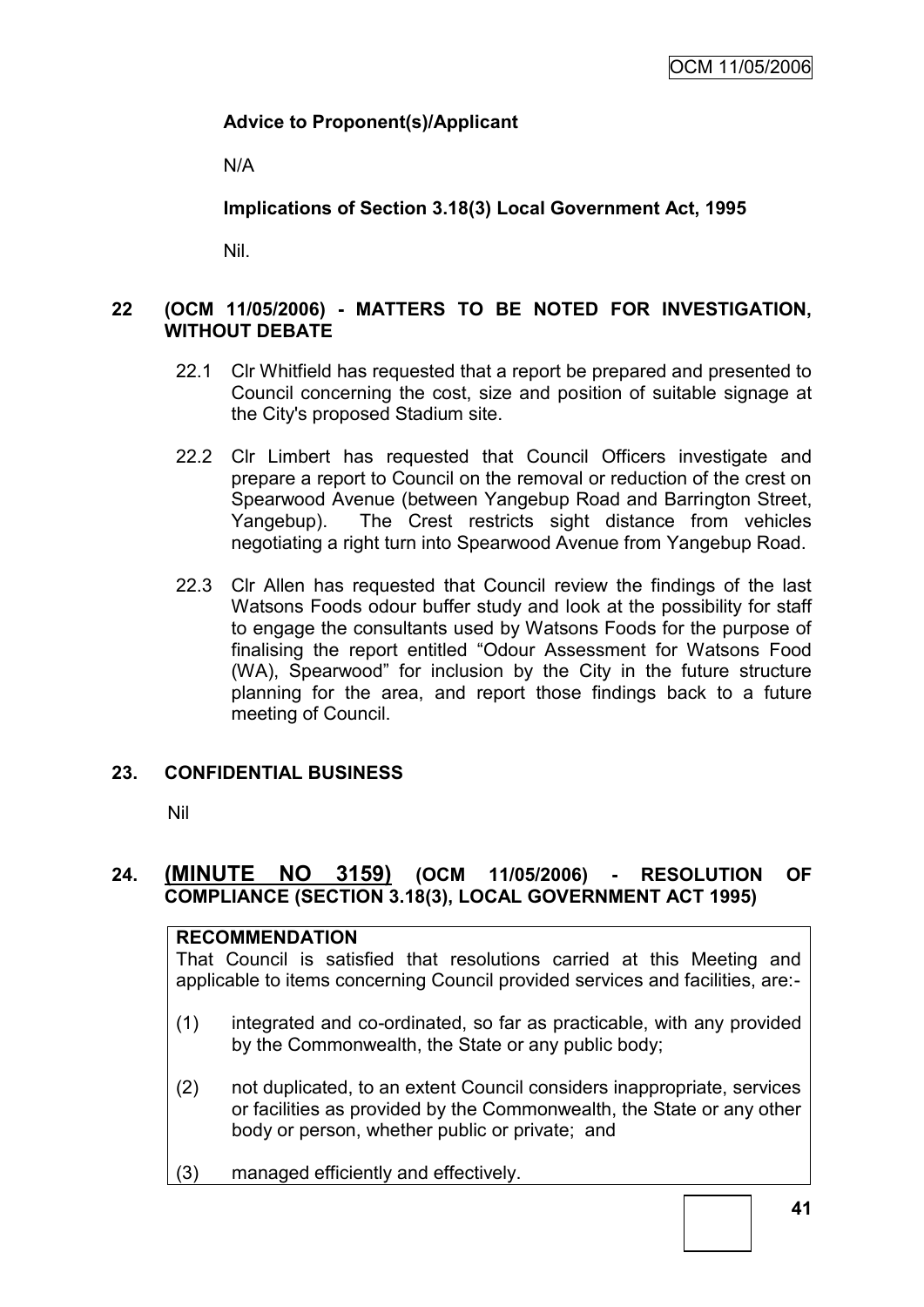# **COUNCIL DECISION** MOVED Clr S Limbert SECONDED Clr L Goncalves that the recommendation be adopted.

**CARRIED 8/0**

# **25 (OCM 11/05/2006) - CLOSURE OF MEETING**

MEETING CLOSED 7.49PM

# **CONFIRMATION OF MINUTES**

I, ………………………………………….. (Presiding Member) declare that these minutes have been confirmed as a true and accurate record of the meeting.

Signed: ………………………………………. Date: ……../……../……..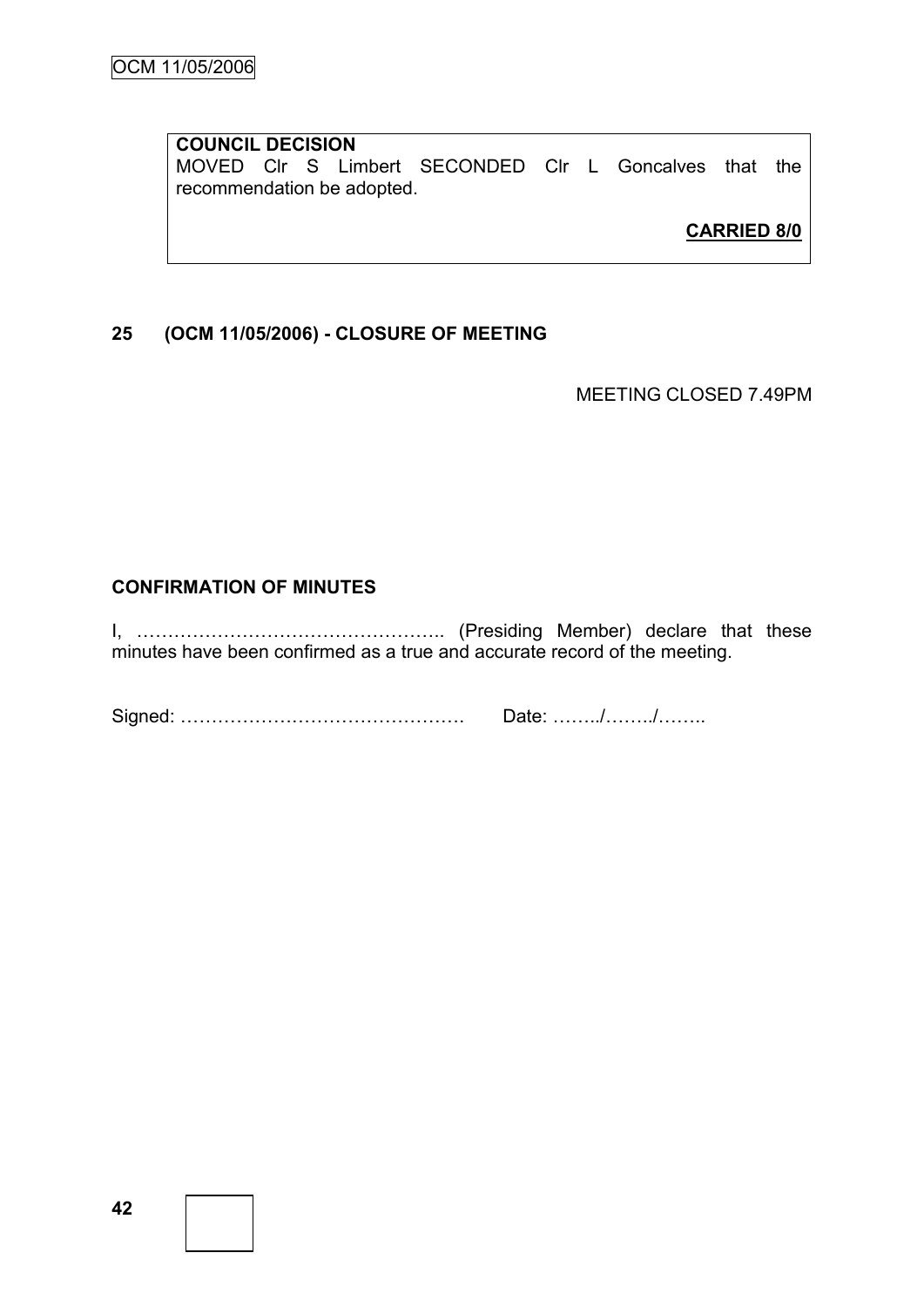#### **SCHEDULE OF SUBMISSIONS INTERSECTION SPEARWOOD AVENUE / YANGEBUP ROAD**

| No. | <b>Name/Address</b>     | <b>Support</b>  | <b>Not</b>     | <b>Comments</b>                                    | <b>Response</b>                               |
|-----|-------------------------|-----------------|----------------|----------------------------------------------------|-----------------------------------------------|
|     |                         | <b>Option 1</b> | <b>Support</b> |                                                    |                                               |
| 1.  | <b>Richard Billing</b>  |                 |                | Proposed solution will offer greater safety to     | Agreed.                                       |
|     | 170 Yangebup Road       |                 |                | both pedestrians and traffic at the Spearwood      |                                               |
|     | YANGEBUP WA 6164        |                 |                | Ave intersection.                                  |                                               |
| 2.  | Paul & Georgina Rayment | $\mathbf 1$     |                | Support whole heartedly. Over last 13 years        |                                               |
|     | 159 Yangebup Road       |                 |                | have been concerned at how dangerous this          |                                               |
|     | YANGEBUP WA 6164        |                 |                | road is becoming, particularly at the new          |                                               |
|     |                         |                 |                | Spearwood Ave intersection.                        |                                               |
| 3.  | Anita Dropulic          |                 | $\mathbf{1}$   | Suggest you put a roundabout at the                | A roundabout is not a technically sound       |
|     | (Address not given)     |                 |                | intersection of Yangebup Road and Spearwood        | option. It is limited by geometry and space   |
|     |                         |                 |                | Avenue.                                            | within the reserve.                           |
| 4.  | John Tedesco            |                 | $\mathbf{1}$   | Please do not close this road as it will just      | Option will reduce traffic flow to local area |
|     | <b>Tindal Avenue</b>    |                 |                | create more traffic movements around the area      | traffic only.                                 |
|     | YANGEBUP WA 6164        |                 |                | and affect other residences.                       |                                               |
| 5.  | <b>Fauzi Family</b>     |                 |                | We agree we should try the seagull island          |                                               |
|     | 153 Yangebup Road       |                 |                | system at this junction. If there are still many   |                                               |
|     | YANGEBUP WA 6164        |                 |                | accidents we would like to see a roundabout or     |                                               |
|     |                         |                 |                | traffic lights.                                    |                                               |
|     |                         |                 |                | Strongly support closure of Yangebup Rd at         |                                               |
|     |                         |                 |                | Spinnaker Heights or at the railway crossing.      |                                               |
|     |                         |                 |                | Far too much heavy traffic was using this          |                                               |
|     |                         |                 |                | mainly residential street and there was an         |                                               |
|     |                         |                 |                | enormous problem with hoons speeding down          |                                               |
|     |                         |                 |                | the hill and doing wheelies or other brake         |                                               |
|     |                         |                 |                | screeching manoeuvres at the roundabout near       |                                               |
|     |                         |                 |                | where we live. Have witnessed 4 accidents at       |                                               |
|     |                         |                 |                | this roundabout in 18 months. Last few months      |                                               |
|     |                         |                 |                | with the road closed have been bliss. Driving a    |                                               |
|     |                         |                 |                | longer distance to get onto other major roads is   |                                               |
|     |                         |                 |                | a welcome pay off for this peace.                  |                                               |
| 6.  | JA & NJG Cockerton      |                 |                | Reference intention to wholly close Yangebup       |                                               |
|     | 20 Mainsail Terrace     |                 |                | Road at intersection with Spearwood Ave and        |                                               |
|     | YANGEBUP WA 6164        |                 |                | immediately east of the railway line, I do agree   |                                               |
|     |                         |                 |                | with your proposal and consider that this will go  |                                               |
|     |                         |                 |                | a long way to providing a safer road               |                                               |
|     |                         |                 |                | environment, stop the through traffic and limit to |                                               |
|     |                         |                 |                | local residents as it is planned for.              |                                               |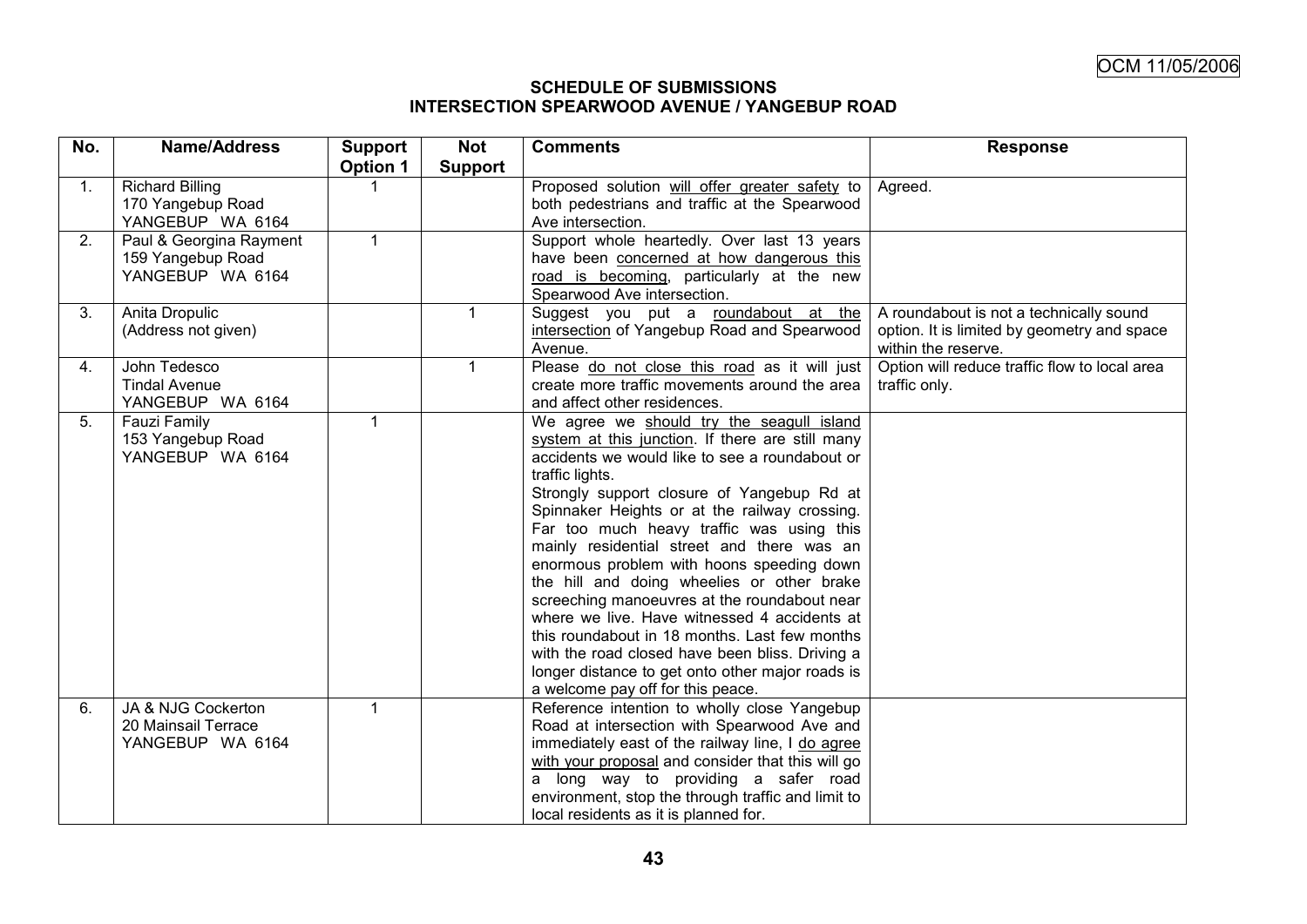| 7. | <b>Betty Stenhouse</b><br>176 Yangebup Road<br>YANGEBUP WA 6164 | $\mathbf{1}$ | wholeheartedly support the closure of<br>Yangebup Road between Spearwood Avenue<br>and the east side of the railway crossing.<br>Before the temporary closure at Spearwood<br>Avenue the number of accidents were<br>unacceptable. Being fairly close to that<br>crossing, we became very much aware of the<br>number of crashes happening.                                                                                                                                                                                                                                                                                                                                                                                                                                                                                                                                                                                                                                                                                                                                                                                                                                                                                                                                                                                                          |                                                                                                                                                                                                                                                                      |
|----|-----------------------------------------------------------------|--------------|------------------------------------------------------------------------------------------------------------------------------------------------------------------------------------------------------------------------------------------------------------------------------------------------------------------------------------------------------------------------------------------------------------------------------------------------------------------------------------------------------------------------------------------------------------------------------------------------------------------------------------------------------------------------------------------------------------------------------------------------------------------------------------------------------------------------------------------------------------------------------------------------------------------------------------------------------------------------------------------------------------------------------------------------------------------------------------------------------------------------------------------------------------------------------------------------------------------------------------------------------------------------------------------------------------------------------------------------------|----------------------------------------------------------------------------------------------------------------------------------------------------------------------------------------------------------------------------------------------------------------------|
| 8. | D J Worthington<br>18 Begonia Crescent<br>YANGEBUP WA 6164      |              | I strongly disagree that that Yangebup Road<br>West be turned into a cul-de-sac. In the<br>interests of safety, direct East/West Yangebup<br>Rd traffic flow across Spearwood Ave should<br>be restricted, but access left onto Spearwood<br>Ave from Yangebup Road West should be<br>allowed as well as egress left from Spearwood<br>Ave onto Yangebup Road West should be<br>maintained as is the present case. These<br>variations must be taken into consideration with<br>the redesign of the intersection as this would<br>have a considerable impact in appeasing the<br>frustration and inconvenience experienced by<br>all of the local residents affected by the<br>problems associated with this intersection and<br>the redirected traffic.<br>I am fully aware that this intersection when<br>designed apparently met all required guidelines<br>and Australian Standards and that traffic flow<br>studies and video surveillance have been<br>carried out to prove that driver error is the main<br>contributing factor to the accidents and<br>problems associated with the intersection, but<br>am sure you are aware that the design of this<br>intersection could have been vastly better while<br>remaining compliant with the standards and<br>therefore not requiring the considerable waste<br>of money to "possibly" fix it. | Initially the left in and left out movement<br>was maintained. Illegal movements were<br>prevalent which endangered other<br>motorists and prompted the closure of the<br>left out facility.<br>Proposed diversion is not considered a<br>significant inconvenience. |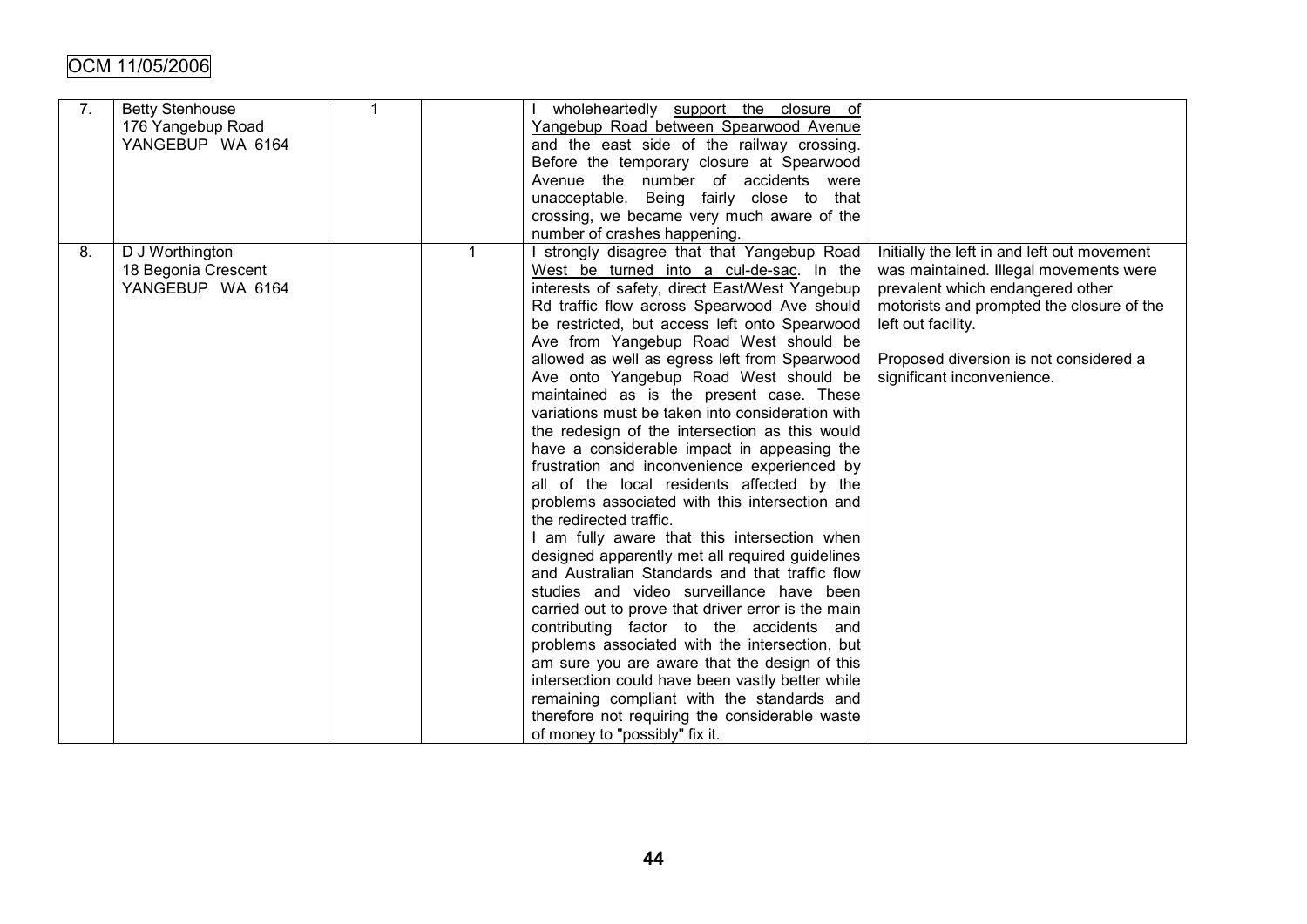| 9. | Ernest & Naomi Dykes<br>14 Mainsail Terrace<br>YANGEBUP WA 6164 | $\mathbf{1}$ | In favour of closure of Yangebup Rd at the<br>double railway line, however, not as it is at<br>present by the temporary barricades at the<br>intersection of Spearwood Ave and Yangebup<br>Rd. There have been a number of accidents at<br>this intersection since it opened and have<br>wondered why a roundabout was not erected in<br>the first instance, as they are more user friendly<br>than stop signs. Since the temporary closure<br>barriers have been in place, we have<br>experienced extra heavy traffic down our street,<br>which did not happen before the barricades<br>were in place. When we bought our home we<br>did not expect the street would become a main<br>thoroughfare. We loath being woken at 4.30am<br>by large trucks.<br>Have witnessed occasions where vehicles<br>travelling south on Spearwood Ave have<br>ignored the 'No Right Turn at Yangebup Rd'<br>sign by turning further down where the island is<br>for turning left from Spearwood Ave. Some<br>vehicles have come from Yangebup Rd | A roundabout is not a technically sound<br>option. It is limited by geometry and space<br>within the reserve.<br>The intention of the proposal is to divert<br>heavy vehicle movement onto the District<br>Distributor Roads.<br>Dangerous movement and has been<br>addressed in design. |
|----|-----------------------------------------------------------------|--------------|------------------------------------------------------------------------------------------------------------------------------------------------------------------------------------------------------------------------------------------------------------------------------------------------------------------------------------------------------------------------------------------------------------------------------------------------------------------------------------------------------------------------------------------------------------------------------------------------------------------------------------------------------------------------------------------------------------------------------------------------------------------------------------------------------------------------------------------------------------------------------------------------------------------------------------------------------------------------------------------------------------------------------------|------------------------------------------------------------------------------------------------------------------------------------------------------------------------------------------------------------------------------------------------------------------------------------------|
|    |                                                                 |              | travelling east, and have used the same traffic<br>island to come down against the flow of traffic<br>to get onto Spearwood Ave.<br>If needing to access Stock Rd all traffic could<br>have been directed to use either Barrington St<br>or Beeliar Drive. 'Local Traffic Only' and 'No<br>Access to Stock Road' signs could have been<br>erected at the stop sign at the intersection of<br>Yangebup Rd and Spearwood Ave.<br>The closure of Miguel Rd at the railway line has<br>also created further congestion at this<br>intersection. Reopening this road to local traffic<br>only could help alleviate the bottleneck,<br>enabling residents of Yangebup to avoid the<br>intersection at Yangebup Rd and Spearwood<br>Ave altogether.                                                                                                                                                                                                                                                                                       | Opening of Miguel Road is not an option as<br>it now terminates at the rail corridor.                                                                                                                                                                                                    |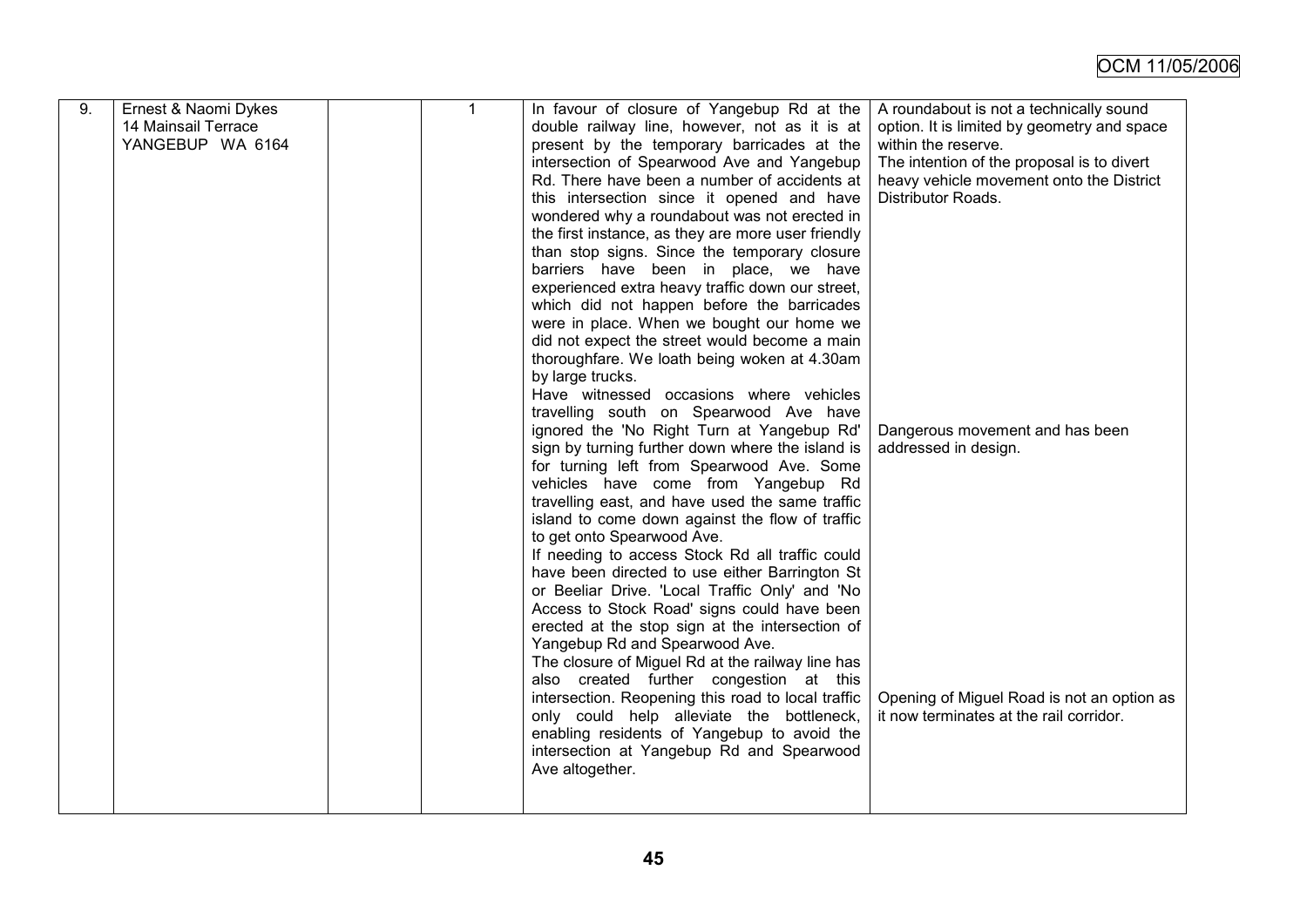| 10. | W Johnson                | $\mathbf{1}$ | I have viewed the proposals for the above           |                               |
|-----|--------------------------|--------------|-----------------------------------------------------|-------------------------------|
|     | johnsonsc@westnet.com.au |              | intersection and would like to note the             |                               |
|     |                          |              |                                                     |                               |
|     |                          |              | following.                                          |                               |
|     |                          |              | This is an extremely dangerous intersection (as     |                               |
|     |                          |              | evidenced by the large number of accidents          |                               |
|     |                          |              | since its recent opening and the difficulties       |                               |
|     |                          |              | experienced personally) due to a number of          |                               |
|     |                          |              | factors, including:                                 |                               |
|     |                          |              | The geography at the site. (i.e. the                |                               |
|     |                          |              | slope of the land etc)                              |                               |
|     |                          |              | The proximity of housing (the road<br>$\bullet$     |                               |
|     |                          |              | reserve appears to be too limited)                  |                               |
|     |                          |              | The angles of the roads in relation to<br>$\bullet$ |                               |
|     |                          |              | each other (not 90 degrees)                         |                               |
|     |                          |              | The amount and type of traffic (the                 |                               |
|     |                          |              | largest trucks permitted in WA)                     |                               |
|     |                          |              | It needs to be recognised that Yangebup Rd,         | Consistent with the proposal. |
|     |                          |              | due to it being a road containing shops,            |                               |
|     |                          |              | schools and housing (therefore driveways), can      |                               |
|     |                          |              | only be considered what I would term a 'local       |                               |
|     |                          |              | suburban' road which traverses only 1 or 2          |                               |
|     |                          |              | suburbs and is used by localised traffic to         |                               |
|     |                          |              | access and exit through Yangebup to & from          |                               |
|     |                          |              | intersecting streets and houses.                    |                               |
|     |                          |              | From the 3 options:                                 |                               |
|     |                          |              | Traffic lights are a poor method of                 |                               |
|     |                          |              | ensuring safe traffic flow and are not              |                               |
|     |                          |              | suitable for a suburban rd. Traffic lights          |                               |
|     |                          |              |                                                     |                               |
|     |                          |              | should not be installed at that intersection at     |                               |
|     |                          |              | any time either now or in the future.               |                               |
|     |                          |              | There does not appear to be sufficient              |                               |
|     |                          |              | room for an adequate sized roundabout,              |                               |
|     |                          |              | therefore such a road treatment would be            |                               |
|     |                          |              | too small, inadequate for the type of traffic       |                               |
|     |                          |              | (trucks & semi trailers) and dangerous on a         |                               |
|     |                          |              | busy road like Spearwood Ave.                       |                               |
|     |                          |              | "Seagull" treatment                                 |                               |
|     |                          |              | It would appear that the "Seagull" treatment (I     |                               |
|     |                          |              | believe it was opt 1) would offer the best          |                               |
|     |                          |              | However, it also has some<br>improvement.           |                               |
|     |                          |              | limitations that may continue to contribute to      |                               |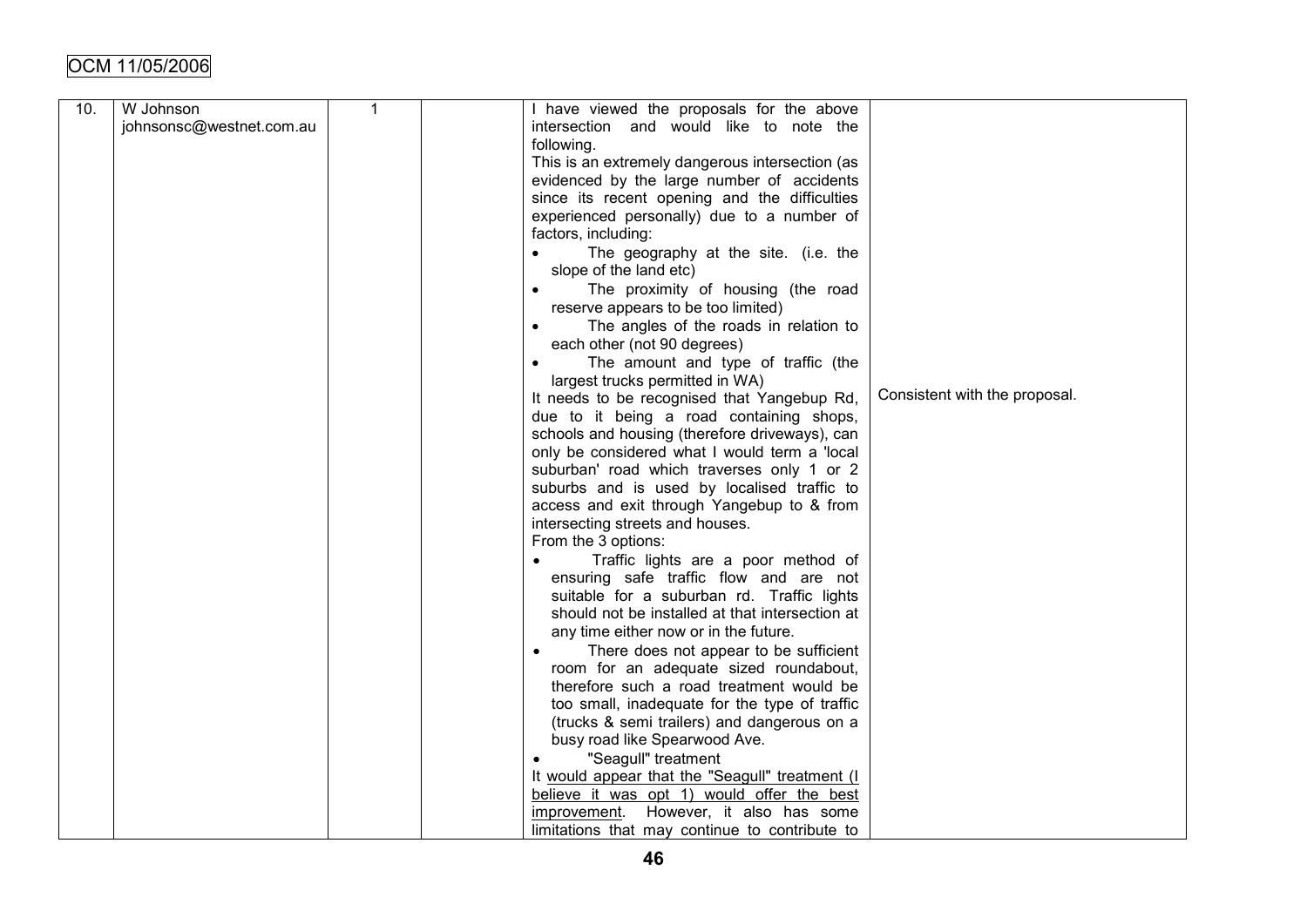|  | the dangerous nature of the intersection.          |                                               |
|--|----------------------------------------------------|-----------------------------------------------|
|  | My main concerns are:                              |                                               |
|  | 1) Part of the plan is to close the left turn lane |                                               |
|  | off Spearwood Ave.                                 |                                               |
|  | 2) The plan is to permanently close Yangebup       |                                               |
|  | Rd west (cul-de-sac).                              |                                               |
|  | 3) This can only be considered a short term        |                                               |
|  | solution.                                          |                                               |
|  | In more detail these concerns are:                 |                                               |
|  | 1) The left turn lane off Spearwood Ave should     |                                               |
|  | be preserved. The effect of people slowing         | The left turn lane will only be preserved if  |
|  | and turning left into Yangebup Rd off              | we can improve visibility at the intersection |
|  | Spearwood Ave in the one and only south            | and create gaps in traffic.                   |
|  | bound lane, with trucks and other traffic          |                                               |
|  | immediately behind them will create                |                                               |
|  | dangerous situations. It could end up to           |                                               |
|  | merely transfer the safety issues to another       |                                               |
|  | part of the intersection.                          |                                               |
|  | A possible solution would be to separate the       |                                               |
|  | left turn lane, from the Spearwood Ave             |                                               |
|  | southbound through lane, by about 1 metre          |                                               |
|  | and it could even be lowered. These                |                                               |
|  | changes would allow better vision to the           |                                               |
|  | right (northwards) from Yangebup Rd.               |                                               |
|  | 2) Yangebup Rd is an urban road containing         |                                               |
|  | houses and people who require to travel in         | Alternative access is available at Mainsail   |
|  | various directions. Access into & out of           | Ave, Spinnaker Heights and Birchley Rd.       |
|  | Yangebup Rd west (i.e. left turn in & out)         |                                               |
|  | must be preserved with appropriate turning         |                                               |
|  | & accelerating lanes.                              |                                               |
|  | 3) The amount of traffic that is already using     |                                               |
|  | Spearwood Ave is considerable and it is            |                                               |
|  | heavy (truck) traffic, as would be expected        |                                               |
|  | to & from the Bibra Lake industrial area. It       |                                               |
|  | can only be expected to grow, and most             |                                               |
|  | likely very quickly.                               | The growth of Spearwood Ave will              |
|  | In the future Spearwood Ave is to become a         | necessitate a continued review of traffic     |
|  | four lane road, as it should be to handle the      | movement.                                     |
|  | volume and type of traffic. It will also be        |                                               |
|  | continued through to Spearwood Ave (i.e.           |                                               |
|  | Barrington St to near Sudlow rd).<br>Beeliar       |                                               |
|  | rd will be extended through to Stock Rd.           |                                               |
|  | All these situations need to be considered in      |                                               |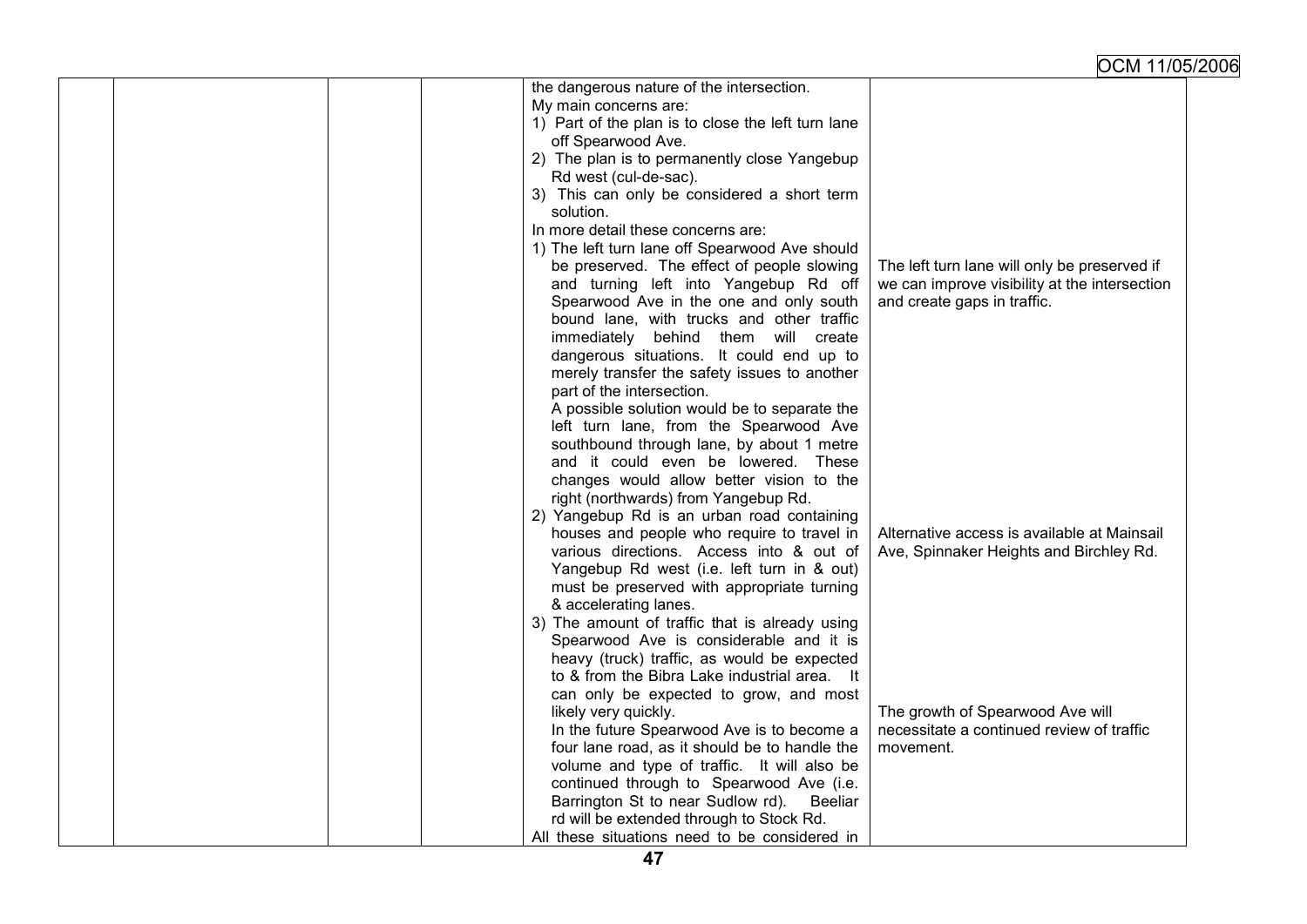|     |                                                       |              | planning this intersection. As such the plan<br>should be an integrated approach which<br>involves:<br>Completing Spearwood Ave<br>$\bullet$<br>and<br>providing intersections along it suitable for<br>heavy vehicle traffic (i.e. Barrington St,<br>Howson Way?, Cocos Drv etc).<br>Completing Beeliar rd to Stock Rd.<br>$\bullet$<br>Building a safe free flowing junction.<br>$\bullet$<br>The only long term solution would be an<br>overpass on Yangebup Rd with Spearwood<br>Ave passing underneath, and connected by<br>on and off ramps up to Yangebup Rd and<br>controlled by Give Way signs.<br>The<br>geography of the intersection is very<br>suitable for this with Spearwood Ave rising<br>up to Yangebup Rd from both directions<br>(North & South), and it would serve to cast<br>Yangebup Rd as a road that just serves the<br>local area - both East and West of<br>Spearwood Ave.<br>This obviously is more expensive than a<br>roundabout or seagull treatment, but it is a<br>far more long term solution and should be<br>just about all that is needed for the next 10,<br>15 or whatever years.<br>I believe the Miguel Drv level crossing, as<br>terrible as it was, was closed prematurely.<br>That is, before an adequate alternative that<br>could cope safely with the traffic requirements<br>was implemented. We must be mindful of<br>making such situations again. |                                             |
|-----|-------------------------------------------------------|--------------|-------------------------------------------------------------------------------------------------------------------------------------------------------------------------------------------------------------------------------------------------------------------------------------------------------------------------------------------------------------------------------------------------------------------------------------------------------------------------------------------------------------------------------------------------------------------------------------------------------------------------------------------------------------------------------------------------------------------------------------------------------------------------------------------------------------------------------------------------------------------------------------------------------------------------------------------------------------------------------------------------------------------------------------------------------------------------------------------------------------------------------------------------------------------------------------------------------------------------------------------------------------------------------------------------------------------------------------------------------------------------------------------------------|---------------------------------------------|
| 11. | Hourann Bosci<br>7 Marigold Place<br>YANGEBUP WA 6164 | $\mathbf{1}$ | 1 write to comment on the proposed installation<br>of a 'seagull' intersection at the Yangebup Road<br>/ Spearwood Avenue intersection, and the<br>proposed closure of Yangebup Road at the<br>railway crossing.<br>1 am strongly opposed to this change because<br>it will be severely detrimental for users of bus<br>route 136, which is the main bus service in this<br>area.                                                                                                                                                                                                                                                                                                                                                                                                                                                                                                                                                                                                                                                                                                                                                                                                                                                                                                                                                                                                                     | The bus service will continue in this area. |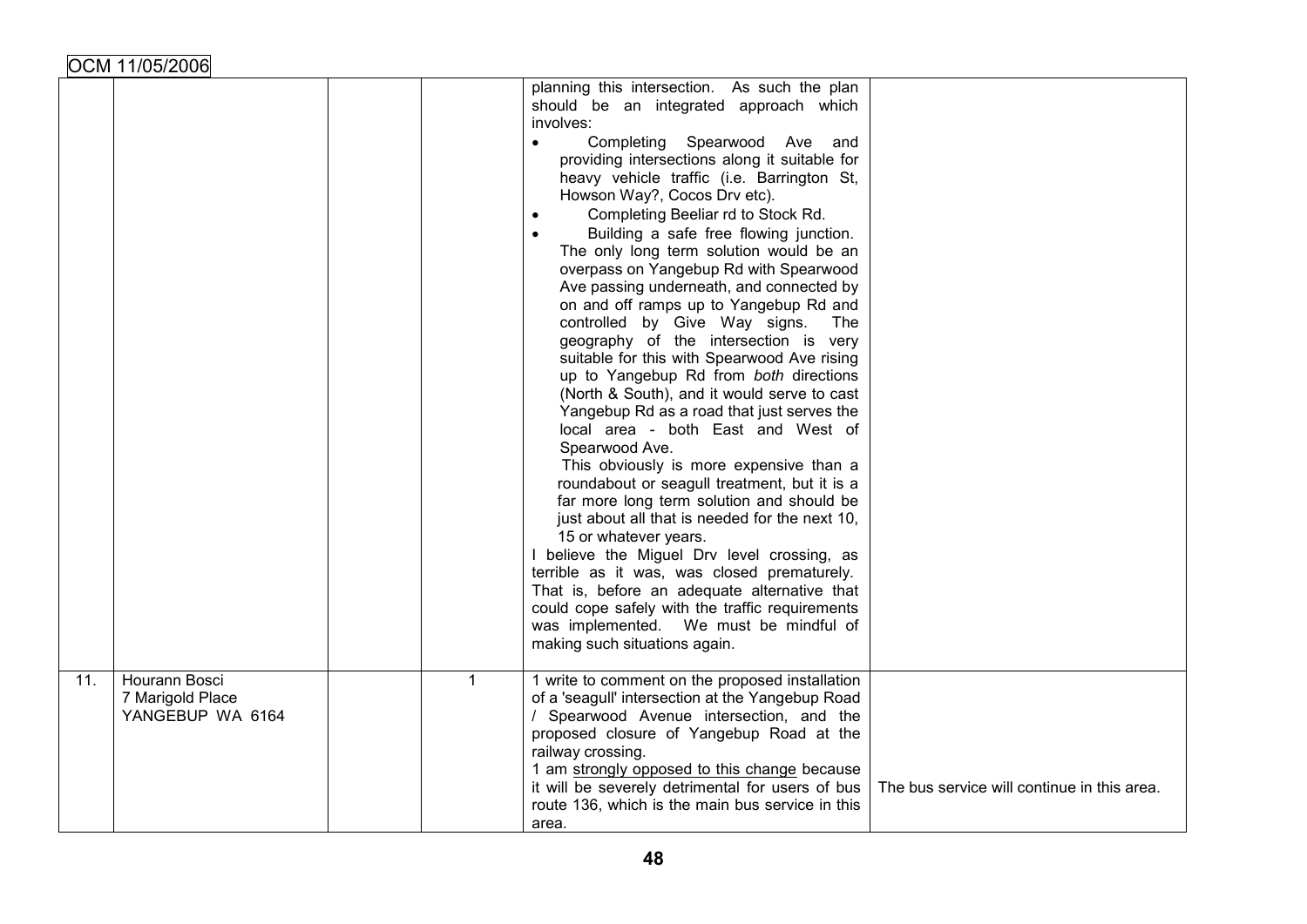|  |  | There is also an obvious argument against this     |                                            |
|--|--|----------------------------------------------------|--------------------------------------------|
|  |  | proposal in simple road safety terms. The          |                                            |
|  |  | proposed 'seagull' island arrangement is only a    |                                            |
|  |  | slight modification of the current state of that   |                                            |
|  |  | intersection, which continues to be highly         |                                            |
|  |  | dangerous. The only appropriate solution to this   |                                            |
|  |  | black-spot is to install traffic lights or a       | The shortfalls of traffic lights and       |
|  |  | roundabout.                                        | roundabout options have been detailed in   |
|  |  | Relying only on road monitoring<br>using           | this and previous reports.                 |
|  |  | car-counting devices will not have indicated       |                                            |
|  |  | what residents in the nearby houses frequently     |                                            |
|  |  |                                                    |                                            |
|  |  | hear - the sound of smashed glass, as cars         |                                            |
|  |  | turning from Yangebup Road collide with cars       |                                            |
|  |  | travelling at high speed along Spearwood Ave,      |                                            |
|  |  | oblivious to the oncoming vehicles due to the      |                                            |
|  |  | blind spot created by the hill. Matters are even   |                                            |
|  |  | worse for pedestrians, who are rarely visible to   |                                            |
|  |  | vehicles travelling north at 70 km/h. If the       |                                            |
|  |  | intersection is left as it is (and a 'seagull'     |                                            |
|  |  | treatment would do exactly that) then it is only a |                                            |
|  |  | matter of time before someone is killed.           |                                            |
|  |  | In addition to these concerns, I fail to see any   | Seagull will provide better protection for |
|  |  | valid reason for the permanent closure of          | turning traffic which is clearly required  |
|  |  | Yangebup Road. This will not achieve any           | when viewing the crash data.               |
|  |  | improvements to safety, as it will increase the    |                                            |
|  |  | concentration of turning vehicles at the           |                                            |
|  |  | dangerous intersections either side of the         |                                            |
|  |  | closed section of road. The road is also not       |                                            |
|  |  | busy enough to warrant measures to forcibly        |                                            |
|  |  | divert traffic onto Beeliar Drive. However, and    |                                            |
|  |  | most importantly, it is used by a popular and      |                                            |
|  |  | busy bus service.                                  |                                            |
|  |  | The proposed closures will severely impede         |                                            |
|  |  | bus route 136, which is the most popular bus       |                                            |
|  |  | service in this area of Cockburn. Thus far,        |                                            |
|  |  | regular users of this service have tolerated the   |                                            |
|  |  | detour along Spinnaker Ave on the assumption       |                                            |
|  |  | that it would be a temporary situation (as         | Spinnaker Ave is a designated bus route    |
|  |  | occurred a few years ago, when Spearwood           | on Council's Structure Plan for the area.  |
|  |  | Ave was extended). To turn Yangebup Road           |                                            |
|  |  | into a cul-de-sac at both Spearwood Ave and        |                                            |
|  |  | the railway crossing will require route 136 to     |                                            |
|  |  | detour via Beeliar Drive, which is much less       |                                            |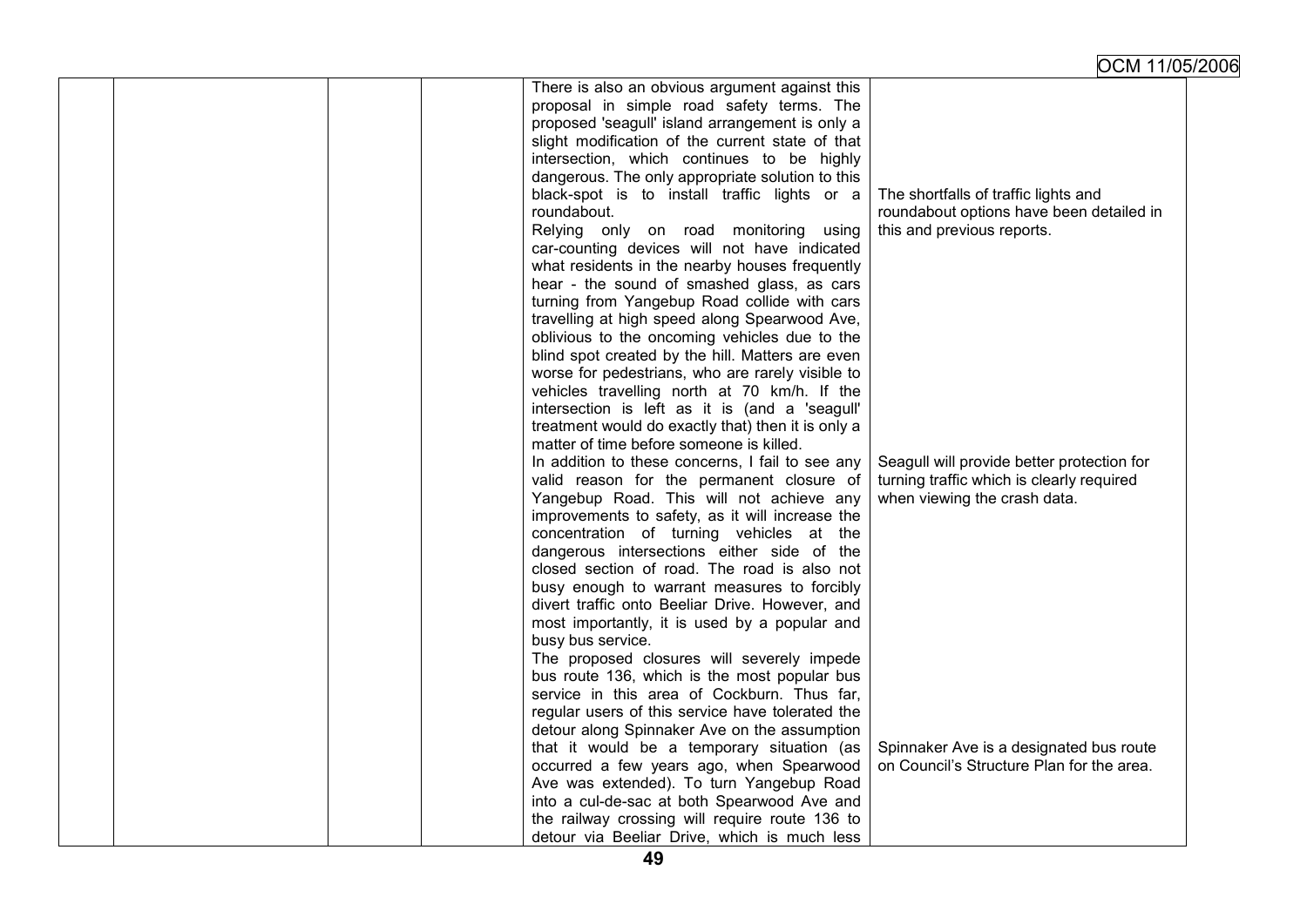|     |                                       |                 | suited to having buses stop frequently on it.<br>Worse still, any bus stops on Beeliar Drive<br>would be a long distance from most of the<br>houses that the 136 currently services in that<br>part of Yangebup - particularly houses in the<br>recently-built 'Bayview Estate'.<br>In other words, closing Yangebup Road at<br>either the railway line or Spearwood Ave (or<br>both) will increase journey time and reduce the<br>catchment area for route 136. Lower public<br>transport usage will correspond to higher car<br>usage, which will increase the cost of living for<br>residents in the area and make the nearby<br>roads even more dangerous. This is a highly<br>undesirable outcome for an area that hopes to<br>be a pleasant, sustainable place to live.<br>Thus, the proposed changes are inappropriate<br>from a safety point of view, and are also<br>detrimental to public transport users in the area.<br>They should therefore be rejected outright.<br>As a closing note, 1 would like to point out that<br>while the flyer announcing a public meeting in<br>Yangebup related to these issues is dated 20<br>April 2006, it was not delivered to my house<br>(which is barely 200 metres from the<br>intersection in question) until 28 April, the day<br>after the public meeting had occurred. This<br>does not appear to sit well with the City's<br>supposed commitment to public consultation. | Closure of Yangebup Rd may indeed<br>increase travel time, however it will reduce<br>traffic flow to local area traffic only and<br>promote use of the District Distributors.  |
|-----|---------------------------------------|-----------------|----------------------------------------------------------------------------------------------------------------------------------------------------------------------------------------------------------------------------------------------------------------------------------------------------------------------------------------------------------------------------------------------------------------------------------------------------------------------------------------------------------------------------------------------------------------------------------------------------------------------------------------------------------------------------------------------------------------------------------------------------------------------------------------------------------------------------------------------------------------------------------------------------------------------------------------------------------------------------------------------------------------------------------------------------------------------------------------------------------------------------------------------------------------------------------------------------------------------------------------------------------------------------------------------------------------------------------------------------------------------------------------------------------------------------------|--------------------------------------------------------------------------------------------------------------------------------------------------------------------------------|
| 12. | Petition received<br>(15 signatories) | $\overline{15}$ | 1. A seagull closure would necessitate all<br>residents south of cell 9 exiting/ entering<br>the estate via Spinnaker Heights/Mainsail<br>and possibly Birchley Drive; these roads<br>are less suited to heavy traffic flow than<br>Yangebup Road West. Lights at the<br>intersection would allow movement of<br>traffic via that area in a less disruptive<br>manner to all concerned.<br>2. A seagull intersection doesn't allow for safe<br>pedestrian crossing. Lights would provide a<br>pedestrian thoroughfare allowing safe<br>crossing for school children and residents in                                                                                                                                                                                                                                                                                                                                                                                                                                                                                                                                                                                                                                                                                                                                                                                                                                             | Spinnaker and Mainsail are considered to<br>be local Distributor Roads and identified as<br>such on the Structure Plan.<br>The limitations of signals have been<br>documented. |